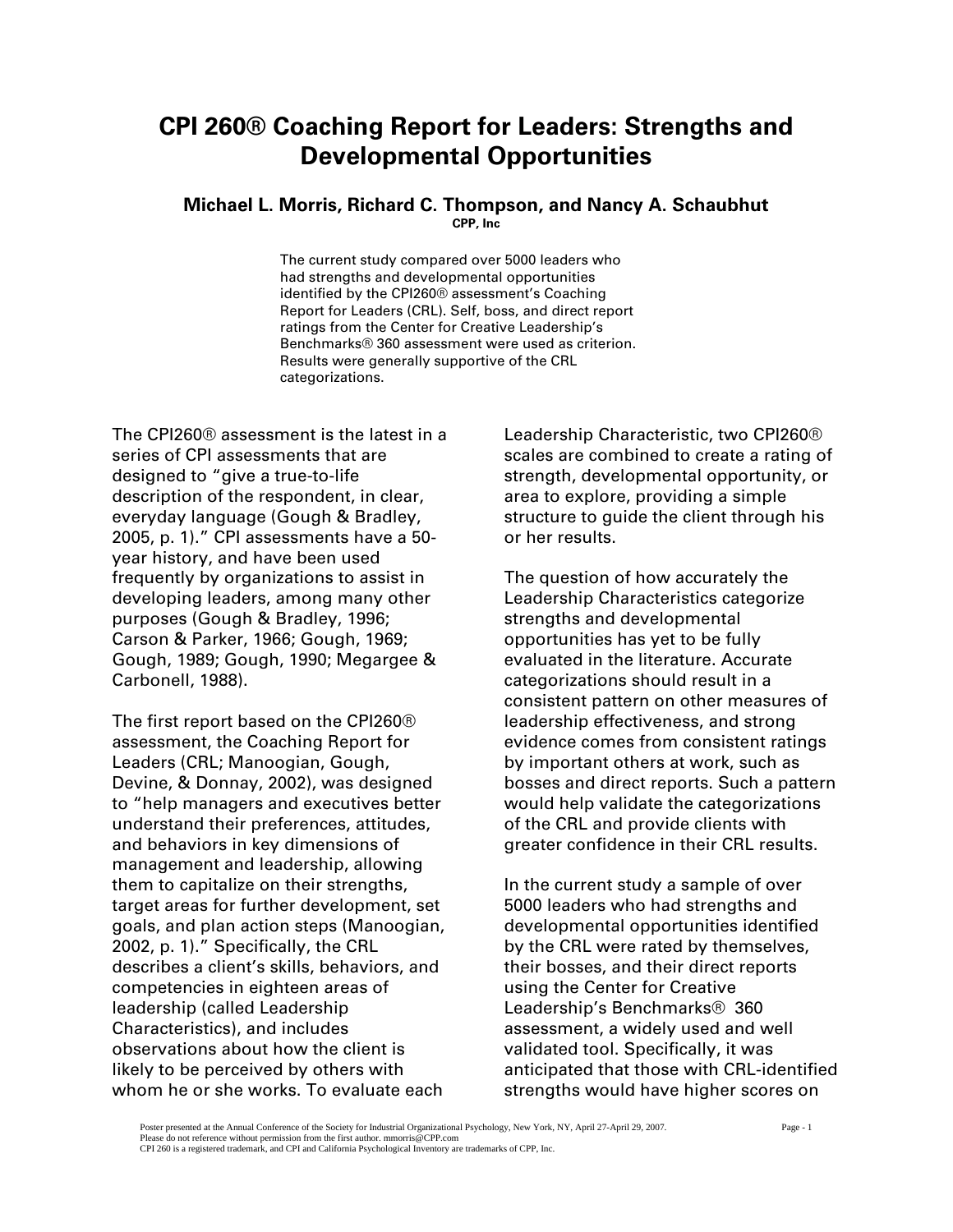Benchmark's Leadership Skills and Perspectives section than those with CRL-identified developmental opportunities. Likewise, it was anticipated that those with strengths would have lower scores on Benchmark's Problems that can Stall a Career section than those with developmental opportunities.

A similar study examined similar data and found support for the CRL categorizations (Research Department CPP, Inc., 2004). This study replicates and updates the previous study in several ways. First, the current study uses actual CPI260® responses, not rescored responses from a larger inventory. Second, the current study uses the latest version of Benchmarks®. Finally, the current study reports effect sizes, making comparisons easier and reducing the reliance on significance testing.

#### METHOD

*Participants and Procedure*. Participants were 5975 (1950 women, 4001 men, 24 unreported) managers and executives who completed the CPI260® and Benchmarks® assessments as part of a leadership development course at the Center for Creative Leadership®. Bosses and direct reports of each participant also responded to Benchmarks® assessments. All assessments were completed over the Internet. A variety of functional areas were represented, with the most frequent being Top Management (1310), Operation (520), Sales (502), and Human Resources/Training (460). Most were Caucasian (4538), with smaller numbers of African Americans (342), American Indian/Alaskan Natives (25), Asian or Pacific Islanders (260), Hispanics (197), Other (244), and Multiracial (75; 294 unreported). Most had origins in the United States (76%), and although the

vast majority resided primarily in the United States (84%), there were 70 other countries represented. Individuals in the sample were well compensated, with 84% making \$100k or more per year.

*Materials*. Two assessments were completed in this study. The CPI260® assessment is comprised of 260 true/false items, from which twenty folk scales, three vector scales, and five special purpose scales are scored. For each of the eighteen Leadership Characteristics on the CRL, two CPI260® scales are combined to categorize results in that area as a strength, developmental opportunity, or area to explore. The area to explore category requires the individual to determine whether his or her performance in that area is generally positive or negative. Scales that are combined to create each Leadership Characteristic, as well as frequencies of each category, are shown in Table 1. Details on how these ratings are derived can be found in Manoogian (2002).

The Benchmarks® assessment is a comprehensive 162-item, 360-degree feedback instrument that helps identify strengths and developmental needs (Dalton, Lombardo, McCauley, McDonald-Mann, Moxley, & Wachholz, 1997). In addition to the Selfassessment, up to five additional raters completed the Benchmarks® instrument for each ratee. These additional ratings included boss assessments, direct report assessments, other assessments, peer assessments and supervisor assessments. Multiple ratings from a particular source (e.g., direct report) were common; where they existed responses are aggregated by source.

Benchmarks® includes two sections of scales: Leadership Skills and Perspectives and Problems that can stall careers. The first section, Leadership

Poster presented at the Annual Conference of the Society for Industrial Organizational Psychology, New York, NY, April 27-April 29, 2007. Page - 2 Please do not reference without permission from the first author. mmorris@CPP.com CPI 260 is a registered trademark, and CPI and California Psychological Inventory are trademarks of CPP, Inc.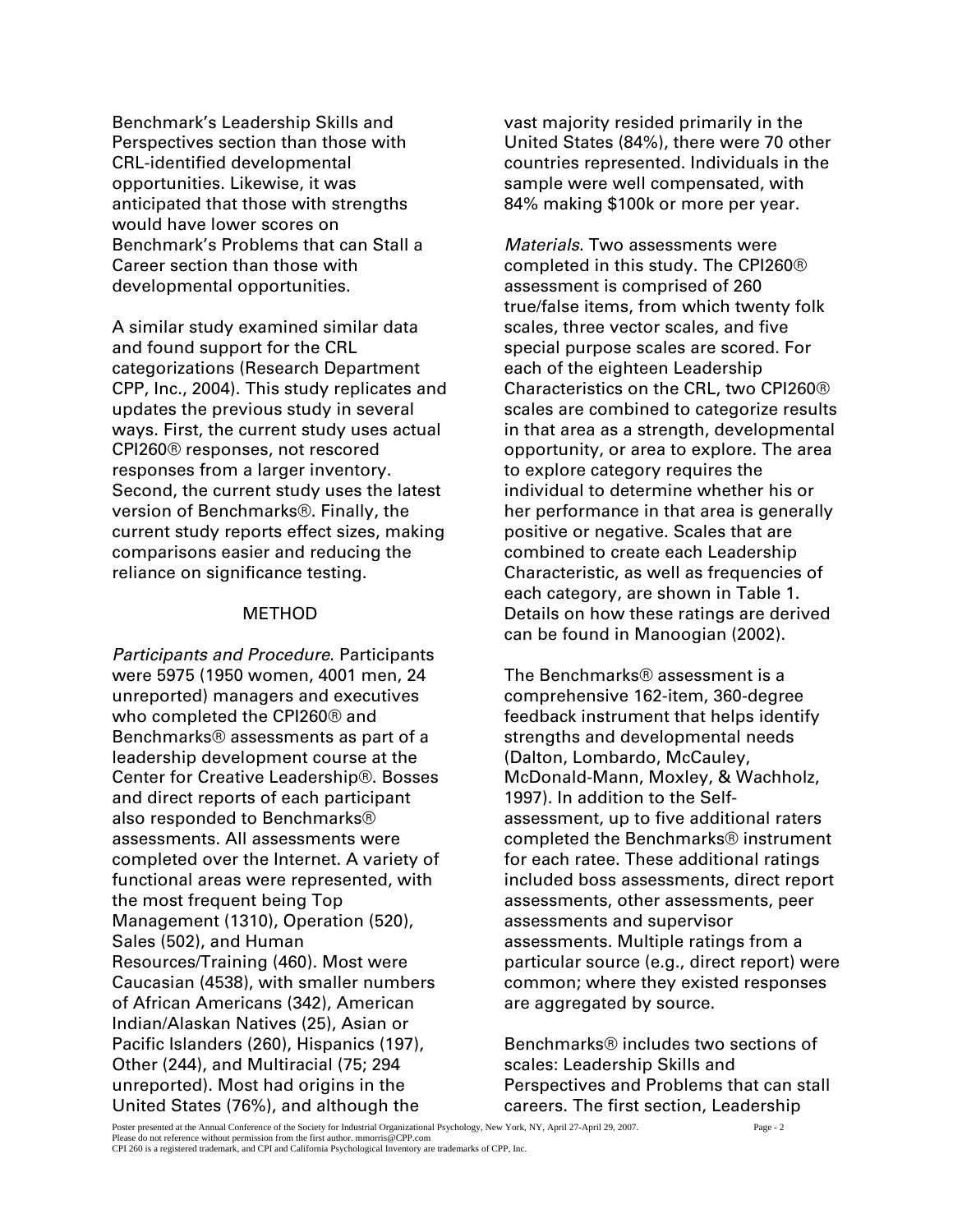Skills and Perspectives, are three groupings of sixteen scales. These include Meeting Job Challenges (Resourcefulness, Doing Whatever It Take, Being a Quick Study, and Decisiveness), Leading People (Leading Employees, Confronting Problem Employees, Participative Management, and Change Management) and Respecting Self and Others (Building and Mending Relationships, Compassion and Sensitivity, Straightforwardness and Composure, Balance between Personal Life and Work, Self-Awareness, Putting People at East, Differences Matter, and Career Management). The second section, Problems that can stall careers, focuses on possible derailment factors and includes five scales (Problems with Interpersonal Relationships. Difficulty Building and Leading a Team, Difficulty Changing or Adapting, Failure to Meet Business Objectives, Too Narrow Functional Orientation).

#### RESULTS AND DISCUSSION

The number of strengths, developmental opportunities, and areas to explore for each CRL Leadership Characteristic is shown in Table 1. The proportions of CRL-rated strengths and developmental opportunities vary by Leadership Characteristic, but are consistent with Manoogian (2006). Most individuals receive CRL results with a mix of strengths and developmental opportunities (Manoogian, 2006).

To evaluate the effectiveness of the CRL categorizations, those who had CRLrated strengths and developmental opportunities were compared on each Benchmarks® scale. Because the area to explore category may indicate either positive or negative behavior, respondents categorized as area to explore were excluded. These comparisons were done for

Benchmarks® self, boss, and direct report ratings, resulting in three sets of CRL/Benchmarks® comparisons. Consistent difference across self, boss, and direct report Benchmarks® ratings would provide strong support of the CRL categorizations.

Because of the large number of comparisons examined here and to facilitate understanding, effect sizes were computed (Cohen, 1988). Effect sizes of those with CRL-rated strengths and developmental opportunities are shown in Tables 2, 3, and 4 for self, boss, and direct report Benchmarks® ratings, respectively. Means and standard deviations used to compute these effect sizes are shown for each of the CRL Leadership Characteristics in Tables 5 through 22. After surveying the literature, Cohen (1988) provided guidelines of .2 for small effects, .5 for medium effects, and .8 for large effects.

In general, CRL-scored strengths tended to be associated with small, positive effects on Benchmarks® scales, but not for all combinations of Leadership Characteristics, Benchmarks® scales, and raters. Examination of Tables 2, 3, and 4 also reveals that self-ratings on Benchmarks® showed more and larger differences than boss or direct report ratings, results that are consistent with previous research (Research Department CPP Inc., 2004). This may be due to any of several factors, such as same source rating or measurement errors, motivation of the respondent to be consistent, or simply that the ratee may have the best opportunity to note and accurately describe their own behavior.

Consistent differences on Benchmarks® scales for self, peer, and direct reports provide the strongest validity evidence of the CRL's categorizations. With that in mind, differences on the Interpersonal

Poster presented at the Annual Conference of the Society for Industrial Organizational Psychology, New York, NY, April 27-April 29, 2007. Page - 3 Please do not reference without permission from the first author. mmorris@CPP.com CPI 260 is a registered trademark, and CPI and California Psychological Inventory are trademarks of CPP, Inc.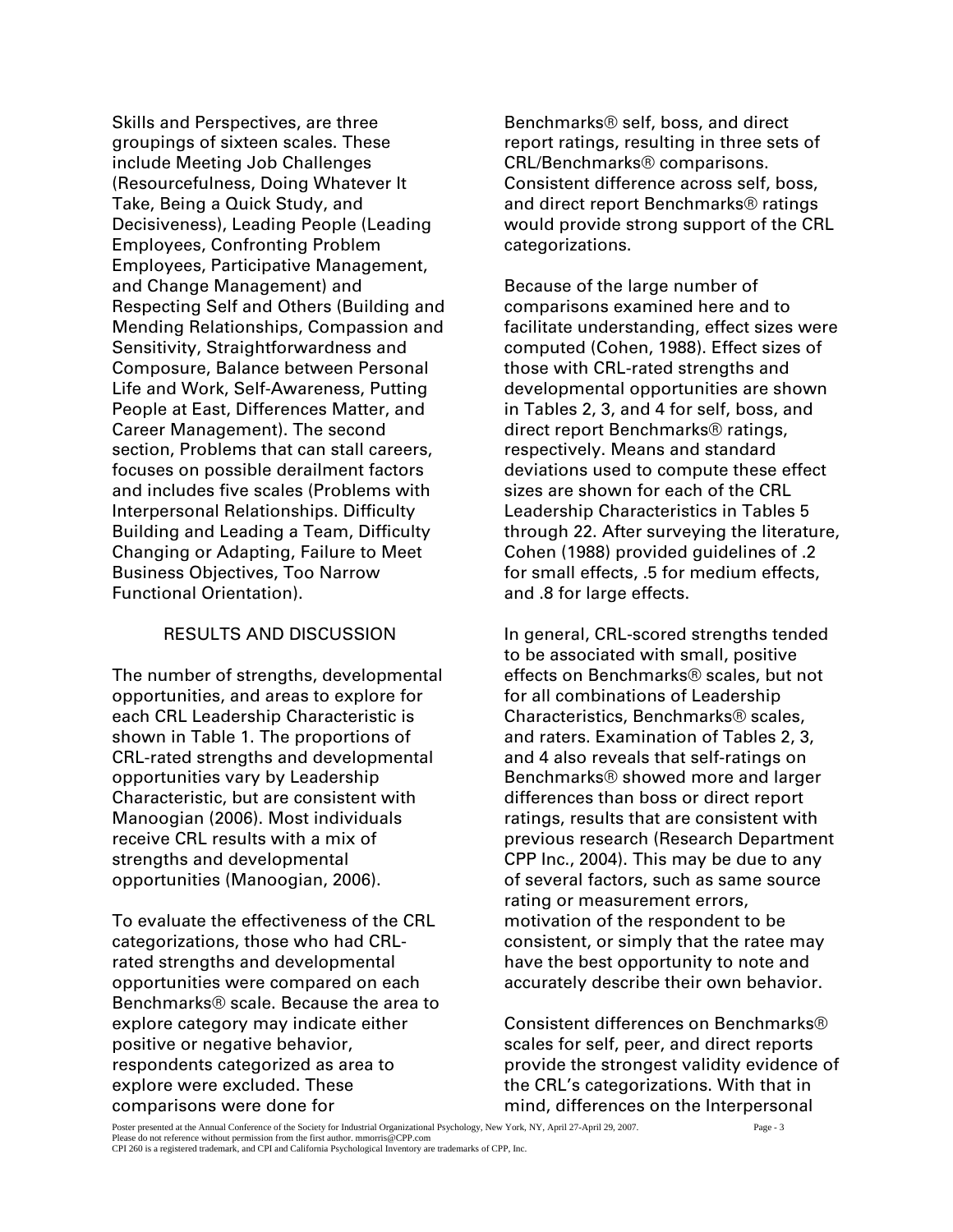Skill and Resilience Leadership Characteristics seem particularly noteworthy. Strengths in Interpersonal Skill were associated with broadly positive Benchmarks® ratings from bosses, and to a slightly less extent, direct reports. On average, boss rated Benchmarks® scores for Meeting Job Challenges, Leading People, and Respecting Self and Others scales were higher, and Potential for Derailment lower, when individuals had CRL-rated strengths on Interpersonal Skill as opposed to developmental opportunities. Similarly, strengths on Resilience were associated with broadly positive Benchmarks® ratings from direct reports. On average, direct report rated Benchmarks® scores for Meeting Job Challenges, Leading People, and Respecting Self and Others were higher, and Potential for Derailment were lower, when individuals had CRL-rated strengths on Resilience as opposed to developmental opportunities. Other CRL Leadership Characteristics that seemed to have broad, positive effects on ratings by bosses and direct reports were Comfort with Organizational Structure and Responsibility and Accountability.

Generally, these results show that Interpersonal Skill, Resilience, Comfort with Organizational Structure, and Responsibility and Accountability are associated with positive ratings from both bosses and direct reports, suggesting that individuals and coaches may want to pay particular attention to these areas on the CRL. They also suggest that developmental opportunities in these areas may be more noticeable to others at work, and that continued deficiency in these areas may be particularly harmful.

There were other interesting patterns. Strengths in CRL Use of Power and Authority, Decisiveness, Self-Confidence

and Influence were all associated with higher scores from selves, bosses, and direct reports on Doing Whatever It Takes and Decisiveness. CRL-rated strengths on Self-Awareness, Understanding Others, and Handling Sensitive Problems were all associated with more positive scores from selves, bosses, and direct reports on Putting People at Ease. These findings support the CRL categorizations.

Results also showed that strengths on Action Orientation and Managing Change were generally not associated with positive scores on Benchmarks®. Direct reports actually rated those with strengths on Action Orientation somewhat lower on Resourcefulness, Doing Whatever it Takes, Decisiveness, and Confronting Problem Employees. This suggests that a careful, nuanced approach may be necessary for coaching individuals with strengths on Action Orientation and Managing Change. In particular, these individuals may need to be made aware that strengths in these areas may sometimes create problems with their bosses or direct reports. Further research into these Characteristics could help clarify these relationships and provide more helpful coaching guidance.

Overall, the results here are supportive of the CPI260® assessment and the categorizations underlying the Coaching Report for Leaders. Results showed that strengths identified by the CRL were often associated with more positive ratings from both bosses and direct reports. Interpersonal Skill and Resilience were particularly important to bosses and direct reports, and other CRL Leadership Characteristics play important roles.

Given the nature and simplicity of the CRL categorizations, these findings are

Poster presented at the Annual Conference of the Society for Industrial Organizational Psychology, New York, NY, April 27-April 29, 2007. Page - 4 Please do not reference without permission from the first author. mmorris@CPP.com CPI 260 is a registered trademark, and CPI and California Psychological Inventory are trademarks of CPP, Inc.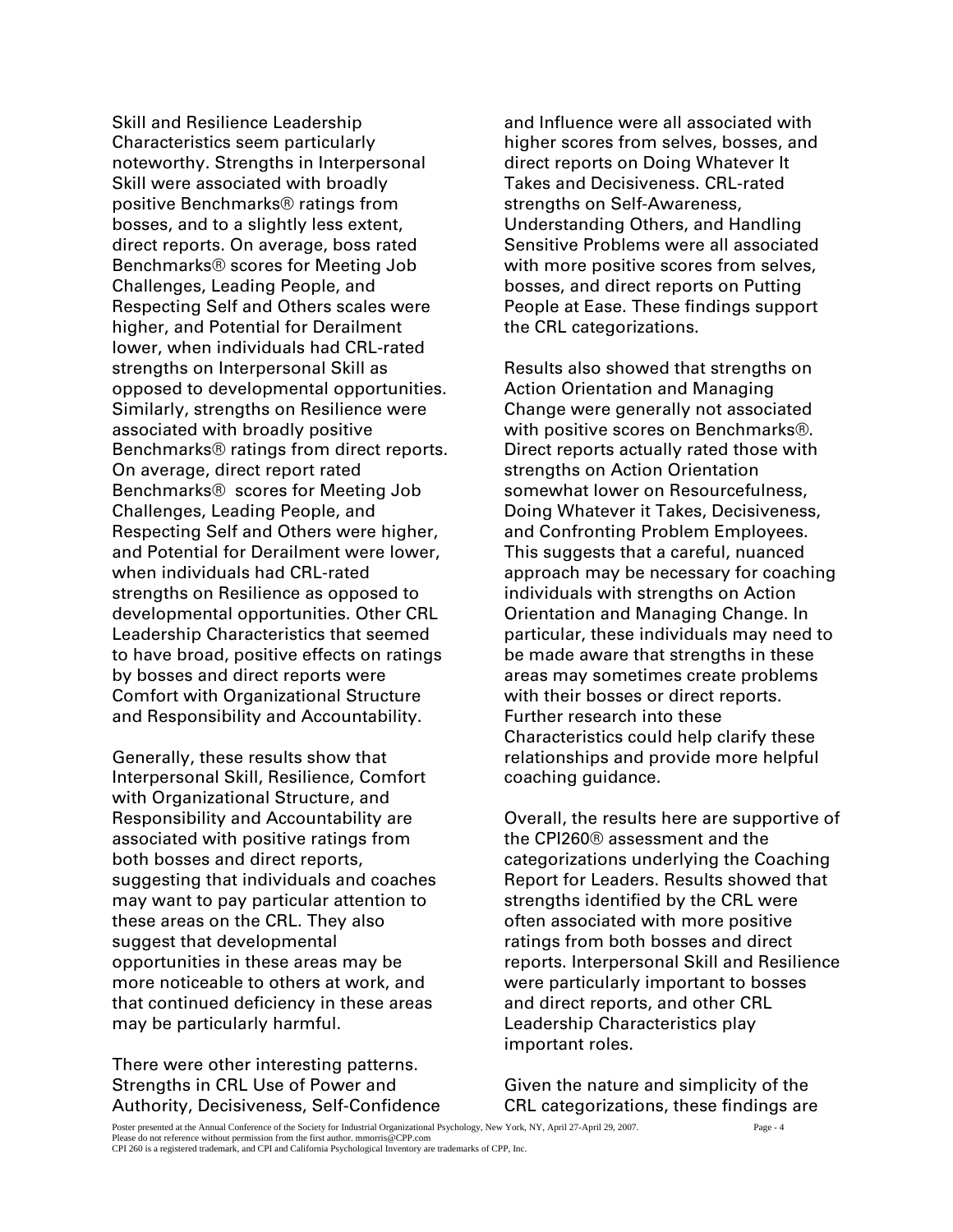rather impressive. The basic categorizations of the CRL, although based on considerable research and clinical experience of the author, necessarily result in a loss of predictive power and make it more difficult to detect meaningful differences. In general, then, it seems that the CRL provides useful and valid categorizations of a person's strengths and weaknesses, and using continuous CPI260® scale scores or other assessments in addition to the CRL would likely yield more detail and understanding for the client.

#### References

- Carson, G. L. & Parker, C. A. (1966). Leadership and profiles on the MMPI and CPI. *College Student Personnel, 7*, 14-18.
- Cohen, J. (1988). *Statistical Power Analysis for the Behavioral Sciences, 2nd Edition*. Lawrence Erlbaum Associates, Inc., Hillsdale, New Jersey.
- Dalton, M., Lombardo, M. M., McCauley, C. D., McDonald-Mann, D., Moxley, R., & Wachholz, J. (1997). *Benchmarks developmental reference points: A manual and trainers guide*. Greensboro, NC: Center for Creative Leadership.
- Gough, H. G. (1969). A leadership index on the CPI. *Journal of Counseling Psychology, 16*, 55-79.
- Gough, H. G. (1989). How does leadership style relate to personality? In G. W. Stucker (Ed.), *Proceedings of the 1988 National Assessment Conference* (pp. 44-57). Boston: Allyn and Bacon.
- Gough, H. G. (1990). Testing for leadership with the California Psychological Inventory. In K.E. Clark & M. B. Clark (Eds.), *Measures of Leadership* (pp. 355- 379). West Orange, NJ: Leadership Library of America.
- Gough, H. G. & Bradley, P. (1996). *California Psychological Inventory manual (3rd ed.).* Palo Alto, CA: Consulting Psychologists Press.
- Manoogian, S. (2002). *User's Guide to the Coaching Report for Leaders*. Palo Alto, CA: CPP, Inc.
- Manoogian, S. (2006). *CPI260® Coaching Report for Leaders: Advanced Guide for Interpretation*. Palo Alto, CA: CPP, Inc.
- Manoogian, S., Gough, H., Devine, R., & Donnay, D. (2002). *Coaching Report for Leaders*. Palo Alto, CA: CPP, Inc.
- Megargee, E. I. & Carbonell, J. L. (1988). Evaluating leadership with the CPI. In C.D. Spielberger & J. N. Butcher (Eds.), *Advances in Personality Assessment* (pp. Vol. 7, pp. 203-219). Hillsdale, NJ: Lawrence Erlbaum Associates.
- Research Department CPP Inc. (2002). *Brief Technical Report on the CPI 260™ Instrument* (Tech Rep. No. 2002-3). Palo Alto, CA: CPP, Inc.
- Research Department CPP Inc. (2004). *Comparing the CPI 260™ Instrument to Benchmarks® Scales: An Initial Validity Study*. (Tech Rep. No. 2002-4r). Palo Alto, CA: CPP, Inc.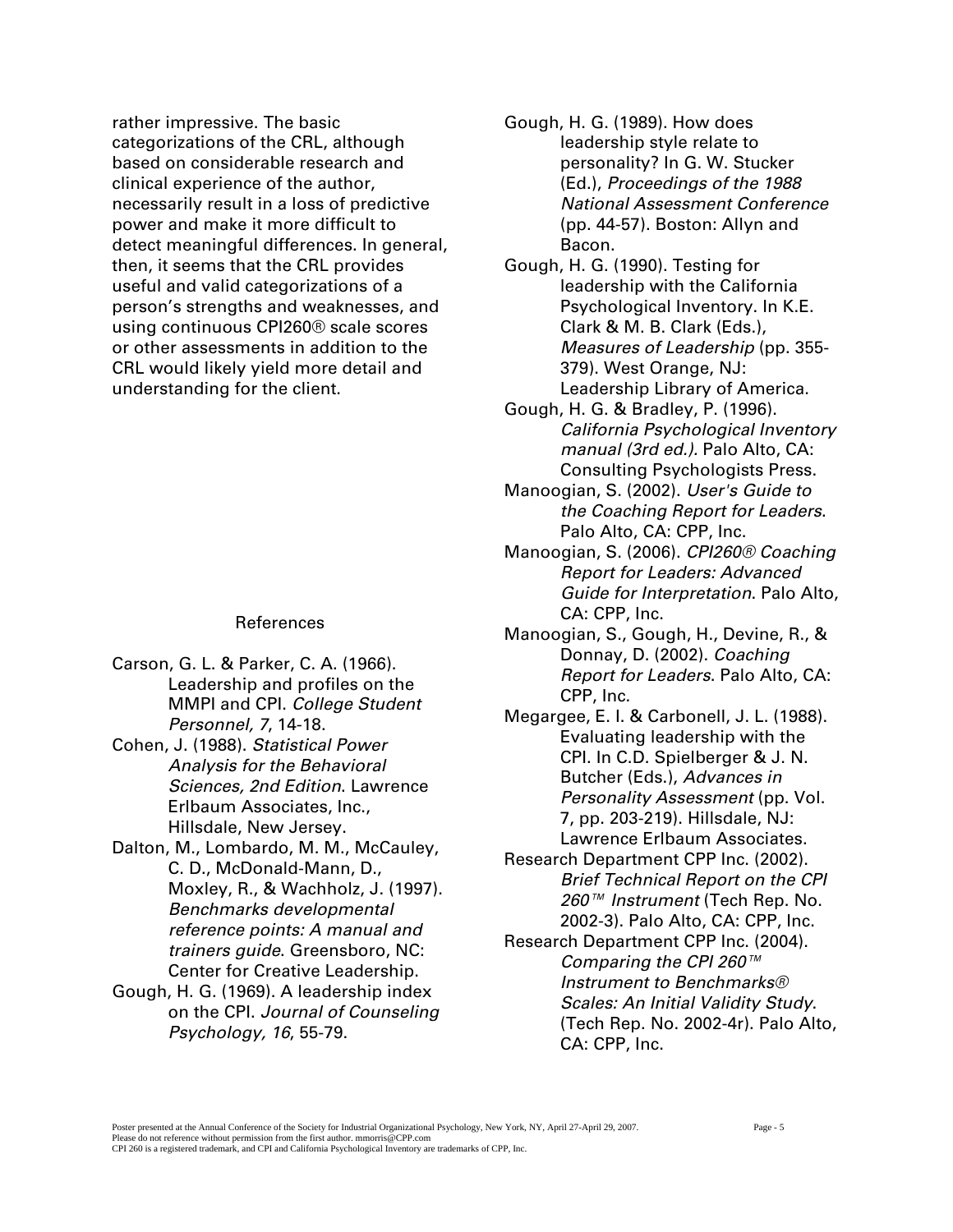### Table 1

| Leadership Characteristic                | CPI260 <sup>®</sup> | Area to  | Developmen  | Strength |
|------------------------------------------|---------------------|----------|-------------|----------|
|                                          | <b>Scales</b>       | Explore  | tal         |          |
|                                          | Used                |          | Opportunity |          |
| Self-Awareness                           | Sa, Em              | 89       | 2092        | 3794     |
| Self-Control                             | So, Sc              | 1852     | 2098        | 2025     |
| Resilience                               | Sa, Wb              | 760      | 1252        | 3963     |
| Use of Power and Authority               | Do, Sc              | 1988     | 1473        | 2514     |
| <b>Comfort with Organizational</b>       |                     | 2153     | 825         | 2997     |
| <b>Structures</b>                        | So, Ac              |          |             |          |
| <b>Responsibility and Accountability</b> | Re, Lp              | $\Omega$ | 1857        | 4118     |
| Decisiveness                             | Do, In              | 917      | 1473        | 3585     |
| Interpersonal Skill                      | Sy, Ami             | 1008     | 1314        | 3653     |
| <b>Understanding Others</b>              | Em, Is              | 1985     | 734         | 3256     |
| <b>Capacity for Collaboration</b>        | To, Ct              | 1378     | 1503        | 3094     |
| <b>Working With and Through Others</b>   | In, Mp              | 854      | 1619        | 3502     |
| Creativity                               | Ct, Ai              | 1220     | 1837        | 2918     |
| <b>Handling Sensitive Problems</b>       | Do, Em              | 0        | 2196        | 3779     |
| <b>Action Orientation</b>                | Fx, Sn              | 2668     | 1094        | 2213     |
| Self-Confidence                          | In, Lp              | 15       | 1600        | 4360     |
| <b>Managing Change</b>                   | Sc, Fx              | 1462     | 2213        | 2300     |
| Influence                                | Sy, Do              | 464      | 1481        | 4030     |
| <b>Comfort with Visibility</b>           | Cs, Sp              | 706      | 1255        | 4014     |

*Summary of Coaching Report for Leaders© Leadership Characteristic Categories*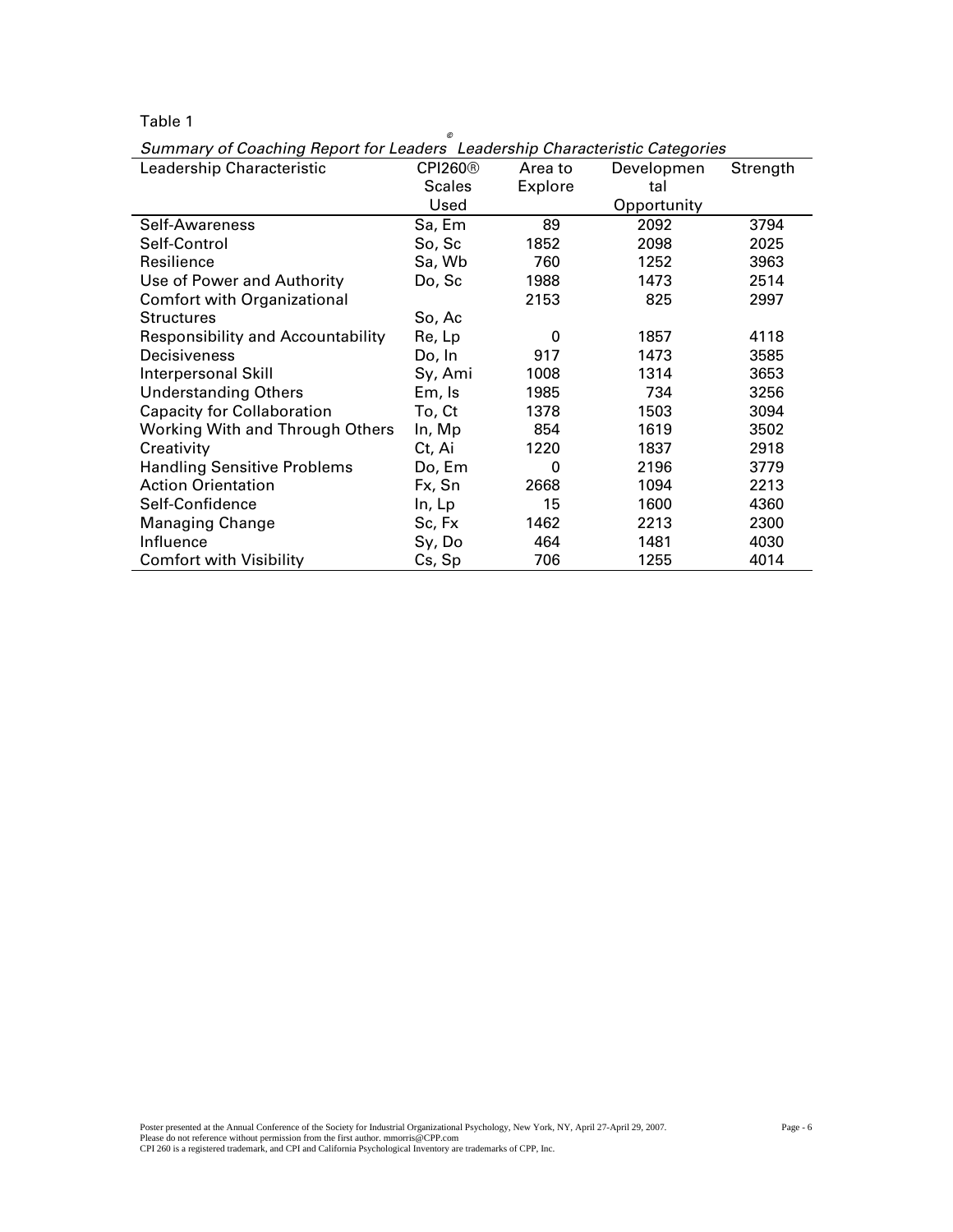Table 2

|  | Strengths vs. Developmental Opportunities on the CRL: Effect Sizes (Cohen's d) of Differences in Benchmarks® Self Ratings |  |  |
|--|---------------------------------------------------------------------------------------------------------------------------|--|--|
|  |                                                                                                                           |  |  |

| Benchmarks <sup>®</sup> Scale                        | 1      | $\overline{2}$                 | 3       | 4       | 5                       | 6     | $\overline{7}$ | 8                                           | 9       | 10                     | 11                      | 12      | 13     | 14     | 15     | 16     | 17      | 18     |
|------------------------------------------------------|--------|--------------------------------|---------|---------|-------------------------|-------|----------------|---------------------------------------------|---------|------------------------|-------------------------|---------|--------|--------|--------|--------|---------|--------|
| Resourcefulness                                      | .34    | .11                            | .34     | .49     | .31                     | .42   | .48            | .21                                         | .35     | .08                    | .32                     | .11     | .37    | $-.19$ | .50    | $-.11$ | .50     | .28    |
| Doing Whatever It Takes                              | .40    | .01                            | .30     | .60     | .19                     | .43   | .58            | .02                                         | .34     | .09                    | .29                     | .21     | .43    | $-.09$ | .59    | $-03$  | .60     | .36    |
| Being a Quick Study                                  | .19    | .00                            | .17     | .31     | .22                     | .28   | .30            | $-.02$                                      | .28     | .09                    | .16                     | .18     | .23    | $-.09$ | .36    | $-03$  | .32     | .26    |
| Decisiveness                                         | .31    | .03                            | .37     | .51     | .18                     | .35   | .53            | .09                                         | .28     | .08                    | .33                     | .13     | .35    | $-.15$ | .57    | $-.10$ | .55     | .33    |
| <b>Leading Employees</b>                             | .28    | .14                            | .29     | .38     | .29                     | .37   | .39            | .22                                         | .28     | .05                    | .31                     | .03     | .30    | $-.10$ | .41    | $-.10$ | .40     | .21    |
| <b>Confronting Problem</b>                           |        |                                |         |         |                         |       |                |                                             |         |                        |                         |         |        |        |        |        |         |        |
| <b>Employees</b>                                     | .30    | .18                            | .40     | .50     | .31                     | .38   | .49            | .25                                         | .26     | .08                    | .38                     | .02     | .31    | $-.20$ | .50    | $-12$  | .49     | .24    |
| <b>Participative Management</b>                      | .21    | .18                            | .23     | .16     | .34                     | .26   | .17            | .33                                         | .26     | .02                    | .22                     | $-0.05$ | .21    | $-.02$ | .17    | $-.09$ | .19     | .08    |
| <b>Change Management</b>                             | .29    | .15                            | .34     | .37     | .30                     | .35   | .37            | .26                                         | .31     | .06                    | .30                     | .06     | .31    | $-.07$ | .40    | $-.07$ | .39     | .21    |
| <b>Building and Mending</b>                          |        |                                |         |         |                         |       |                |                                             |         |                        |                         |         |        |        |        |        |         |        |
| Relationships                                        | .31    | .21                            | .36     | .33     | .37                     | .34   | .32            | .42                                         | .35     | .11                    | .33                     | .04     | .33    | $-.03$ | .30    | $-06$  | .34     | .15    |
| <b>Compassion and Sensitivity</b>                    | .18    | .06                            | .12     | .11     | .15                     | .26   | .14            | .25                                         | .20     | .03                    | .16                     | $-.01$  | .19    | .07    | .11    | $-.01$ | .16     | .04    |
| Straightforwardness and                              |        |                                |         |         |                         |       |                |                                             |         |                        |                         |         |        |        |        |        |         |        |
| Composure                                            | .21    | .27                            | .50     | .26     | .42                     | .37   | .25            | .45                                         | .38     | .19                    | .39                     | .10     | .22    | $-.03$ | .33    | $-02$  | .25     | .14    |
| <b>Balance Between Work and</b>                      |        |                                |         |         |                         |       |                |                                             |         |                        |                         |         |        |        |        |        |         |        |
| Personal Life                                        | .24    | .15                            | .36     | .19     | .21                     | .25   | .20            | .34                                         | .25     | .15                    | .25                     | .14     | .20    | $-.02$ | .28    | .01    | .23     | .30    |
| Self-Awareness                                       | .14    | .07                            | .12     | .13     | .18                     | .18   | .14            | .19                                         | .08     | $-.04$                 | .10                     | $-.03$  | .13    | $-.11$ | .14    | $-.08$ | .16     | .06    |
| <b>Putting People at Ease</b>                        | .39    | .13                            | .28     | .31     | .27                     | .27   | .29            | .38                                         | .30     | .11                    | .19                     | .08     | .39    | .05    | .18    | .05    | .37     | .23    |
| <b>Differences Matter</b>                            | .22    | .10                            | .19     | .25     | .22                     | .31   | .24            | .21                                         | .23     | .08                    | .22                     | .08     | .25    | .00    | .23    | .00    | .26     | .14    |
| <b>Career Management</b>                             | .43    | .10                            | .31     | .45     | .29                     | .36   | .45            | .26                                         | .30     | .04                    | .24                     | .08     | .41    | $-12$  | .38    | $-.05$ | .50     | .31    |
| Problems with Interpersonal                          |        |                                |         |         |                         |       |                |                                             |         |                        |                         |         |        |        |        |        |         |        |
| Relationships                                        | $-.17$ | $-.29$                         | $-36$   | $-0.08$ | $-.40$                  | $-26$ | $-0.08$        | $-52$                                       | $-.29$  | $-.18$                 | $-30$                   | $-.04$  | $-.17$ | $-.09$ | $-.14$ | .01    | $-0.9$  | $-.04$ |
| Difficulty Building and Leading                      |        |                                |         |         |                         |       |                |                                             |         |                        |                         |         |        |        |        |        |         |        |
| a Team                                               | $-.31$ | $-19$                          | $-0.36$ | $-32$   | $-.37$                  | $-33$ | $-34$          | $-33$                                       | $-.35$  | $-.12$                 | $-35$                   | $-11$   | $-.31$ | .03    | $-.40$ | .05    | $-0.35$ | $-.20$ |
| Difficulty Changing or Adapting                      | $-.23$ | $-.27$                         | $-43$   | $-.28$  | $-.42$                  | $-32$ | $-.27$         | $-42$                                       | $-32$   | $-13$                  | $-32$                   | $-.07$  | $-25$  | .07    | $-33$  | .04    | $-.27$  | $-.16$ |
| <b>Failure to Meet Business</b>                      |        |                                |         |         |                         |       |                |                                             |         |                        |                         |         |        |        |        |        |         |        |
| Objectives                                           | $-.20$ | $-25$                          | $-.35$  | $-.28$  | $-.40$                  | $-33$ | $-28$          | $-28$                                       | $-0.35$ | $-.15$                 | $-.33$                  | $-.10$  | $-20$  | .07    | $-.36$ | .06    | $-.27$  | $-.15$ |
| Too Narrow a Functional                              |        |                                |         |         |                         |       |                |                                             |         |                        |                         |         |        |        |        |        |         |        |
| Orientation<br>$\sim$ $\sim$ $\sim$ $\sim$<br>$\sim$ | $-.29$ | $-.11$<br>$\sim$ $\sim$ $\sim$ | $-0.30$ | $-0.39$ | $-.28$<br>$\sim$ $\sim$ | $-32$ | $-40$          | $-17$<br>$\sim$ $\sim$ $\sim$ $\sim$ $\sim$ | $-.26$  | $-12$<br>$\sim$ $\sim$ | $-.27$<br>$\sim$ $\sim$ | $-.14$  | $-31$  | .11    | $-.45$ | .05    | $-.40$  | $-24$  |

*Note*. CRL Leadership Characteristics: 1=Self-Awareness, 2=Self-Control, 3=Resilience, 4=Use of Power and Authority, 5=Comfort with Organizational Structure, 6=Responsibility and Accountability, 7=Decisiveness, 8=Interpersonal Skill, 9=Understanding Others,

Please do not reference without permission from the first author. mmorris@CPP.com

CPI 260 is a registered trademark, and CPI and California Psychological Inventory are trademarks of CPP, Inc.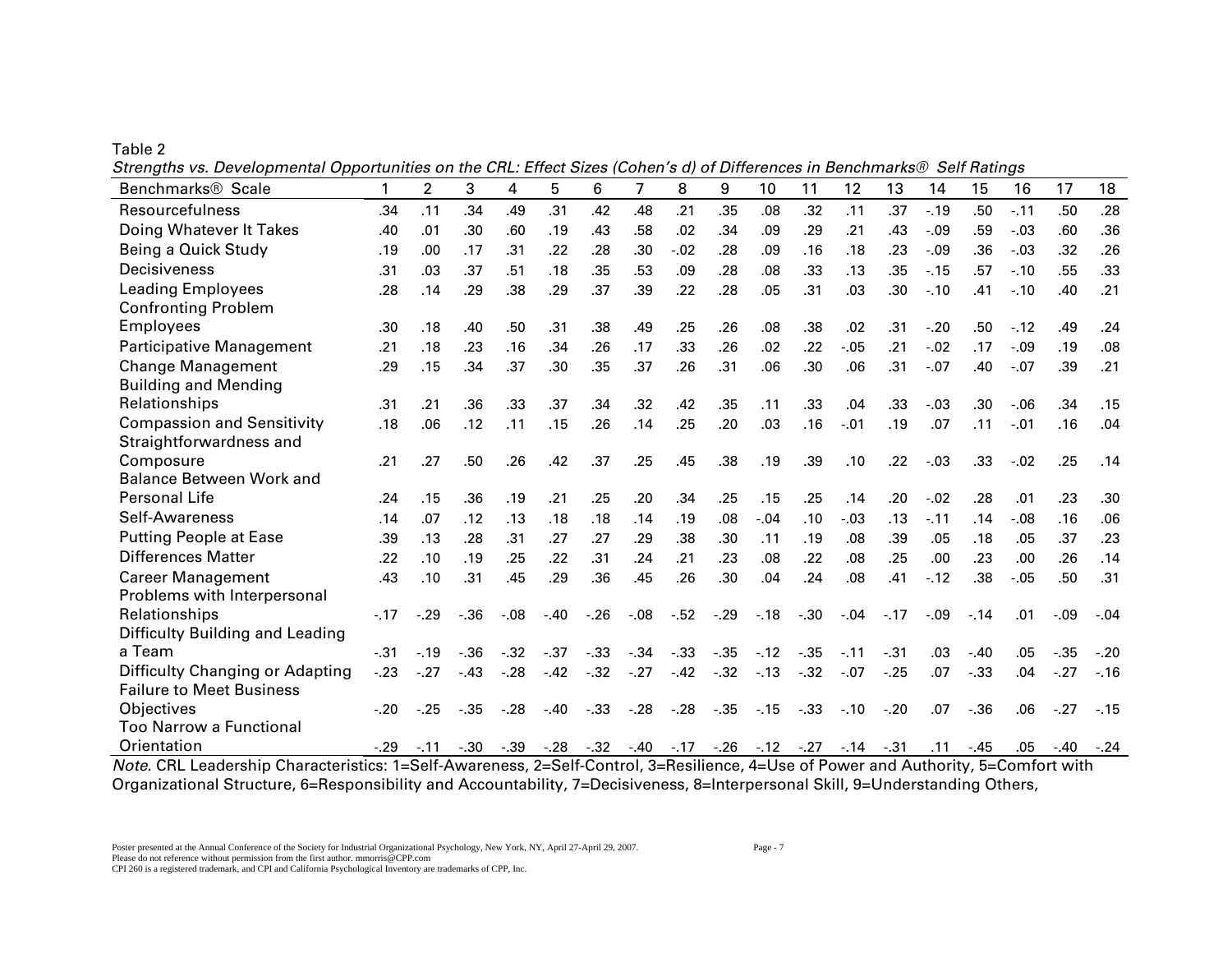10=Capacity for Collaboration, 11=Working With and Through Others, 12=Creativity, 13=Handling Sensitive Problems, 14=Action Orientation, 15=Self-Confidence, 16=Managing Change, 17=Influence, 18=Comfort with Visibility.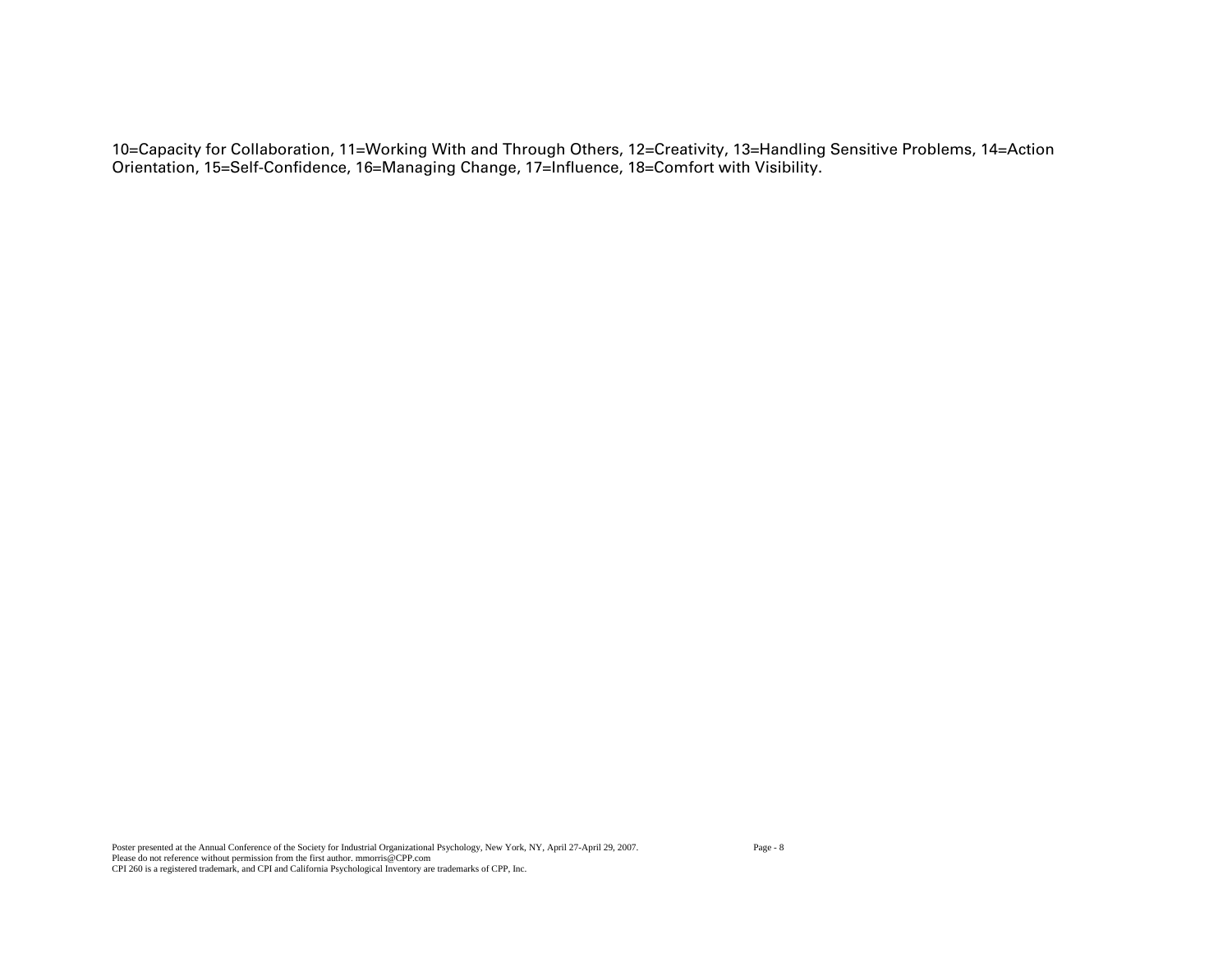Table 3

|  |  | Strengths vs. Developmental Opportunities on the CRL: Effect Sizes (Cohen's d) of Differences in Benchmarks® Boss Ratings |  |  |
|--|--|---------------------------------------------------------------------------------------------------------------------------|--|--|
|  |  |                                                                                                                           |  |  |

| Benchmarks <sup>®</sup> Scale                                                                            | 1      | $\overline{2}$ | 3      | 4       | 5      | 6                | $\overline{7}$          | 8                    | 9       | 10                                                     | 11                     | 12     | 13                    | 14                                    | 15                | 16     | 17     | 18      |
|----------------------------------------------------------------------------------------------------------|--------|----------------|--------|---------|--------|------------------|-------------------------|----------------------|---------|--------------------------------------------------------|------------------------|--------|-----------------------|---------------------------------------|-------------------|--------|--------|---------|
| Resourcefulness                                                                                          | .04    | .09            | .14    | .06     | .14    | .16              | .08                     | .17                  | .11     | .05                                                    | .13                    | .01    | .06                   | $-.05$                                | .12               | $-.03$ | .03    | $-.02$  |
| Doing Whatever It Takes                                                                                  | .13    | .00            | .11    | .21     | .08    | .22              | .22                     | .06                  | .17     | .06                                                    | .13                    | .07    | .16                   | $-.09$                                | .23               | $-06$  | .20    | .09     |
| Being a Quick Study                                                                                      | $-.02$ | .05            | .04    | .04     | .13    | .13              | .06                     | .05                  | .15     | .05                                                    | .05                    | .06    | .02                   | $-.03$                                | .13               | $-.03$ | .03    | $-.03$  |
| Decisiveness                                                                                             | .09    | $-.05$         | .10    | .17     | .01    | .16              | .20                     | .02                  | .13     | $-.01$                                                 | .11                    | .00    | .10                   | $-16$                                 | .22               | $-13$  | .18    | .07     |
| <b>Leading Employees</b>                                                                                 | .07    | .09            | .15    | .09     | .15    | .19              | .11                     | .22                  | .15     | .06                                                    | .16                    | .02    | .09                   | $-.02$                                | .12               | $-.02$ | .08    | $-.01$  |
| <b>Confronting Problem</b>                                                                               |        |                |        |         |        |                  |                         |                      |         |                                                        |                        |        |                       |                                       |                   |        |        |         |
| <b>Employees</b>                                                                                         | .06    | .05            | .13    | .13     | .13    | .19              | .16                     | .14                  | .09     | $-.01$                                                 | .14                    | $-.07$ | .07                   | $-14$                                 | .17               | $-.07$ | .12    | $-.02$  |
| Participative Management                                                                                 | .02    | .12            | .13    | $-0.05$ | .17    | .15              | $-.02$                  | .29                  | .11     | .08                                                    | .13                    | .00    | .02                   | .02                                   | $-.01$            | .00    | $-06$  | $-0.09$ |
| <b>Change Management</b>                                                                                 | .07    | .10            | .15    | .06     | .17    | .18              | .08                     | .24                  | .16     | .06                                                    | .14                    | .03    | .08                   | $-.03$                                | .10               | $-.02$ | .05    | $-.02$  |
| <b>Building and Mending</b>                                                                              |        |                |        |         |        |                  |                         |                      |         |                                                        |                        |        |                       |                                       |                   |        |        |         |
| Relationships                                                                                            | .05    | .15            | .18    | $-.05$  | .17    | .11              | $-.04$                  | .32                  | .13     | .08                                                    | .13                    | $-.03$ | .05                   | .00                                   | $-0.03$           | .00    | $-.07$ | $-.07$  |
| <b>Compassion and Sensitivity</b>                                                                        | .08    | .10            | .11    | $-.01$  | .13    | .17              | .01                     | .26                  | .15     | .11                                                    | .15                    | .06    | .09                   | .06                                   | .02               | .03    | .00    | $-.01$  |
| Straightforwardness and                                                                                  |        |                |        |         |        |                  |                         |                      |         |                                                        |                        |        |                       |                                       |                   |        |        |         |
| Composure                                                                                                | $-.02$ | .14            | .19    | $-06$   | .19    | .14              | $-.04$                  | .31                  | .08     | .07                                                    | .15                    | $-.04$ | $-.02$                | $-.03$                                | $-.01$            | $-.04$ | $-.07$ | $-.07$  |
| <b>Balance Between Work and</b>                                                                          |        |                |        |         |        |                  |                         |                      |         |                                                        |                        |        |                       |                                       |                   |        |        |         |
| Personal Life                                                                                            | .10    | .09            | .19    | $-.02$  | .15    | .12              | .02                     | .23                  | .12     | .11                                                    | .12                    | .06    | .09                   | $-.01$                                | .07               | .03    | .02    | .10     |
| Self-Awareness                                                                                           | $-.03$ | .08            | .08    | $-.11$  | .06    | .05              | $-.09$                  | .19                  | .04     | .01                                                    | .05                    | $-.08$ | $-0.3$                | $-.03$                                | $-.07$            | $-.01$ | $-12$  | $-14$   |
| <b>Putting People at Ease</b>                                                                            | .22    | .10            | .17    | .05     | .11    | .13              | .03                     | .32                  | .21     | .14                                                    | .15                    | .10    | .20                   | .09                                   | .02               | .10    | .06    | .09     |
| <b>Differences Matter</b>                                                                                | .04    | .07            | .08    | $-.04$  | .12    | .13              | $-.02$                  | .21                  | .11     | .13                                                    | .09                    | .08    | .04                   | .10                                   | $-.01$            | .04    | $-.04$ | $-03$   |
| <b>Career Management</b>                                                                                 | .13    | .04            | .09    | .09     | .10    | .19              | .12                     | .20                  | .13     | .08                                                    | .11                    | .03    | .14                   | $-.04$                                | .11               | $-.01$ | .11    | .01     |
| Problems with Interpersonal                                                                              |        |                |        |         |        |                  |                         |                      |         |                                                        |                        |        |                       |                                       |                   |        |        |         |
| Relationships                                                                                            | .00.   | $-19$          | $-16$  | .12     | $-.18$ | $-.08$           | .14                     | $-.33$               | $-0.08$ | $-.07$                                                 | $-.11$                 | .06    | .01                   | $-.03$                                | .11               | $-.02$ | .15    | .10     |
| Difficulty Building and Leading                                                                          |        |                |        |         |        |                  |                         |                      |         |                                                        |                        |        |                       |                                       |                   |        |        |         |
| a Team                                                                                                   | $-.07$ | $-12$          | $-16$  | $-.07$  | $-.16$ | $-.17$           | $-06$                   | $-.23$               | $-.14$  | $-.07$                                                 | $-15$                  | $-.01$ | $-.08$                | .04                                   | $-.08$            | .00    | $-.04$ | .03     |
| Difficulty Changing or Adapting                                                                          | $-.03$ | $-16$          | $-.21$ | $-.03$  | $-20$  | $-14$            | $-.01$                  | $-28$                | $-.09$  | $-.05$                                                 | $-.14$                 | .04    | $-.04$                | .04                                   | $-.04$            | .00    | .02    | .06     |
| <b>Failure to Meet Business</b>                                                                          |        |                |        |         |        |                  |                         |                      |         |                                                        |                        |        |                       |                                       |                   |        |        |         |
| Objectives                                                                                               | .06    | $-.14$         | $-.15$ | .05     | $-.21$ | $-.13$           | .04                     | $-.20$               | $-.08$  | .01                                                    | $-.11$                 | .10    | .05                   | .12                                   | $-.02$            | .09    | .08    | .11     |
| <b>Too Narrow a Functional</b>                                                                           |        |                |        |         |        |                  |                         |                      |         |                                                        |                        |        |                       |                                       |                   |        |        |         |
| Orientation<br>$\mathbf{A}$<br>$\mathbf{r}$ $\mathbf{r}$ $\mathbf{r}$<br><b>Contract Contract Street</b> | $-.04$ | $-.10$         | $-.16$ | $-.07$  | $-15$  | $-.15$<br>$\sim$ | $-.07$<br>$\sim$ $\sim$ | $-18$<br><b>P.A.</b> | $-0.08$ | $-.04$<br>$\overline{a}$ $\overline{a}$ $\overline{a}$ | $-.10$<br>$\epsilon$ m | .00.   | $-06$<br>$\mathbf{r}$ | .11<br>$\sim$ $\sim$ $\sim$<br>$\sim$ | $-.09$<br>$ \sim$ | .04    | $-.04$ | $-.01$  |

*Note*. CRL Leadership Characteristics: 1=Self-Awareness, 2=Self-Control, 3=Resilience, 4=Use of Power and Authority, 5=Comfort with Organizational Structure, 6=Responsibility and Accountability, 7=Decisiveness, 8=Interpersonal Skill, 9=Understanding Others,

Please do not reference without permission from the first author. mmorris@CPP.com

CPI 260 is a registered trademark, and CPI and California Psychological Inventory are trademarks of CPP, Inc.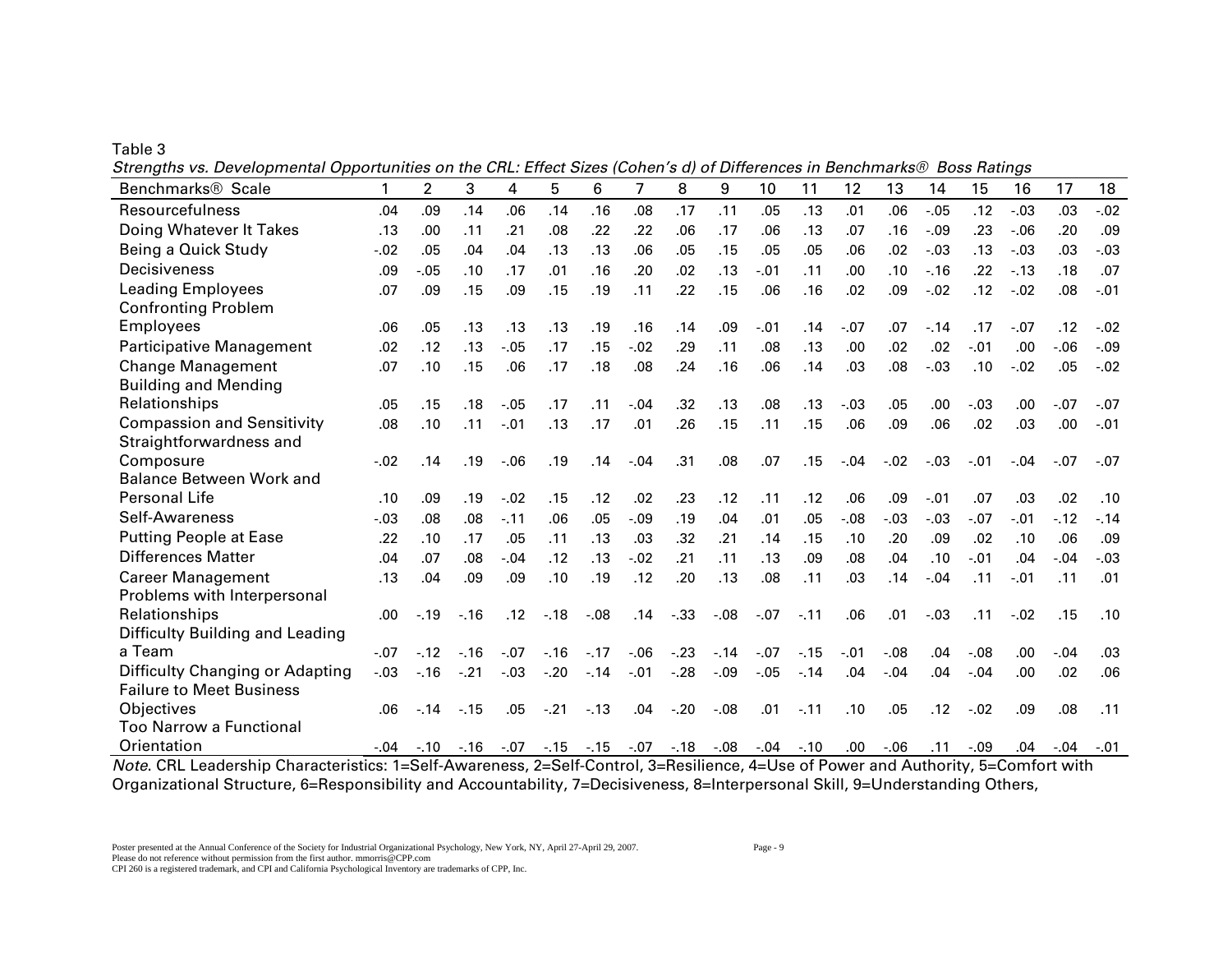10=Capacity for Collaboration, 11=Working With and Through Others, 12=Creativity, 13=Handling Sensitive Problems, 14=Action Orientation, 15=Self-Confidence, 16=Managing Change, 17=Influence, 18=Comfort with Visibility.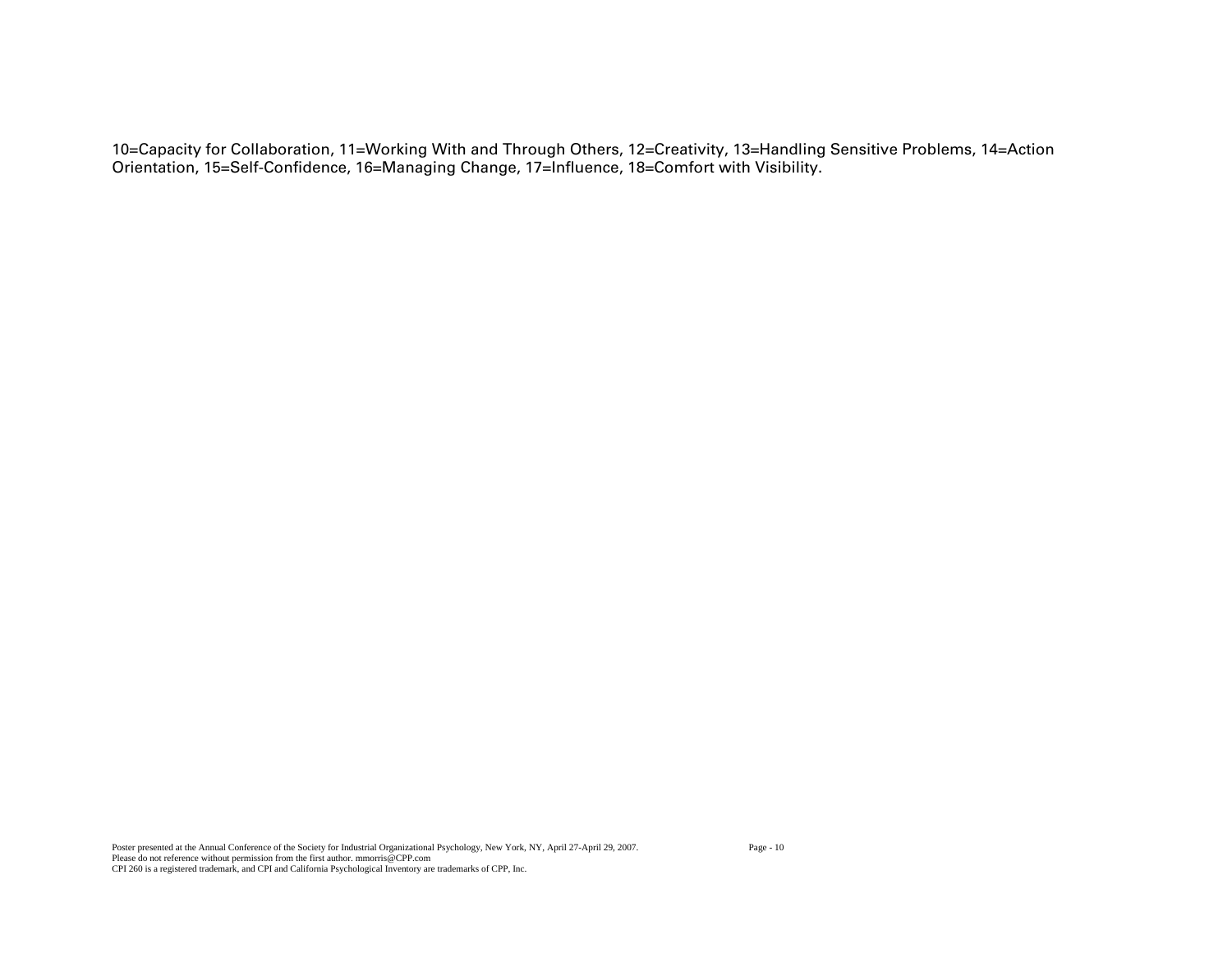Table 4

|  | Strengths vs. Developmental Opportunities on the CRL: Effect Sizes (Cohen's d) of Differences in Benchmarks® Direct Report Ratings |  |
|--|------------------------------------------------------------------------------------------------------------------------------------|--|
|  |                                                                                                                                    |  |

| Benchmarks <sup>®</sup> Scale                                                                                                                                                                                                                                                                                                                                                 | 1      | $\overline{2}$                        | 3      | 4       | 5      | 6      | $\overline{7}$ | 8      | 9       | 10                                         | 11      | 12      | 13      | 14      | 15     | 16                    | 17      | 18      |
|-------------------------------------------------------------------------------------------------------------------------------------------------------------------------------------------------------------------------------------------------------------------------------------------------------------------------------------------------------------------------------|--------|---------------------------------------|--------|---------|--------|--------|----------------|--------|---------|--------------------------------------------|---------|---------|---------|---------|--------|-----------------------|---------|---------|
| Resourcefulness                                                                                                                                                                                                                                                                                                                                                               | .08    | .06                                   | .22    | .07     | .13    | .17    | .10            | .10    | .12     | .05                                        | .11     | $-.02$  | .08     | $-.21$  | .13    | $-.11$                | .08     | .00.    |
| Doing Whatever It Takes                                                                                                                                                                                                                                                                                                                                                       | .14    | $-.01$                                | .20    | .19     | .09    | .21    | .22            | .02    | .13     | .06                                        | .09     | .04     | .15     | $-.19$  | .23    | $-.07$                | .21     | .07     |
| Being a Quick Study                                                                                                                                                                                                                                                                                                                                                           | .01    | .02                                   | .14    | .01     | .12    | .14    | .07            | .02    | .12     | .06                                        | .04     | .03     | .02     | $-.12$  | .11    | $-06$                 | .03     | .00     |
| Decisiveness                                                                                                                                                                                                                                                                                                                                                                  | .11    | .00                                   | .20    | .18     | .08    | .17    | .19            | .02    | .12     | .05                                        | .10     | .02     | .12     | $-.19$  | .23    | $-.07$                | .18     | .07     |
| <b>Leading Employees</b>                                                                                                                                                                                                                                                                                                                                                      | .07    | .05                                   | .19    | .06     | .12    | .15    | .10            | .11    | .11     | .04                                        | .07     | $-.03$  | .09     | $-15$   | .09    | $-.11$                | .09     | .00     |
| <b>Confronting Problem</b>                                                                                                                                                                                                                                                                                                                                                    |        |                                       |        |         |        |        |                |        |         |                                            |         |         |         |         |        |                       |         |         |
| <b>Employees</b>                                                                                                                                                                                                                                                                                                                                                              | .09    | .10                                   | .20    | .16     | .17    | .17    | .19            | .10    | .10     | $-.01$                                     | .14     | $-0.09$ | .10     | $-.26$  | .17    | $-.15$                | .17     | .02     |
| <b>Participative Management</b>                                                                                                                                                                                                                                                                                                                                               | .03    | .09                                   | .19    | $-.03$  | .17    | .11    | .01            | .16    | .10     | .05                                        | .07     | $-0.06$ | .05     | $-.08$  | .02    | $-.10$                | .01     | $-.05$  |
| <b>Change Management</b>                                                                                                                                                                                                                                                                                                                                                      | .08    | .08                                   | .22    | .07     | .17    | .17    | .10            | .15    | .13     | .05                                        | .09     | $-0.04$ | .10     | $-.15$  | .12    | $-.10$                | .10     | .00     |
| <b>Building and Mending</b>                                                                                                                                                                                                                                                                                                                                                   |        |                                       |        |         |        |        |                |        |         |                                            |         |         |         |         |        |                       |         |         |
| Relationships                                                                                                                                                                                                                                                                                                                                                                 | .06    | .13                                   | .24    | $-.01$  | .18    | .13    | .01            | .21    | .13     | .08                                        | .09     | $-.04$  | .07     | $-0.08$ | .03    | $-0.08$               | .01     | $-.05$  |
| <b>Compassion and Sensitivity</b>                                                                                                                                                                                                                                                                                                                                             | .06    | .08                                   | .18    | .00     | .13    | .17    | .03            | .18    | .13     | .08                                        | .09     | $-.02$  | .08     | $-.07$  | .03    | $-.05$                | .04     | $-.03$  |
| Straightforwardness and                                                                                                                                                                                                                                                                                                                                                       |        |                                       |        |         |        |        |                |        |         |                                            |         |         |         |         |        |                       |         |         |
| Composure                                                                                                                                                                                                                                                                                                                                                                     | .03    | .15                                   | .30    | $-.02$  | .23    | .13    | .00            | .26    | .12     | .12                                        | .15     | $-.02$  | .03     | $-.11$  | .05    | $-.09$                | $-.02$  | $-.06$  |
| <b>Balance Between Work and</b>                                                                                                                                                                                                                                                                                                                                               |        |                                       |        |         |        |        |                |        |         |                                            |         |         |         |         |        |                       |         |         |
| Personal Life                                                                                                                                                                                                                                                                                                                                                                 | .07    | .03                                   | .21    | .01     | .03    | .12    | .02            | .16    | .08     | .07                                        | .11     | .00     | .07     | $-.10$  | .08    | $-.03$                | .03     | .06     |
| Self-Awareness                                                                                                                                                                                                                                                                                                                                                                | $-.01$ | .07                                   | .17    | $-06$   | .11    | .08    | $-.02$         | .15    | .06     | .03                                        | .06     | $-.07$  | .00     | $-13$   | $-.01$ | $-.11$                | $-.02$  | $-0.08$ |
| <b>Putting People at Ease</b>                                                                                                                                                                                                                                                                                                                                                 | .14    | .09                                   | .23    | .03     | .12    | .13    | .02            | .22    | .15     | .11                                        | .09     | .05     | .14     | .00     | .02    | $-.01$                | .06     | .04     |
| <b>Differences Matter</b>                                                                                                                                                                                                                                                                                                                                                     | .05    | .10                                   | .18    | .00.    | .17    | .14    | .03            | .15    | .11     | .09                                        | .07     | .01     | .07     | $-.02$  | .03    | $-.03$                | .03     | $-.02$  |
| <b>Career Management</b>                                                                                                                                                                                                                                                                                                                                                      | .11    | .09                                   | .21    | .11     | .17    | .17    | .13            | .15    | .12     | .05                                        | .08     | $-.01$  | .12     | $-.13$  | .11    | $-.07$                | .13     | .04     |
| Problems with Interpersonal                                                                                                                                                                                                                                                                                                                                                   |        |                                       |        |         |        |        |                |        |         |                                            |         |         |         |         |        |                       |         |         |
| Relationships                                                                                                                                                                                                                                                                                                                                                                 | $-.01$ | $-.12$                                | $-.23$ | .10     | $-.17$ | $-.08$ | .08            | $-.24$ | $-.09$  | $-.10$                                     | $-0.09$ | .05     | .00     | .05     | .05    | .07                   | .08     | .07     |
| Difficulty Building and Leading                                                                                                                                                                                                                                                                                                                                               |        |                                       |        |         |        |        |                |        |         |                                            |         |         |         |         |        |                       |         |         |
| a Team                                                                                                                                                                                                                                                                                                                                                                        | $-.08$ | $-06$                                 | $-.22$ | $-.03$  | $-.13$ | $-.13$ | $-.06$         | $-.14$ | $-.09$  | $-.07$                                     | $-.11$  | .03     | $-.07$  | .16     | $-.07$ | .09                   | $-0.06$ | .00     |
| Difficulty Changing or Adapting                                                                                                                                                                                                                                                                                                                                               | $-.06$ | $-13$                                 | $-.30$ | $-.01$  | $-.20$ | $-.14$ | $-.04$         | $-.21$ | $-.10$  | $-.10$                                     | $-.14$  | .04     | $-0.05$ | .14     | $-.07$ | .07                   | $-.02$  | .01     |
| <b>Failure to Meet Business</b>                                                                                                                                                                                                                                                                                                                                               |        |                                       |        |         |        |        |                |        |         |                                            |         |         |         |         |        |                       |         |         |
| Objectives                                                                                                                                                                                                                                                                                                                                                                    | .02    | $-0.08$                               | $-.25$ | .06     | $-16$  | $-.11$ | .01            | $-15$  | $-0.08$ | $-.07$                                     | $-12$   | .07     | .02     | .15     | $-.04$ | .12                   | .05     | .07     |
| <b>Too Narrow a Functional</b>                                                                                                                                                                                                                                                                                                                                                |        |                                       |        |         |        |        |                |        |         |                                            |         |         |         |         |        |                       |         |         |
| Orientation<br><b>Contract Contract</b><br>$\mathbf{M}$ $\mathbf{M}$ $\mathbf{M}$ $\mathbf{M}$ $\mathbf{M}$ $\mathbf{M}$ $\mathbf{M}$ $\mathbf{M}$ $\mathbf{M}$ $\mathbf{M}$ $\mathbf{M}$ $\mathbf{M}$ $\mathbf{M}$ $\mathbf{M}$ $\mathbf{M}$ $\mathbf{M}$ $\mathbf{M}$ $\mathbf{M}$ $\mathbf{M}$ $\mathbf{M}$ $\mathbf{M}$ $\mathbf{M}$ $\mathbf{M}$ $\mathbf{M}$ $\mathbf{$ | $-.03$ | $-.04$<br>$\sim$ $\sim$ $\sim$ $\sim$ | $-.26$ | $-0.02$ | $-13$  | $-15$  | -.07           | $-.11$ | $-0.08$ | $-.08$<br>$\overline{a}$ ii $\overline{a}$ | $-.13$  | .02     | $-.03$  | .17     | $-.12$ | .09<br>$\blacksquare$ | $-.03$  | .00     |

*Note.* CRL Leadership Characteristics: 1=Self-Awareness, 2=Self-Control, 3=Resilience, 4=Use of Power and Authority, 5=Comfort with Organizational Structure, 6=Responsibility and Accountability, 7=Decisiveness, 8=Interpersonal Skill, 9=Understanding Others,

CPI 260 is a registered trademark, and CPI and California Psychological Inventory are trademarks of CPP, Inc.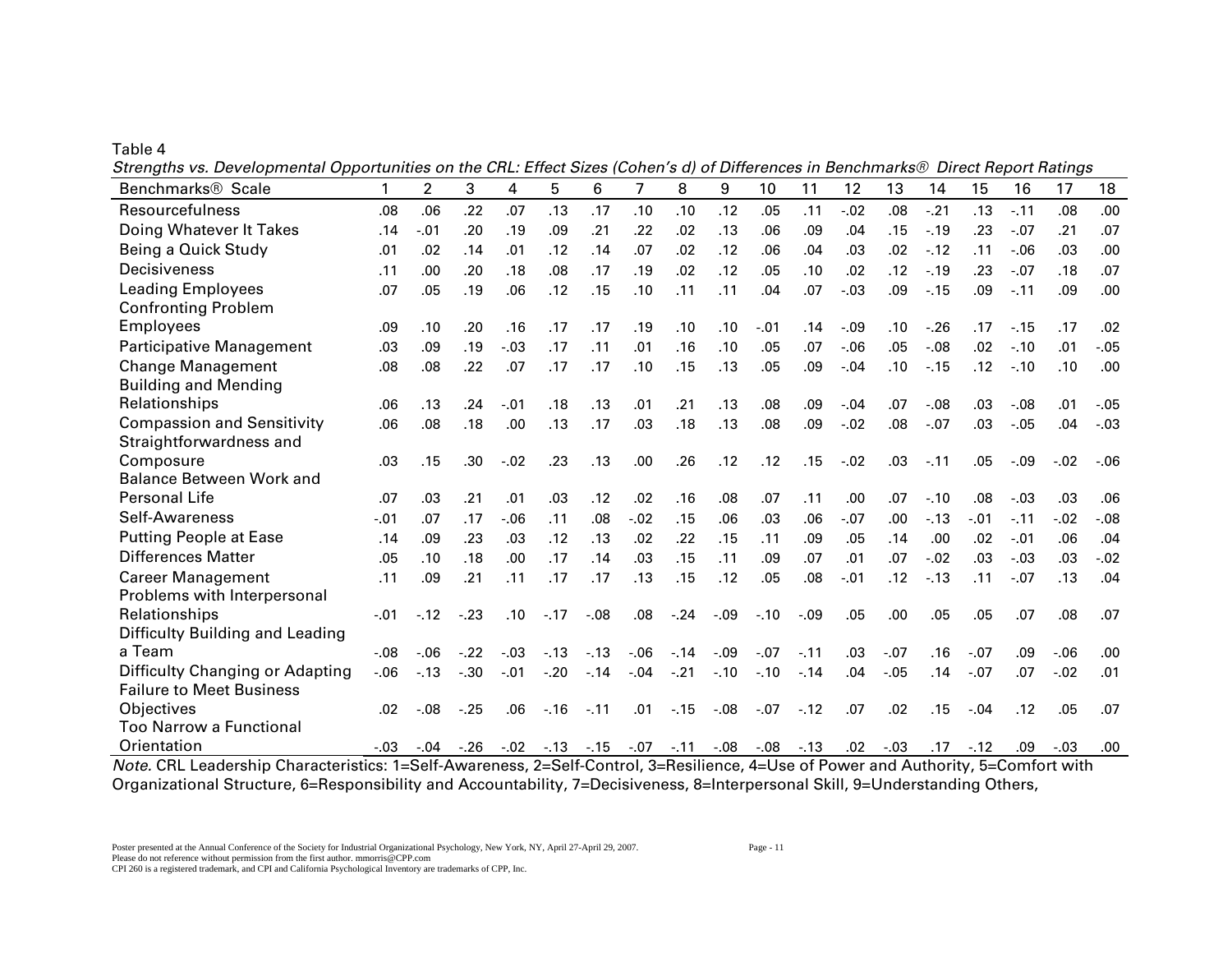10=Capacity for Collaboration, 11=Working With and Through Others, 12=Creativity, 13=Handling Sensitive Problems, 14=Action Orientation, 15=Self-Confidence, 16=Managing Change, 17=Influence, 18=Comfort with Visibility.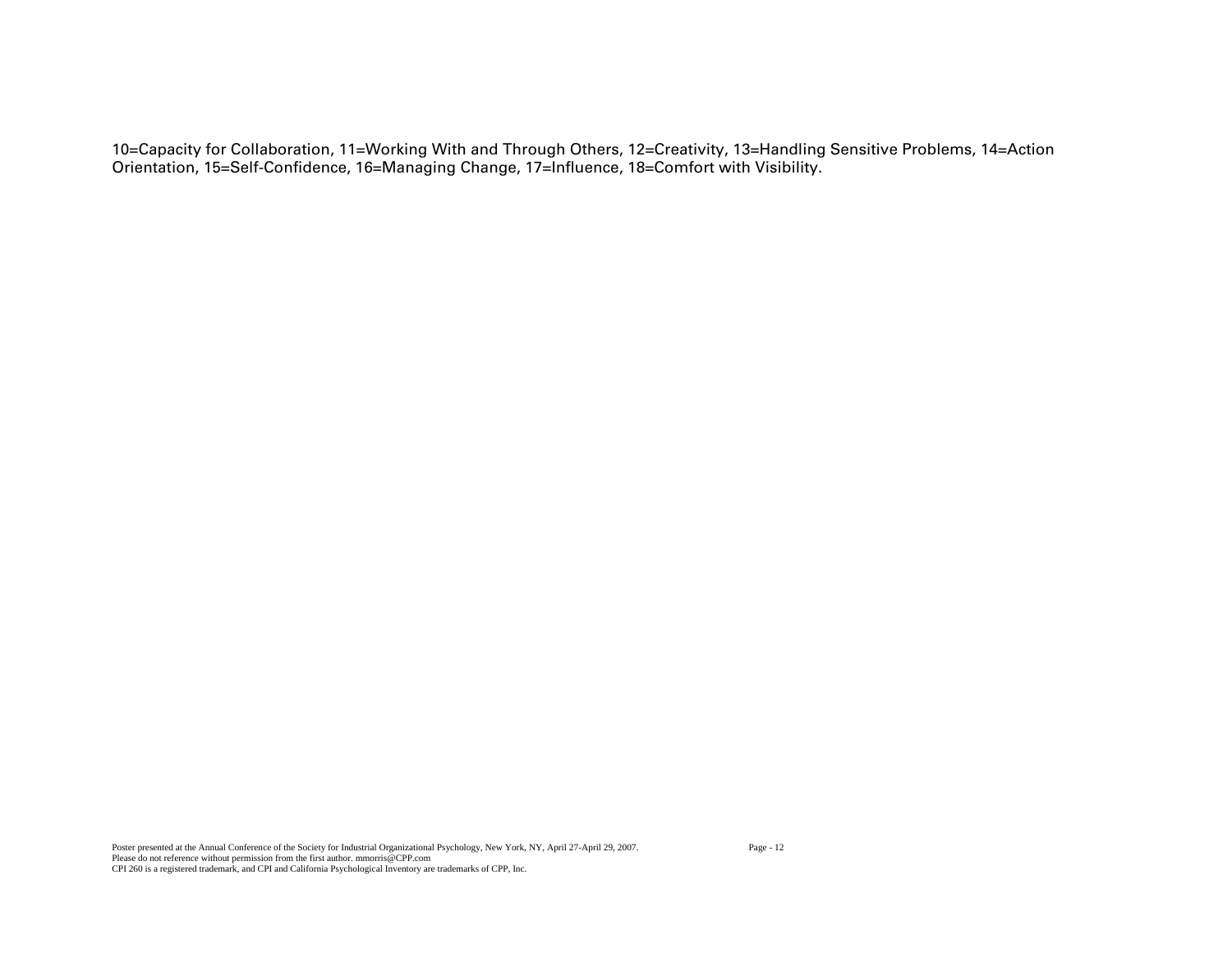|                                   |            | Self<br><b>Boss</b> |      |           |      |      |           | <b>Direct Report</b> |      |     |
|-----------------------------------|------------|---------------------|------|-----------|------|------|-----------|----------------------|------|-----|
|                                   | <b>CRL</b> |                     |      |           |      |      |           |                      |      |     |
| Benchmarks <sup>®</sup> Scale     | Category   | N                   | Mean | <b>SD</b> | N    | Mean | <b>SD</b> | ${\sf N}$            | Mean | SD  |
| Resourcefulness                   | Strength   | 3215                | 4.06 | .39       | 2950 | 4.01 | .54       | 2982                 | 4.16 | .42 |
|                                   | Dev Op     | 1802                | 3.92 | .42       | 1590 | 3.98 | .55       | 1665                 | 4.12 | .43 |
| Doing Whatever It Takes           | Strength   | 3215                | 4.08 | .43       | 2948 | 4.04 | .56       | 2982                 | 4.11 | .46 |
|                                   | Dev Op     | 1802                | 3.90 | .47       | 1589 | 3.96 | .57       | 1665                 | 4.05 | .46 |
| Being a Quick Study               | Strength   | 3214                | 4.00 | .54       | 2949 | 4.16 | .58       | 2982                 | 4.16 | .48 |
|                                   | Dev Op     | 1802                | 3.89 | .59       | 1587 | 4.18 | .61       | 1665                 | 4.15 | .47 |
| Decisiveness                      | Strength   | 3214                | 3.94 | .54       | 2950 | 3.99 | .63       | 2982                 | 4.05 | .49 |
|                                   | Dev Op     | 1802                | 3.76 | .59       | 1588 | 3.94 | .66       | 1665                 | 4.00 | .49 |
|                                   | Strength   | 3210                | 3.89 | .43       | 2940 | 3.81 | .56       | 2982                 | 3.87 | .52 |
| <b>Leading Employees</b>          | Dev Op     | 1798                | 3.77 | .43       | 1579 | 3.77 | .58       | 1665                 | 3.83 | .53 |
| <b>Confronting Problem</b>        | Strength   | 3201                | 3.67 | .53       | 2919 | 3.65 | .67       | 2977                 | 3.75 | .53 |
| <b>Employees</b>                  | Dev Op     | 1792                | 3.51 | .57       | 1566 | 3.61 | .68       | 1662                 | 3.70 | .54 |
|                                   | Strength   | 3214                | 3.93 | .44       | 2948 | 3.87 | .58       | 2982                 | 3.91 | .51 |
| Participative Management          | Dev Op     | 1801                | 3.84 | .44       | 1583 | 3.86 | .60       | 1665                 | 3.89 | .52 |
|                                   | Strength   | 3210                | 3.93 | .40       | 2941 | 3.88 | .55       | 2982                 | 3.95 | .47 |
| <b>Change Management</b>          | Dev Op     | 1801                | 3.81 | .42       | 1582 | 3.84 | .57       | 1664                 | 3.92 | .47 |
| <b>Building and Mending</b>       | Strength   | 3214                | 3.93 | .42       | 2951 | 3.86 | .63       | 2982                 | 3.92 | .54 |
| Relationships                     | Dev Op     | 1802                | 3.80 | .44       | 1589 | 3.83 | .64       | 1665                 | 3.89 | .55 |
|                                   | Strength   | 3210                | 3.94 | .47       | 2927 | 3.99 | .54       | 2982                 | 3.94 | .51 |
| <b>Compassion and Sensitivity</b> | Dev Op     | 1801                | 3.85 | .48       | 1570 | 3.95 | .56       | 1664                 | 3.91 | .54 |
| Straightforwardness and           | Strength   | 3215                | 3.96 | .50       | 2950 | 3.95 | .68       | 2982                 | 3.97 | .55 |
| Composure                         | Dev Op     | 1802                | 3.85 | .52       | 1590 | 3.96 | .69       | 1665                 | 3.95 | .56 |
| <b>Balance Between Work and</b>   | Strength   | 3212                | 3.77 | .70       | 2928 | 4.02 | .65       | 2982                 | 3.86 | .60 |
| Personal Life                     | Dev Op     | 1801                | 3.60 | .75       | 1579 | 3.96 | .67       | 1665                 | 3.82 | .63 |
|                                   | Strength   | 3215                | 3.97 | .49       | 2949 | 3.85 | .71       | 2982                 | 3.81 | .57 |
| Self-Awareness                    | Dev Op     | 1802                | 3.90 | .49       | 1589 | 3.87 | .71       | 1665                 | 3.81 | .59 |
|                                   | Strength   | 3215                | 4.02 | .61       | 2952 | 4.15 | .71       | 2982                 | 4.08 | .66 |
| <b>Putting People at Ease</b>     | Dev Op     | 1801                | 3.77 | .67       | 1590 | 3.99 | .77       | 1665                 | 3.99 | .70 |
| <b>Differences Matter</b>         | Strength   | 3212                | 4.28 | .47       | 2939 | 4.24 | .56       | 2982                 | 4.18 | .48 |

## Table 5 *Benchmarks® Ratings from Self, Boss, and Direct Reports by CRL Category (Self-Awareness)*

Poster presented at the Annual Conference of the Society for Industrial Organizational Psychology, New York, NY, April 27-April 29, 2007. Page - 13 Please do not reference without permission from the first author. mmorris@CPP.com CPI 260 is a registered trademark, and CPI and California Psychological Inventory are trademarks of CPP, Inc.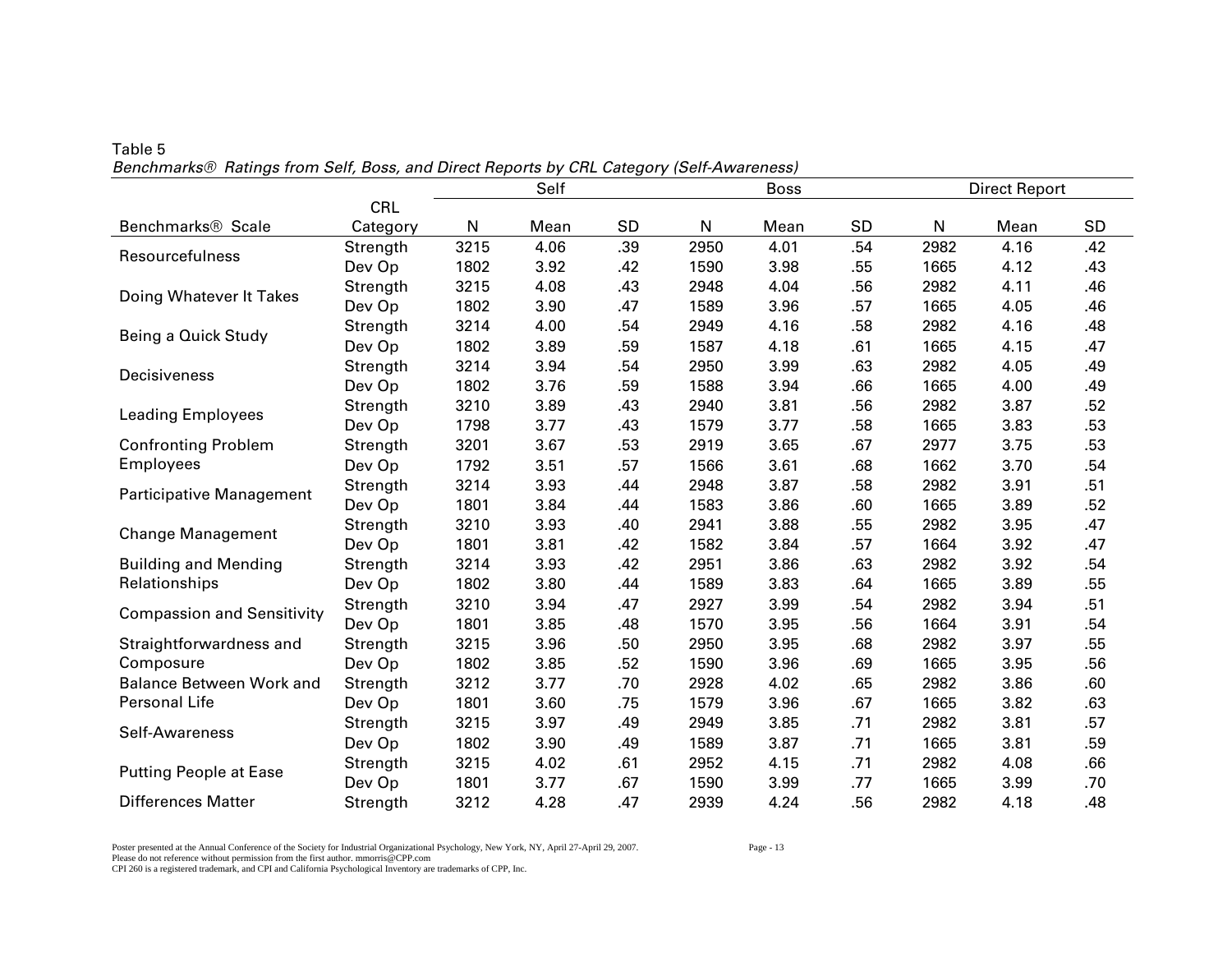|                                 | Dev Op   | 1798 | 4.17 | .48 | 1582 | 4.22 | .56 | 1664 | 4.16 | .48 |
|---------------------------------|----------|------|------|-----|------|------|-----|------|------|-----|
| <b>Career Management</b>        | Strength | 3210 | 3.72 | .50 | 2936 | 3.82 | .62 | 2982 | 3.89 | .50 |
|                                 | Dev Op   | 1802 | 3.50 | .52 | 1582 | 3.74 | .64 | 1664 | 3.84 | .52 |
| Problems with Interpersonal     | Strength | 3211 | 1.56 | .51 | 2949 | 1.73 | .71 | 2982 | 1.78 | .63 |
| Relationships                   | Dev Op   | 1799 | 1.65 | .55 | 1587 | 1.73 | .74 | 1664 | 1.79 | .65 |
| Difficulty Building and         | Strength | 3207 | 1.59 | .50 | 2938 | 1.78 | .66 | 2982 | 1.78 | .54 |
| Leading a Team                  | Dev Op   | 1798 | 1.75 | .54 | 1582 | 1.83 | .68 | 1664 | 1.82 | .56 |
| Difficulty Changing or          | Strength | 3212 | 1.52 | .46 | 2950 | 1.66 | .61 | 2982 | 1.63 | .48 |
| Adapting                        | Dev Op   | 1800 | 1.63 | .48 | 1587 | 1.68 | .62 | 1664 | 1.66 | .49 |
| <b>Failure to Meet Business</b> | Strength | 3211 | 1.49 | .47 | 2947 | 1.60 | .62 | 2982 | 1.67 | .54 |
| Objectives                      | Dev Op   | 1799 | 1.59 | .49 | 1588 | 1.57 | .59 | 1664 | 1.66 | .52 |
| <b>Too Narrow a Functional</b>  | Strength | 3212 | 1.56 | .54 | 2950 | 1.91 | .80 | 2982 | 1.71 | .58 |
| Orientation                     | Dev Op   | 1800 | 1.73 | .61 | 1587 | 1.94 | .80 | 1664 | 1.73 | .58 |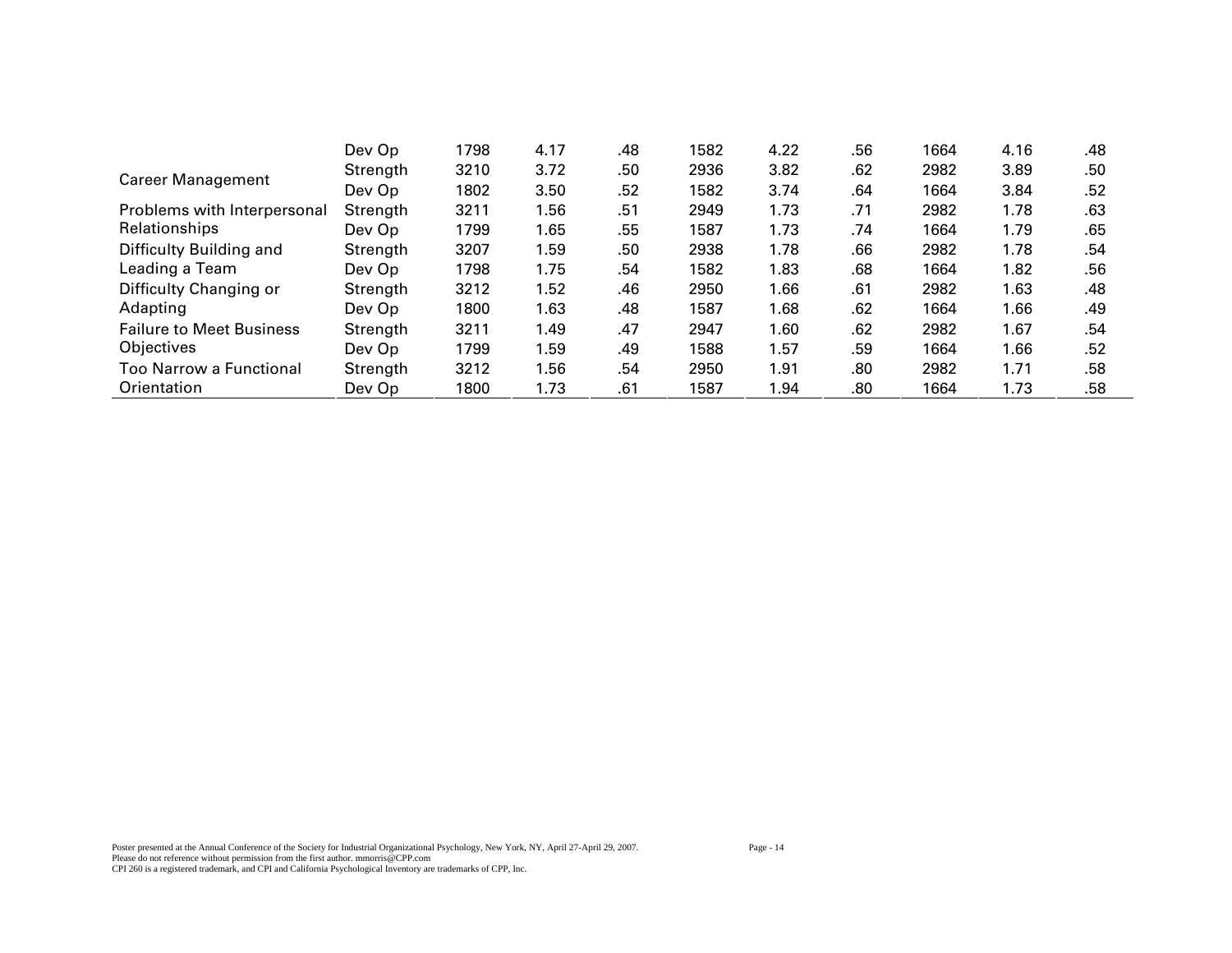|                                   |            | Self<br><b>Boss</b> |      |           |      |      |           | <b>Direct Report</b> |      |     |  |
|-----------------------------------|------------|---------------------|------|-----------|------|------|-----------|----------------------|------|-----|--|
|                                   | <b>CRL</b> |                     |      |           |      |      |           |                      |      |     |  |
| Benchmarks <sup>®</sup> Scale     | Category   | N                   | Mean | <b>SD</b> | N    | Mean | <b>SD</b> | N                    | Mean | SD  |  |
| Resourcefulness                   | Strength   | 1707                | 4.02 | .40       | 1560 | 4.00 | .53       | 1582                 | 4.14 | .41 |  |
|                                   | Dev Op     | 1780                | 3.97 | .42       | 1559 | 3.95 | .56       | 1633                 | 4.12 | .43 |  |
| Doing Whatever It Takes           | Strength   | 1707                | 4.02 | .44       | 1558 | 4.01 | .55       | 1582                 | 4.08 | .45 |  |
|                                   | Dev Op     | 1780                | 4.02 | .45       | 1559 | 4.01 | .57       | 1633                 | 4.09 | .46 |  |
| Being a Quick Study               | Strength   | 1707                | 3.97 | .54       | 1556 | 4.17 | .59       | 1582                 | 4.15 | .46 |  |
|                                   | Dev Op     | 1780                | 3.97 | .59       | 1560 | 4.14 | .61       | 1633                 | 4.14 | .49 |  |
| Decisiveness                      | Strength   | 1707                | 3.88 | .55       | 1559 | 3.95 | .65       | 1582                 | 4.03 | .48 |  |
|                                   | Dev Op     | 1780                | 3.87 | .58       | 1560 | 3.98 | .62       | 1633                 | 4.03 | .49 |  |
| <b>Leading Employees</b>          | Strength   | 1705                | 3.86 | .42       | 1553 | 3.81 | .55       | 1582                 | 3.85 | .50 |  |
|                                   | Dev Op     | 1776                | 3.80 | .44       | 1553 | 3.75 | .58       | 1633                 | 3.83 | .52 |  |
| <b>Confronting Problem</b>        | Strength   | 1701                | 3.65 | .53       | 1536 | 3.64 | .66       | 1576                 | 3.74 | .52 |  |
| <b>Employees</b>                  | Dev Op     | 1770                | 3.55 | .55       | 1544 | 3.61 | .67       | 1632                 | 3.69 | .53 |  |
| Participative Management          | Strength   | 1707                | 3.91 | .43       | 1555 | 3.87 | .58       | 1582                 | 3.90 | .50 |  |
|                                   | Dev Op     | 1780                | 3.83 | .45       | 1557 | 3.80 | .60       | 1633                 | 3.85 | .52 |  |
| <b>Change Management</b>          | Strength   | 1706                | 3.90 | .41       | 1553 | 3.87 | .54       | 1582                 | 3.94 | .46 |  |
|                                   | Dev Op     | 1777                | 3.84 | .41       | 1555 | 3.81 | .56       | 1632                 | 3.90 | .47 |  |
| <b>Building and Mending</b>       | Strength   | 1707                | 3.89 | .41       | 1559 | 3.85 | .62       | 1582                 | 3.91 | .52 |  |
| Relationships                     | Dev Op     | 1780                | 3.80 | .45       | 1559 | 3.75 | .66       | 1633                 | 3.84 | .56 |  |
|                                   | Strength   | 1706                | 3.89 | .47       | 1540 | 3.98 | .55       | 1582                 | 3.92 | .51 |  |
| <b>Compassion and Sensitivity</b> | Dev Op     | 1778                | 3.86 | .48       | 1545 | 3.92 | .56       | 1632                 | 3.89 | .53 |  |
| Straightforwardness and           | Strength   | 1707                | 3.93 | .48       | 1560 | 3.94 | .66       | 1582                 | 3.96 | .53 |  |
| Composure                         | Dev Op     | 1780                | 3.80 | .53       | 1559 | 3.85 | .72       | 1633                 | 3.88 | .58 |  |
| <b>Balance Between Work and</b>   | Strength   | 1704                | 3.73 | .69       | 1545 | 4.01 | .66       | 1582                 | 3.84 | .61 |  |
| Personal Life                     | Dev Op     | 1780                | 3.62 | .75       | 1550 | 3.95 | .66       | 1633                 | 3.82 | .61 |  |
|                                   | Strength   | 1707                | 3.94 | .48       | 1559 | 3.85 | .69       | 1582                 | 3.81 | .55 |  |
| Self-Awareness                    | Dev Op     | 1780                | 3.91 | .49       | 1557 | 3.80 | .74       | 1633                 | 3.77 | .60 |  |
|                                   | Strength   | 1707                | 3.94 | .62       | 1560 | 4.10 | .74       | 1582                 | 4.05 | .66 |  |
| <b>Putting People at Ease</b>     | Dev Op     | 1779                | 3.86 | .67       | 1560 | 4.03 | .74       | 1633                 | 3.99 | .68 |  |
| <b>Differences Matter</b>         | Strength   | 1706                | 4.25 | .47       | 1550 | 4.23 | .57       | 1582                 | 4.18 | .46 |  |

Table 6 *Benchmarks® Ratings from Self, Boss, and Direct Reports by CRL Category (Self-Control)* 

Poster presented at the Annual Conference of the Society for Industrial Organizational Psychology, New York, NY, April 27-April 29, 2007. Page - 15 Please do not reference without permission from the first author. mmorris@CPP.com CPI 260 is a registered trademark, and CPI and California Psychological Inventory are trademarks of CPP, Inc.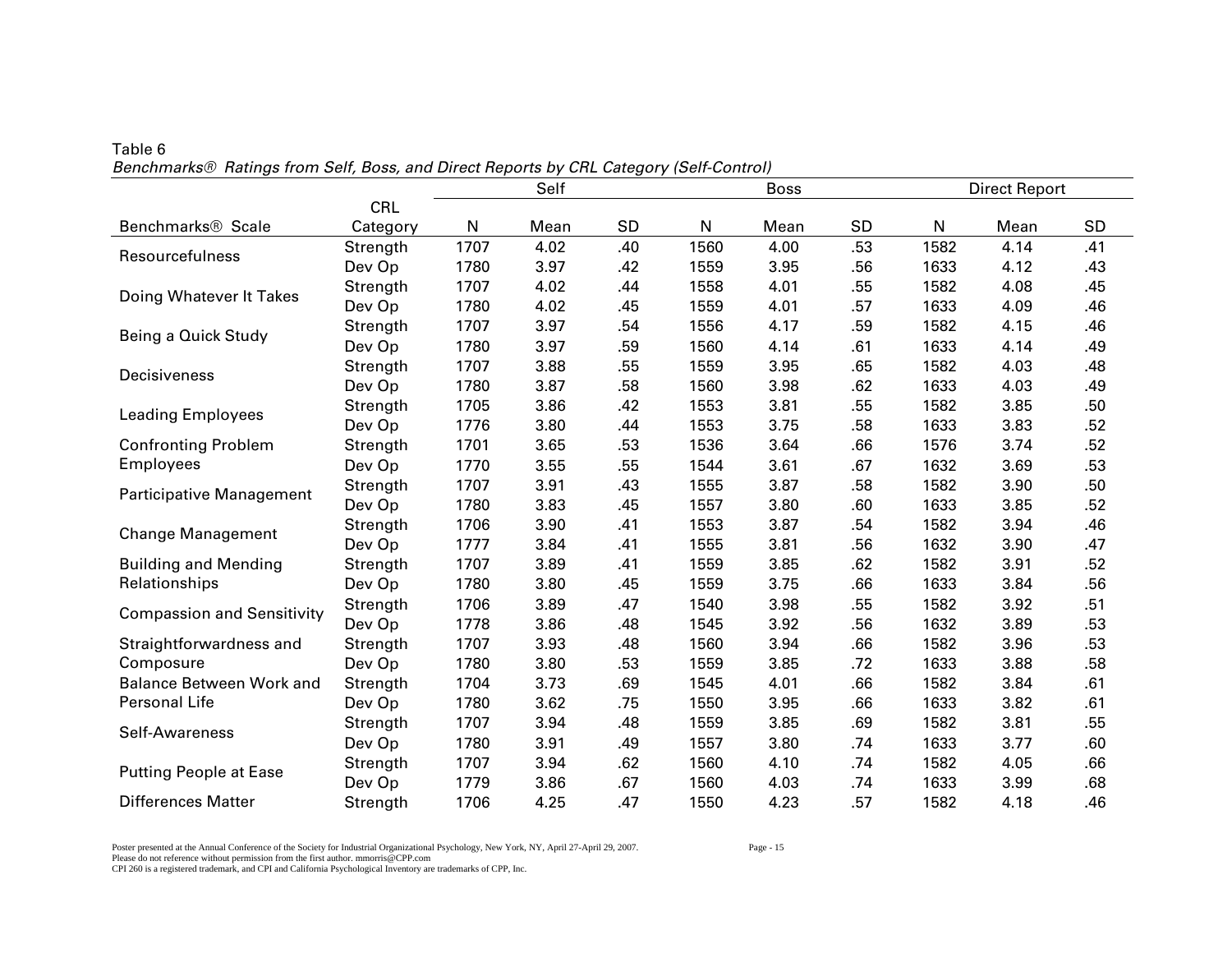|                                 | Dev Op   | 1778 | 4.20 | .49 | 1554 | 4.19 | .56 | 1632 | 4.13 | .49 |
|---------------------------------|----------|------|------|-----|------|------|-----|------|------|-----|
| <b>Career Management</b>        | Strength | 1704 | 3.65 | .51 | 1548 | 3.79 | .62 | 1582 | 3.88 | .49 |
|                                 | Dev Op   | 1779 | 3.60 | .53 | 1555 | 3.76 | .63 | 1632 | 3.84 | .51 |
| Problems with Interpersonal     | Strength | 1705 | 1.57 | .51 | 1556 | 1.70 | .69 | 1582 | 1.78 | .62 |
| Relationships                   | Dev Op   | 1777 | 1.73 | .58 | 1558 | 1.84 | .76 | 1632 | 1.86 | .66 |
| Difficulty Building and         | Strength | 1702 | 1.63 | .50 | 1551 | 1.78 | .65 | 1582 | 1.79 | .53 |
| Leading a Team                  | Dev Op   | 1777 | 1.72 | .54 | 1552 | 1.86 | .68 | 1632 | 1.82 | .55 |
| Difficulty Changing or          | Strength | 1706 | 1.53 | .44 | 1556 | 1.65 | .59 | 1582 | 1.63 | .47 |
| Adapting                        | Dev Op   | 1778 | 1.65 | .50 | 1559 | 1.75 | .64 | 1632 | 1.70 | .50 |
| <b>Failure to Meet Business</b> | Strength | 1704 | 1.50 | .45 | 1556 | 1.58 | .58 | 1582 | 1.67 | .52 |
| Objectives                      | Dev Op   | 1778 | 1.62 | .51 | 1558 | 1.66 | .66 | 1632 | 1.72 | .55 |
| Too Narrow a Functional         | Strength | 1706 | 1.60 | .56 | 1556 | 1.91 | .78 | 1582 | 1.73 | .58 |
| Orientation                     | Dev Op   | 1778 | 1.66 | .59 | 1559 | 1.99 | .82 | 1632 | 1.75 | .60 |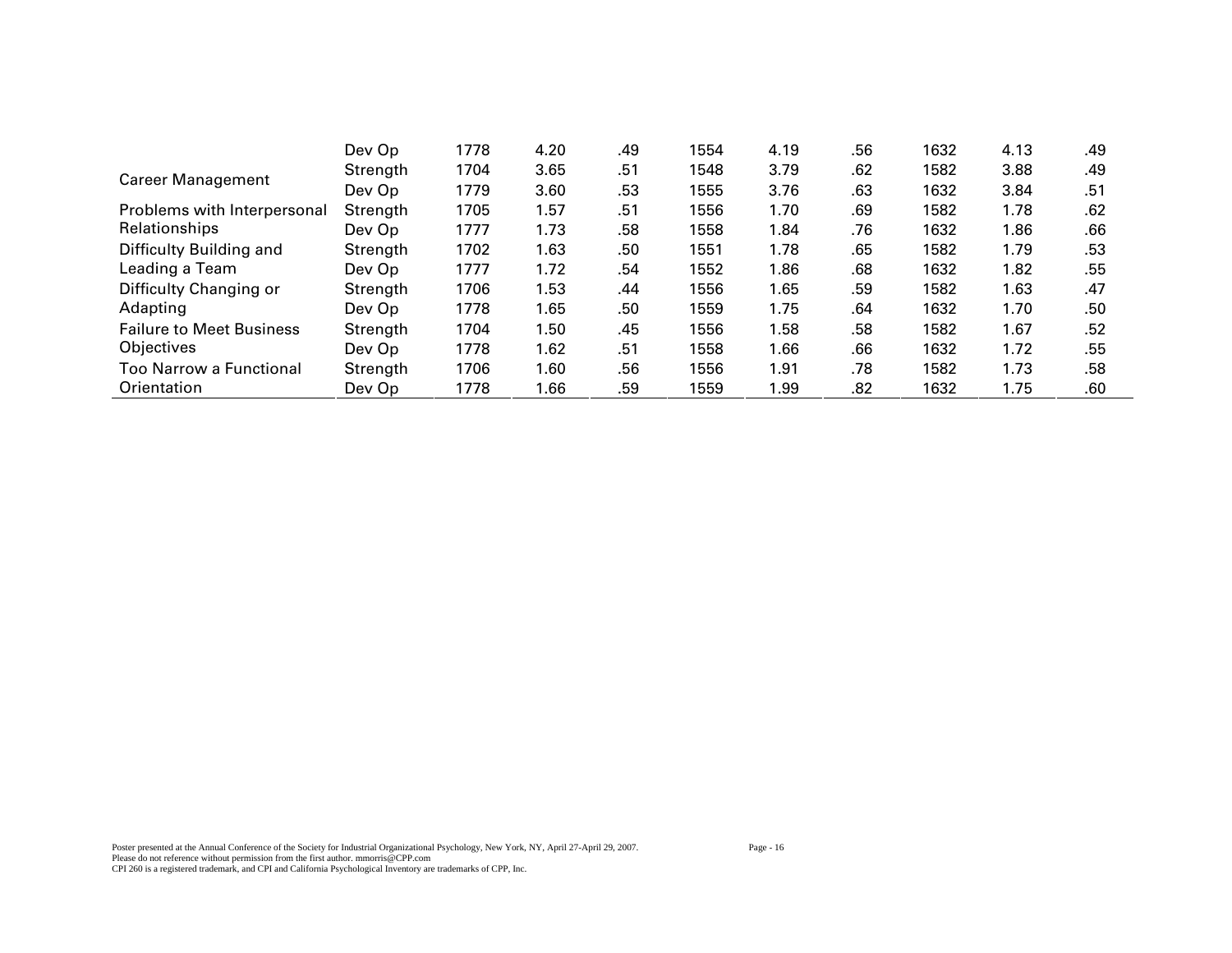|                                   |            | Self<br><b>Boss</b> |      |           |      |      |           | <b>Direct Report</b> |      |     |  |  |
|-----------------------------------|------------|---------------------|------|-----------|------|------|-----------|----------------------|------|-----|--|--|
|                                   | <b>CRL</b> |                     |      |           |      |      |           |                      |      |     |  |  |
| Benchmarks <sup>®</sup> Scale     | Category   | N                   | Mean | <b>SD</b> | N    | Mean | <b>SD</b> | N                    | Mean | SD  |  |  |
| Resourcefulness                   | Strength   | 3347                | 4.07 | .39       | 3075 | 4.01 | .54       | 3123                 | 4.17 | .42 |  |  |
|                                   | Dev Op     | 1063                | 3.93 | .44       | 905  | 3.94 | .56       | 949                  | 4.07 | .45 |  |  |
| Doing Whatever It Takes           | Strength   | 3347                | 4.08 | .43       | 3073 | 4.04 | .55       | 3123                 | 4.12 | .45 |  |  |
|                                   | Dev Op     | 1063                | 3.94 | .48       | 904  | 3.97 | .58       | 949                  | 4.02 | .49 |  |  |
| Being a Quick Study               | Strength   | 3346                | 4.01 | .54       | 3073 | 4.17 | .59       | 3123                 | 4.17 | .47 |  |  |
|                                   | Dev Op     | 1063                | 3.91 | .60       | 903  | 4.14 | .62       | 949                  | 4.10 | .50 |  |  |
| Decisiveness                      | Strength   | 3346                | 3.95 | .54       | 3075 | 4.00 | .63       | 3123                 | 4.06 | .48 |  |  |
|                                   | Dev Op     | 1063                | 3.74 | .62       | 904  | 3.93 | .65       | 949                  | 3.96 | .50 |  |  |
| <b>Leading Employees</b>          | Strength   | 3343                | 3.89 | .42       | 3066 | 3.82 | .56       | 3123                 | 3.88 | .51 |  |  |
|                                   | Dev Op     | 1060                | 3.77 | .44       | 897  | 3.73 | .58       | 949                  | 3.78 | .54 |  |  |
| <b>Confronting Problem</b>        | Strength   | 3332                | 3.69 | .54       | 3043 | 3.66 | .67       | 3117                 | 3.76 | .53 |  |  |
| <b>Employees</b>                  | Dev Op     | 1059                | 3.48 | .56       | 889  | 3.58 | .68       | 949                  | 3.66 | .54 |  |  |
| Participative Management          | Strength   | 3345                | 3.93 | .44       | 3071 | 3.88 | .58       | 3123                 | 3.92 | .51 |  |  |
|                                   | Dev Op     | 1063                | 3.83 | .45       | 903  | 3.80 | .61       | 949                  | 3.82 | .54 |  |  |
| <b>Change Management</b>          | Strength   | 3342                | 3.94 | .40       | 3065 | 3.88 | .55       | 3123                 | 3.96 | .46 |  |  |
|                                   | Dev Op     | 1062                | 3.80 | .43       | 902  | 3.80 | .57       | 948                  | 3.86 | .49 |  |  |
| <b>Building and Mending</b>       | Strength   | 3346                | 3.93 | .42       | 3076 | 3.86 | .63       | 3123                 | 3.93 | .53 |  |  |
| Relationships                     | Dev Op     | 1063                | 3.77 | .45       | 904  | 3.74 | .66       | 949                  | 3.80 | .59 |  |  |
|                                   | Strength   | 3343                | 3.93 | .48       | 3049 | 3.98 | .54       | 3123                 | 3.95 | .51 |  |  |
| <b>Compassion and Sensitivity</b> | Dev Op     | 1061                | 3.87 | .48       | 895  | 3.93 | .56       | 948                  | 3.85 | .54 |  |  |
| Straightforwardness and           | Strength   | 3347                | 3.98 | .49       | 3076 | 3.97 | .68       | 3123                 | 3.99 | .53 |  |  |
| Composure                         | Dev Op     | 1063                | 3.72 | .53       | 904  | 3.83 | .72       | 949                  | 3.82 | .60 |  |  |
| <b>Balance Between Work and</b>   | Strength   | 3344                | 3.79 | .69       | 3055 | 4.02 | .65       | 3123                 | 3.88 | .60 |  |  |
| Personal Life                     | Dev Op     | 1063                | 3.52 | .76       | 895  | 3.89 | .70       | 949                  | 3.75 | .64 |  |  |
|                                   | Strength   | 3347                | 3.97 | .49       | 3074 | 3.86 | .71       | 3123                 | 3.83 | .57 |  |  |
| Self-Awareness                    | Dev Op     | 1063                | 3.91 | .51       | 904  | 3.80 | .75       | 949                  | 3.73 | .61 |  |  |
|                                   | Strength   | 3347                | 3.99 | .61       | 3077 | 4.13 | .73       | 3123                 | 4.08 | .65 |  |  |
| <b>Putting People at Ease</b>     | Dev Op     | 1063                | 3.81 | .68       | 905  | 4.00 | .74       | 949                  | 3.92 | .71 |  |  |
| <b>Differences Matter</b>         | Strength   | 3342                | 4.27 | .47       | 3063 | 4.24 | .56       | 3123                 | 4.19 | .47 |  |  |

Table 7 *Benchmarks® Ratings from Self, Boss, and Direct Reports by CRL Category (Resilience)* 

Poster presented at the Annual Conference of the Society for Industrial Organizational Psychology, New York, NY, April 27-April 29, 2007. Page - 17 Please do not reference without permission from the first author. mmorris@CPP.com CPI 260 is a registered trademark, and CPI and California Psychological Inventory are trademarks of CPP, Inc.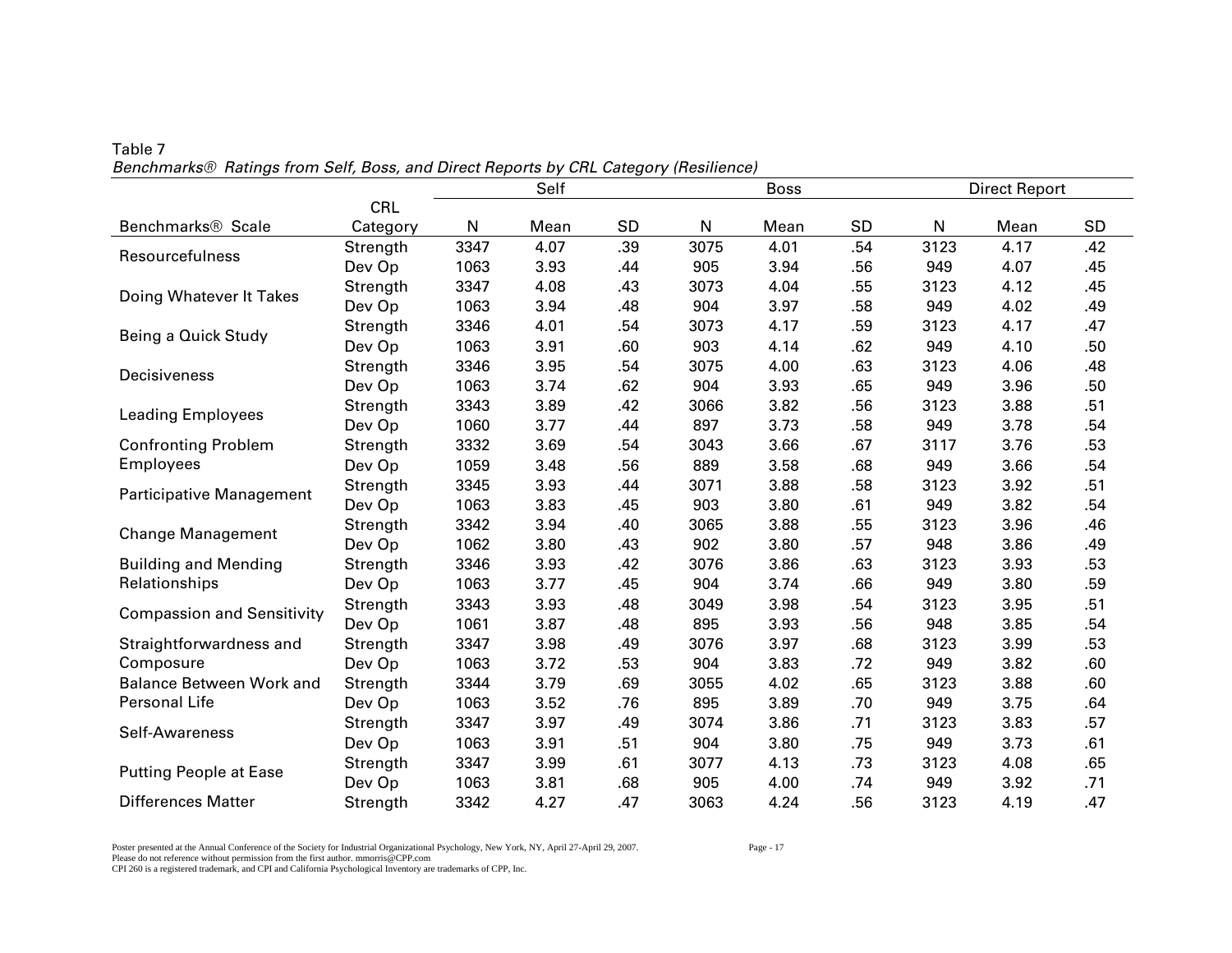|                                 | Dev Op   | 1062 | 4.18 | .50 | 901  | 4.20 | .57 | 948  | 4.10 | .50 |
|---------------------------------|----------|------|------|-----|------|------|-----|------|------|-----|
| <b>Career Management</b>        | Strength | 3342 | 3.71 | .50 | 3062 | 3.81 | .62 | 3123 | 3.90 | .49 |
|                                 | Dev Op   | 1063 | 3.55 | .54 | 900  | 3.76 | .65 | 948  | 3.79 | .53 |
| Problems with Interpersonal     | Strength | 3340 | 1.55 | .51 | 3073 | 1.72 | .72 | 3123 | 1.76 | .61 |
| Relationships                   | Dev Op   | 1063 | 1.75 | .60 | 905  | 1.84 | .76 | 948  | 1.92 | .69 |
| Difficulty Building and         | Strength | 3336 | 1.59 | .50 | 3066 | 1.77 | .66 | 3123 | 1.76 | .53 |
| Leading a Team                  | Dev Op   | 1062 | 1.78 | .55 | 897  | 1.88 | .69 | 948  | 1.89 | .57 |
| Difficulty Changing or          | Strength | 3342 | 1.50 | .45 | 3074 | 1.65 | .60 | 3123 | 1.61 | .46 |
| Adapting                        | Dev Op   | 1063 | 1.71 | .52 | 905  | 1.78 | .65 | 948  | 1.76 | .53 |
| <b>Failure to Meet Business</b> | Strength | 3340 | 1.48 | .46 | 3072 | 1.58 | .61 | 3123 | 1.64 | .52 |
| Objectives                      | Dev Op   | 1063 | 1.65 | .52 | 904  | 1.68 | .66 | 948  | 1.78 | .58 |
| <b>Too Narrow a Functional</b>  | Strength | 3343 | 1.55 | .54 | 3074 | 1.90 | .80 | 3123 | 1.68 | .56 |
| Orientation                     | Dev Op   | 1062 | 1.73 | .64 | 905  | 2.02 | .80 | 948  | 1.84 | .65 |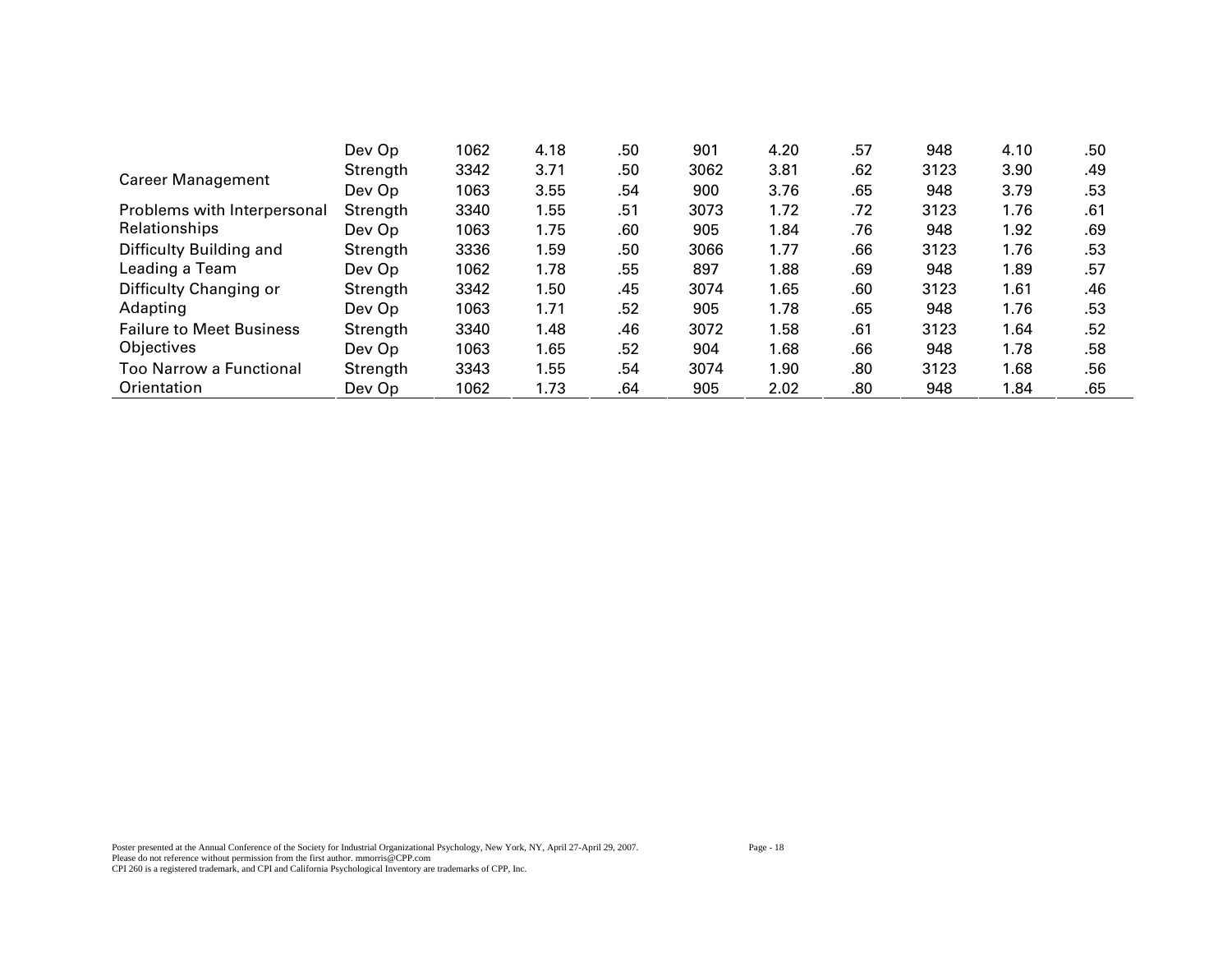|                                   |          | Self<br><b>Boss</b> |      |     |      |      |           |      | <b>Direct Report</b> |           |
|-----------------------------------|----------|---------------------|------|-----|------|------|-----------|------|----------------------|-----------|
|                                   | CRL      |                     |      |     |      |      |           |      |                      |           |
| Benchmarks <sup>®</sup> Scale     | Category | N                   | Mean | SD  | N    | Mean | <b>SD</b> | N    | Mean                 | <b>SD</b> |
| Resourcefulness                   | Strength | 2118                | 4.06 | .38 | 1930 | 4.01 | .54       | 1976 | 4.14                 | .42       |
|                                   | Dev Op   | 1271                | 3.86 | .43 | 1106 | 3.98 | .53       | 1155 | 4.12                 | .42       |
| Doing Whatever It Takes           | Strength | 2118                | 4.08 | .41 | 1929 | 4.04 | .55       | 1976 | 4.10                 | .46       |
|                                   | Dev Op   | 1271                | 3.81 | .48 | 1105 | 3.92 | .55       | 1155 | 4.01                 | .45       |
| Being a Quick Study               | Strength | 2118                | 4.01 | .54 | 1928 | 4.17 | .59       | 1976 | 4.14                 | .47       |
|                                   | Dev Op   | 1271                | 3.83 | .58 | 1104 | 4.15 | .60       | 1155 | 4.14                 | .47       |
| Decisiveness                      | Strength | 2118                | 3.94 | .53 | 1930 | 4.00 | .64       | 1976 | 4.04                 | .48       |
|                                   | Dev Op   | 1271                | 3.65 | .59 | 1104 | 3.88 | .65       | 1155 | 3.96                 | .49       |
| <b>Leading Employees</b>          | Strength | 2117                | 3.89 | .41 | 1927 | 3.81 | .55       | 1976 | 3.85                 | .52       |
|                                   | Dev Op   | 1267                | 3.73 | .43 | 1099 | 3.76 | .56       | 1155 | 3.82                 | .50       |
| <b>Confronting Problem</b>        | Strength | 2111                | 3.69 | .52 | 1913 | 3.66 | .66       | 1969 | 3.74                 | .53       |
| <b>Employees</b>                  | Dev Op   | 1263                | 3.42 | .55 | 1089 | 3.57 | .67       | 1154 | 3.66                 | .52       |
| Participative Management          | Strength | 2118                | 3.91 | .43 | 1927 | 3.86 | .59       | 1976 | 3.88                 | .51       |
|                                   | Dev Op   | 1271                | 3.85 | .43 | 1102 | 3.89 | .57       | 1155 | 3.90                 | .50       |
| <b>Change Management</b>          | Strength | 2117                | 3.93 | .40 | 1924 | 3.87 | .54       | 1976 | 3.94                 | .47       |
|                                   | Dev Op   | 1271                | 3.78 | .42 | 1101 | 3.84 | .55       | 1154 | 3.90                 | .45       |
| <b>Building and Mending</b>       | Strength | 2118                | 3.92 | .41 | 1930 | 3.84 | .63       | 1976 | 3.90                 | .54       |
| Relationships                     | Dev Op   | 1271                | 3.78 | .44 | 1105 | 3.87 | .61       | 1155 | 3.90                 | .53       |
| <b>Compassion and Sensitivity</b> | Strength | 2117                | 3.91 | .47 | 1918 | 3.97 | .55       | 1976 | 3.92                 | .51       |
|                                   | Dev Op   | 1271                | 3.86 | .48 | 1092 | 3.97 | .53       | 1154 | 3.91                 | .52       |
| Straightforwardness and           | Strength | 2118                | 3.96 | .49 | 1930 | 3.94 | .67       | 1976 | 3.95                 | .54       |
| Composure                         | Dev Op   | 1271                | 3.82 | .51 | 1106 | 3.98 | .66       | 1155 | 3.97                 | .54       |
| <b>Balance Between Work and</b>   | Strength | 2116                | 3.74 | .70 | 1914 | 3.98 | .66       | 1976 | 3.84                 | .62       |
| Personal Life                     | Dev Op   | 1270                | 3.60 | .75 | 1098 | 3.99 | .64       | 1155 | 3.83                 | .60       |
| Self-Awareness                    | Strength | 2118                | 3.96 | .48 | 1930 | 3.84 | .71       | 1976 | 3.79                 | .57       |
|                                   | Dev Op   | 1271                | 3.89 | .50 | 1105 | 3.91 | .68       | 1155 | 3.82                 | .57       |
|                                   | Strength | 2118                | 3.97 | .62 | 1930 | 4.11 | .74       | 1976 | 4.04                 | .67       |
| <b>Putting People at Ease</b>     | Dev Op   | 1271                | 3.77 | .67 | 1106 | 4.07 | .73       | 1155 | 4.02                 | .68       |
| <b>Differences Matter</b>         | Strength | 2117                | 4.27 | .47 | 1923 | 4.23 | .57       | 1976 | 4.16                 | .47       |

Table 8 *Benchmarks® Ratings from Self, Boss, and Direct Reports by CRL Category (Use of Power and Authority)* 

Poster presented at the Annual Conference of the Society for Industrial Organizational Psychology, New York, NY, April 27-April 29, 2007. Page - 19 Please do not reference without permission from the first author. mmorris@CPP.com CPI 260 is a registered trademark, and CPI and California Psychological Inventory are trademarks of CPP, Inc.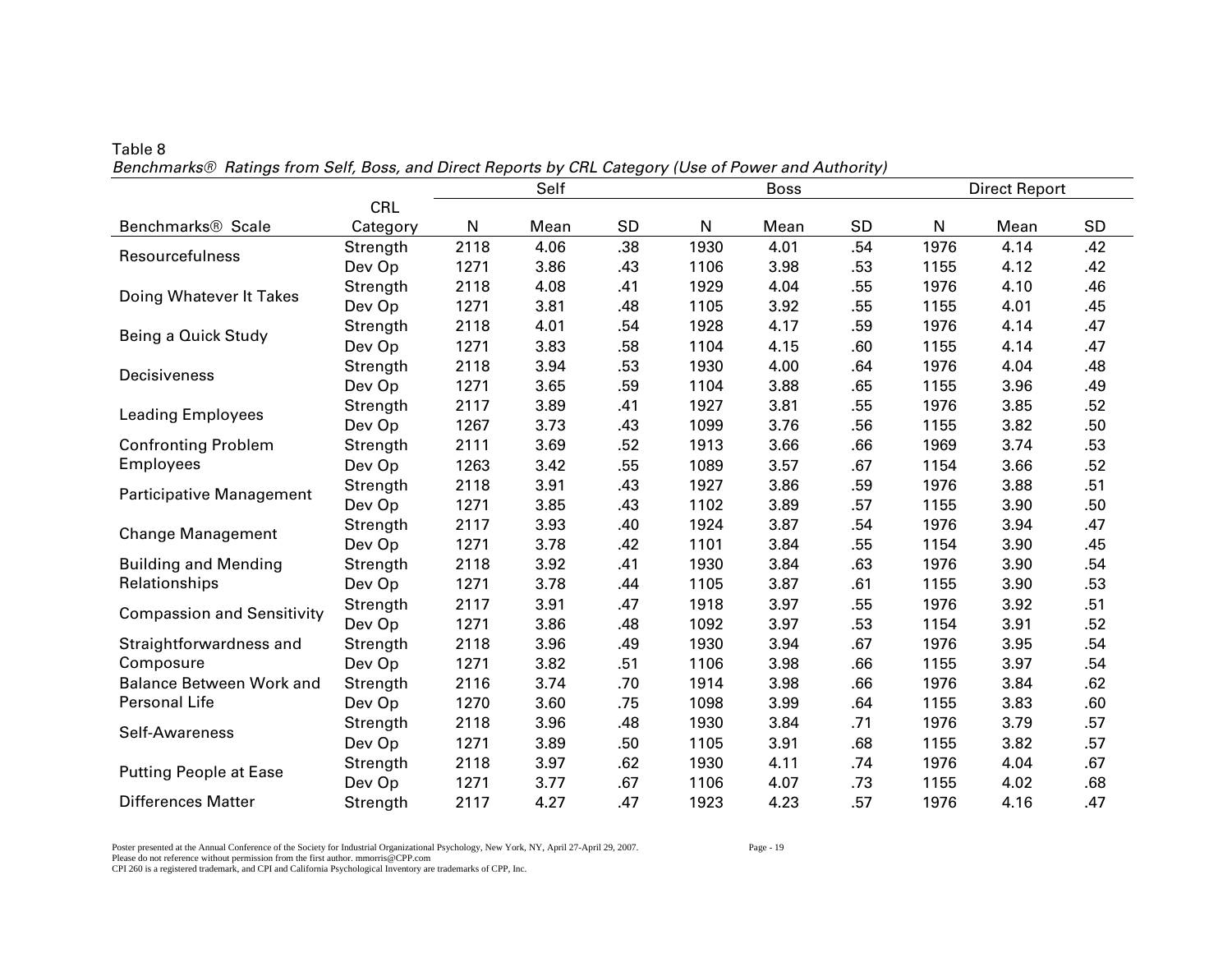|                                 | Dev Op   | 1269 | 4.15 | .49 | 1100 | 4.25 | .53 | 1154 | 4.16 | .46 |
|---------------------------------|----------|------|------|-----|------|------|-----|------|------|-----|
| <b>Career Management</b>        | Strength | 2115 | 3.70 | .50 | 1920 | 3.80 | .62 | 1976 | 3.88 | .50 |
|                                 | Dev Op   | 1271 | 3.46 | .52 | 1100 | 3.74 | .62 | 1154 | 3.82 | .51 |
| Problems with Interpersonal     | Strength | 2115 | 1.58 | .51 | 1927 | 1.74 | .70 | 1976 | 1.81 | .63 |
| Relationships                   | Dev Op   | 1270 | 1.62 | .52 | 1104 | 1.65 | .68 | 1154 | 1.75 | .62 |
| Difficulty Building and         | Strength | 2113 | 1.61 | .49 | 1923 | 1.78 | .65 | 1976 | 1.80 | .54 |
| Leading a Team                  | Dev Op   | 1269 | 1.78 | .54 | 1101 | 1.82 | .67 | 1154 | 1.82 | .54 |
| Difficulty Changing or          | Strength | 2116 | 1.52 | .45 | 1927 | 1.65 | .60 | 1976 | 1.65 | .48 |
| Adapting                        | Dev Op   | 1270 | 1.65 | .48 | 1104 | 1.67 | .59 | 1154 | 1.65 | .48 |
| <b>Failure to Meet Business</b> | Strength | 2114 | 1.48 | .45 | 1926 | 1.59 | .60 | 1976 | 1.69 | .53 |
| Objectives                      | Dev Op   | 1270 | 1.62 | .49 | 1105 | 1.56 | .57 | 1154 | 1.65 | .52 |
| <b>Too Narrow a Functional</b>  | Strength | 2115 | 1.56 | .53 | 1927 | 1.91 | .78 | 1976 | 1.73 | .58 |
| Orientation                     | Dev Op   | 1270 | 1.79 | .63 | 1104 | 1.96 | .78 | 1154 | 1.74 | .58 |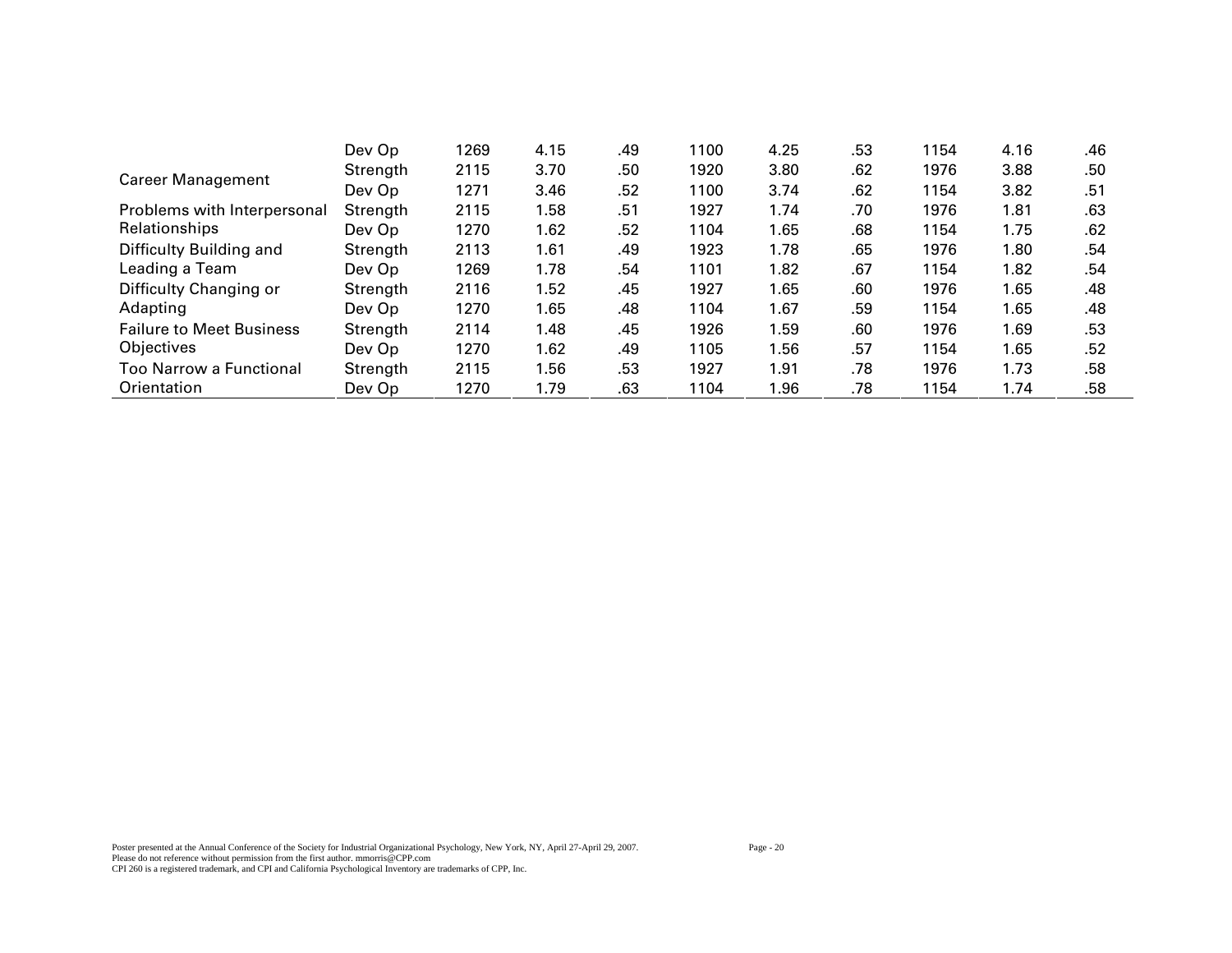|                                   |            | Self<br><b>Boss</b> |      |     |              |      |           |              | <b>Direct Report</b> |     |
|-----------------------------------|------------|---------------------|------|-----|--------------|------|-----------|--------------|----------------------|-----|
|                                   | <b>CRL</b> |                     |      |     |              |      |           |              |                      |     |
| Benchmarks <sup>®</sup> Scale     | Category   | N                   | Mean | SD  | $\mathsf{N}$ | Mean | <b>SD</b> | $\mathsf{N}$ | Mean                 | SD  |
| Resourcefulness                   | Strength   | 2539                | 4.05 | .40 | 2325         | 4.02 | .54       | 2357         | 4.16                 | .42 |
|                                   | Dev Op     | 695                 | 3.92 | .43 | 578          | 3.94 | .56       | 628          | 4.10                 | .44 |
| Doing Whatever It Takes           | Strength   | 2539                | 4.05 | .44 | 2322         | 4.03 | .55       | 2357         | 4.10                 | .46 |
|                                   | Dev Op     | 695                 | 3.96 | .47 | 578          | 3.98 | .58       | 628          | 4.06                 | .47 |
| Being a Quick Study               | Strength   | 2539                | 4.00 | .54 | 2321         | 4.19 | .59       | 2357         | 4.17                 | .47 |
|                                   | Dev Op     | 695                 | 3.88 | .59 | 578          | 4.12 | .62       | 628          | 4.11                 | .49 |
|                                   | Strength   | 2539                | 3.91 | .56 | 2323         | 3.97 | .65       | 2357         | 4.04                 | .49 |
| Decisiveness                      | Dev Op     | 695                 | 3.80 | .60 | 578          | 3.97 | .62       | 628          | 4.00                 | .49 |
|                                   | Strength   | 2535                | 3.88 | .43 | 2313         | 3.82 | .56       | 2357         | 3.87                 | .52 |
| <b>Leading Employees</b>          | Dev Op     | 692                 | 3.76 | .43 | 577          | 3.73 | .57       | 628          | 3.81                 | .52 |
| <b>Confronting Problem</b>        | Strength   | 2528                | 3.66 | .55 | 2298         | 3.66 | .67       | 2351         | 3.75                 | .53 |
| <b>Employees</b>                  | Dev Op     | 692                 | 3.49 | .56 | 573          | 3.58 | .66       | 628          | 3.66                 | .53 |
|                                   | Strength   | 2538                | 3.94 | .43 | 2320         | 3.89 | .59       | 2357         | 3.92                 | .51 |
| Participative Management          | Dev Op     | 695                 | 3.80 | .42 | 577          | 3.79 | .59       | 628          | 3.83                 | .53 |
|                                   | Strength   | 2536                | 3.93 | .41 | 2314         | 3.88 | .56       | 2357         | 3.96                 | .47 |
| <b>Change Management</b>          | Dev Op     | 694                 | 3.81 | .41 | 576          | 3.79 | .56       | 627          | 3.88                 | .47 |
| <b>Building and Mending</b>       | Strength   | 2539                | 3.92 | .42 | 2326         | 3.87 | .63       | 2357         | 3.93                 | .54 |
| Relationships                     | Dev Op     | 695                 | 3.76 | .45 | 578          | 3.76 | .65       | 628          | 3.83                 | .56 |
|                                   | Strength   | 2536                | 3.93 | .47 | 2300         | 3.99 | .54       | 2357         | 3.95                 | .52 |
| <b>Compassion and Sensitivity</b> | Dev Op     | 694                 | 3.86 | .48 | 574          | 3.92 | .56       | 627          | 3.88                 | .54 |
| Straightforwardness and           | Strength   | 2539                | 3.98 | .50 | 2325         | 3.98 | .67       | 2357         | 3.99                 | .54 |
| Composure                         | Dev Op     | 695                 | 3.76 | .54 | 578          | 3.84 | .73       | 628          | 3.86                 | .60 |
| <b>Balance Between Work and</b>   | Strength   | 2537                | 3.75 | .70 | 2305         | 4.02 | .65       | 2357         | 3.85                 | .61 |
| Personal Life                     | Dev Op     | 695                 | 3.60 | .79 | 575          | 3.92 | .67       | 628          | 3.83                 | .61 |
|                                   | Strength   | 2539                | 3.97 | .49 | 2324         | 3.87 | .71       | 2357         | 3.83                 | .57 |
| Self-Awareness                    | Dev Op     | 695                 | 3.89 | .48 | 578          | 3.82 | .74       | 628          | 3.77                 | .60 |
|                                   | Strength   | 2539                | 3.97 | .63 | 2326         | 4.10 | .74       | 2357         | 4.06                 | .67 |
| <b>Putting People at Ease</b>     | Dev Op     | 695                 | 3.79 | .69 | 578          | 4.02 | .76       | 628          | 3.98                 | .69 |
| <b>Differences Matter</b>         | Strength   | 2536                | 4.28 | .47 | 2311         | 4.25 | .56       | 2357         | 4.19                 | .47 |

Table 9 *Benchmarks® Ratings from Self, Boss, and Direct Reports by CRL Category (Comfort with Organizational Structure)* 

Poster presented at the Annual Conference of the Society for Industrial Organizational Psychology, New York, NY, April 27-April 29, 2007. Page - 21 Please do not reference without permission from the first author. mmorris@CPP.com CPI 260 is a registered trademark, and CPI and California Psychological Inventory are trademarks of CPP, Inc.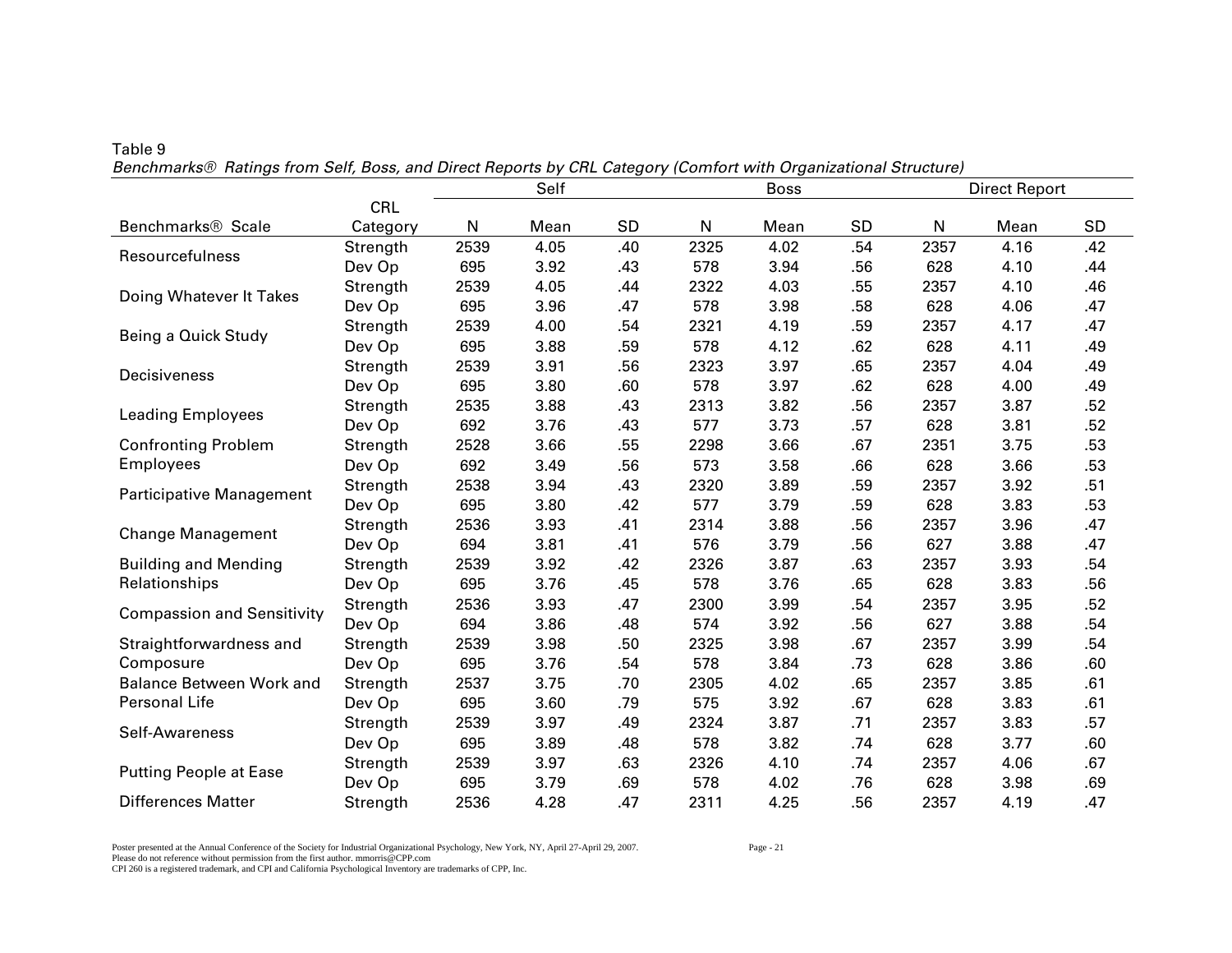|                                 | Dev Op   | 694  | 4.18 | .50 | 576  | 4.18 | .56 | 627  | 4.11 | .47 |
|---------------------------------|----------|------|------|-----|------|------|-----|------|------|-----|
| <b>Career Management</b>        | Strength | 2537 | 3.69 | .51 | 2310 | 3.80 | .62 | 2357 | 3.90 | .50 |
|                                 | Dev Op   | 695  | 3.53 | .53 | 577  | 3.74 | .63 | 627  | 3.81 | .53 |
| Problems with Interpersonal     | Strength | 2535 | 1.53 | .50 | 2322 | 1.71 | .72 | 2357 | 1.77 | .62 |
| Relationships                   | Dev Op   | 694  | 1.76 | .60 | 577  | 1.84 | .79 | 627  | 1.88 | .68 |
| Difficulty Building and         | Strength | 2531 | 1.60 | .50 | 2316 | 1.78 | .66 | 2357 | 1.78 | .54 |
| Leading a Team                  | Dev Op   | 694  | 1.79 | .57 | 575  | 1.88 | .71 | 627  | 1.85 | .56 |
| Difficulty Changing or          | Strength | 2536 | 1.50 | .44 | 2322 | 1.64 | .60 | 2357 | 1.62 | .47 |
| Adapting                        | Dev Op   | 695  | 1.70 | .53 | 577  | 1.77 | .66 | 627  | 1.72 | .51 |
| <b>Failure to Meet Business</b> | Strength | 2534 | 1.47 | .45 | 2321 | 1.56 | .59 | 2357 | 1.65 | .53 |
| Objectives                      | Dev Op   | 695  | 1.67 | .54 | 577  | 1.70 | .70 | 627  | 1.73 | .57 |
| Too Narrow a Functional         | Strength | 2537 | 1.57 | .55 | 2322 | 1.90 | .79 | 2357 | 1.70 | .58 |
| Orientation                     | Dev Op   | 695  | 1.74 | .63 | 577  | 2.02 | .83 | 627  | 1.78 | .60 |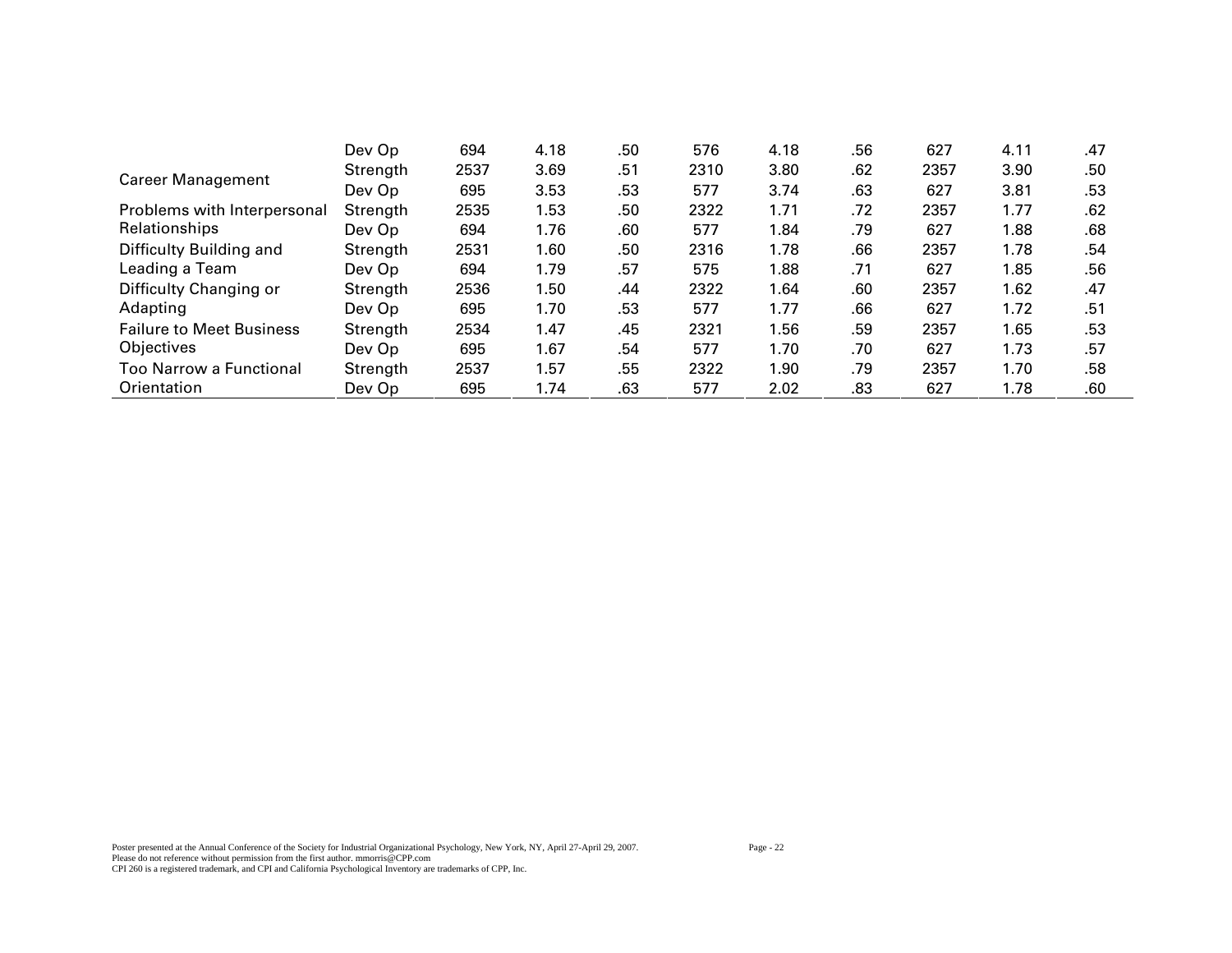|                                   | Self<br><b>Boss</b><br><b>Direct Report</b> |      |      |     |      |      |           |      |      |           |
|-----------------------------------|---------------------------------------------|------|------|-----|------|------|-----------|------|------|-----------|
|                                   |                                             |      |      |     |      |      |           |      |      |           |
|                                   | CRL                                         |      |      |     |      |      |           |      |      |           |
| Benchmarks <sup>®</sup> Scale     | Category                                    | N    | Mean | SD  | N    | Mean | <b>SD</b> | N    | Mean | <b>SD</b> |
| Resourcefulness                   | Strength                                    | 3492 | 4.07 | .39 | 3209 | 4.02 | .55       | 3269 | 4.17 | .42       |
|                                   | Dev Op                                      | 1595 | 3.89 | .42 | 1394 | 3.94 | .53       | 1446 | 4.10 | .44       |
| Doing Whatever It Takes           | Strength                                    | 3492 | 4.07 | .43 | 3207 | 4.05 | .56       | 3269 | 4.12 | .46       |
|                                   | Dev Op                                      | 1595 | 3.88 | .48 | 1393 | 3.93 | .56       | 1446 | 4.02 | .47       |
| Being a Quick Study               | Strength                                    | 3491 | 4.02 | .54 | 3208 | 4.19 | .59       | 3269 | 4.18 | .47       |
|                                   | Dev Op                                      | 1595 | 3.86 | .58 | 1391 | 4.11 | .60       | 1446 | 4.11 | .48       |
| Decisiveness                      | Strength                                    | 3491 | 3.94 | .54 | 3209 | 4.01 | .63       | 3269 | 4.06 | .49       |
|                                   | Dev Op                                      | 1595 | 3.74 | .60 | 1392 | 3.90 | .65       | 1446 | 3.97 | .49       |
| <b>Leading Employees</b>          | Strength                                    | 3487 | 3.90 | .42 | 3196 | 3.83 | .57       | 3269 | 3.88 | .52       |
|                                   | Dev Op                                      | 1591 | 3.74 | .43 | 1386 | 3.72 | .56       | 1446 | 3.80 | .51       |
| <b>Confronting Problem</b>        | Strength                                    | 3477 | 3.68 | .54 | 3173 | 3.68 | .67       | 3264 | 3.76 | .53       |
| <b>Employees</b>                  | Dev Op                                      | 1586 | 3.47 | .56 | 1375 | 3.55 | .67       | 1443 | 3.67 | .53       |
| <b>Participative Management</b>   | Strength                                    | 3490 | 3.93 | .44 | 3206 | 3.89 | .59       | 3269 | 3.92 | .52       |
|                                   | Dev Op                                      | 1595 | 3.82 | .43 | 1388 | 3.81 | .58       | 1446 | 3.86 | .52       |
| <b>Change Management</b>          | Strength                                    | 3488 | 3.94 | .41 | 3198 | 3.90 | .56       | 3269 | 3.96 | .47       |
|                                   | Dev Op                                      | 1593 | 3.79 | .42 | 1388 | 3.80 | .56       | 1445 | 3.89 | .47       |
| <b>Building and Mending</b>       | Strength                                    | 3491 | 3.92 | .42 | 3210 | 3.87 | .63       | 3269 | 3.93 | .54       |
| Relationships                     | Dev Op                                      | 1595 | 3.78 | .44 | 1393 | 3.80 | .63       | 1446 | 3.86 | .55       |
|                                   | Strength                                    | 3489 | 3.95 | .47 | 3181 | 4.00 | .54       | 3269 | 3.95 | .52       |
| <b>Compassion and Sensitivity</b> | Dev Op                                      | 1592 | 3.82 | .48 | 1379 | 3.91 | .56       | 1445 | 3.87 | .53       |
| Straightforwardness and           | Strength                                    | 3492 | 3.98 | .49 | 3209 | 3.98 | .68       | 3269 | 3.98 | .55       |
| Composure                         | Dev Op                                      | 1595 | 3.79 | .53 | 1394 | 3.88 | .69       | 1446 | 3.91 | .56       |
| <b>Balance Between Work and</b>   | Strength                                    | 3489 | 3.76 | .71 | 3189 | 4.02 | .65       | 3269 | 3.87 | .61       |
| Personal Life                     | Dev Op                                      | 1594 | 3.59 | .74 | 1379 | 3.94 | .66       | 1446 | 3.79 | .61       |
|                                   | Strength                                    | 3492 | 3.97 | .48 | 3208 | 3.87 | .71       | 3269 | 3.83 | .58       |
| Self-Awareness                    | Dev Op                                      | 1595 | 3.88 | .50 | 1393 | 3.83 | .72       | 1446 | 3.78 | .58       |
|                                   | Strength                                    | 3491 | 3.98 | .62 | 3211 | 4.12 | .73       | 3269 | 4.07 | .67       |
| <b>Putting People at Ease</b>     | Dev Op                                      | 1595 | 3.81 | .67 | 1394 | 4.02 | .75       | 1446 | 3.98 | .69       |
| <b>Differences Matter</b>         | Strength                                    | 3487 | 4.29 | .47 | 3197 | 4.25 | .56       | 3269 | 4.19 | .47       |

Table 10 *Benchmarks® Ratings from Self, Boss, and Direct Reports by CRL Category (Self-Awareness)* 

Poster presented at the Annual Conference of the Society for Industrial Organizational Psychology, New York, NY, April 27-April 29, 2007. Page - 23 Please do not reference without permission from the first author. mmorris@CPP.com CPI 260 is a registered trademark, and CPI and California Psychological Inventory are trademarks of CPP, Inc.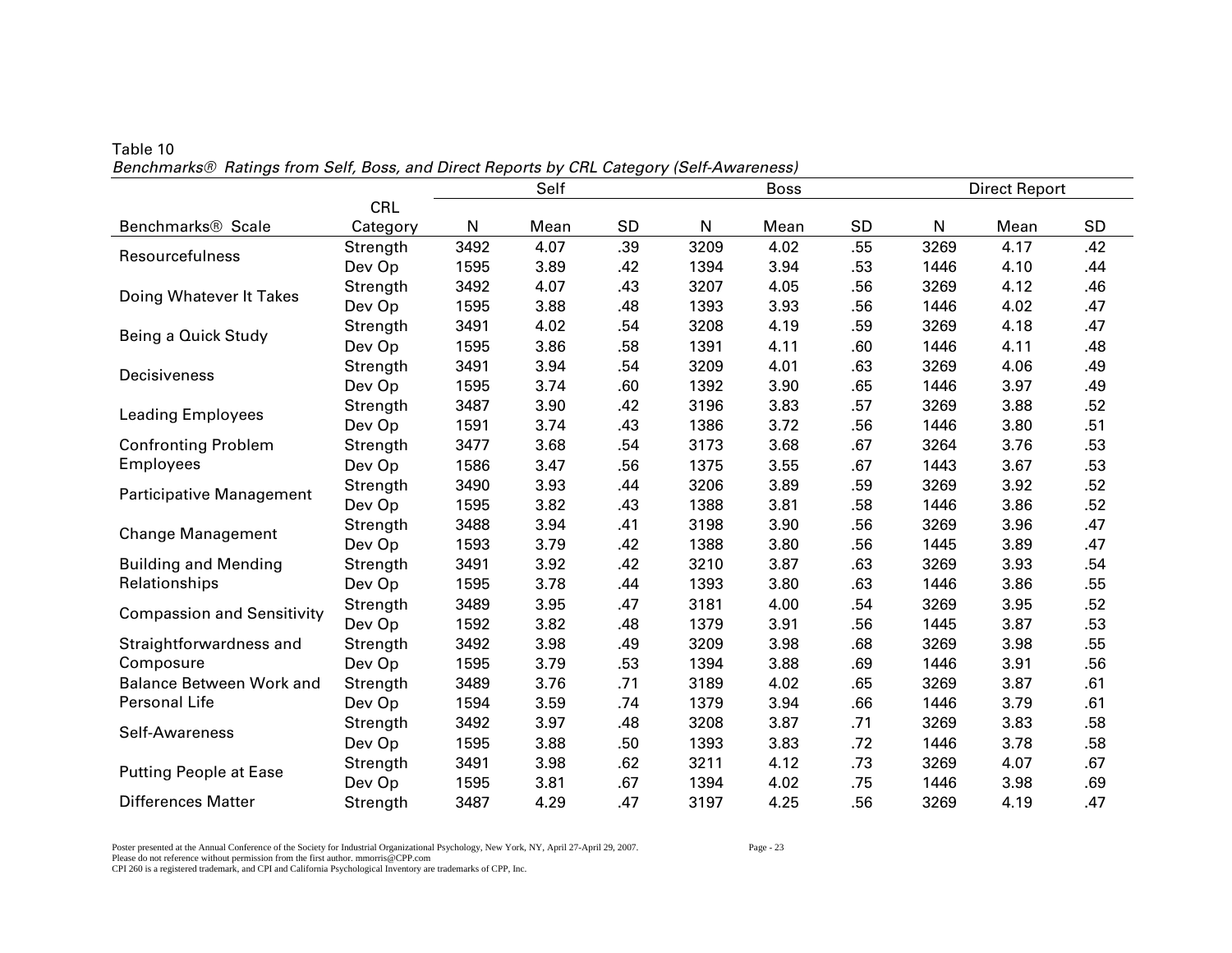|                                 | Dev Op   | 1593 | 4.14 | .48 | 1386 | 4.18 | .55 | 1445 | 4.12 | .47 |
|---------------------------------|----------|------|------|-----|------|------|-----|------|------|-----|
| <b>Career Management</b>        | Strength | 3487 | 3.70 | .50 | 3194 | 3.83 | .63 | 3269 | 3.90 | .51 |
|                                 | Dev Op   | 1595 | 3.51 | .53 | 1387 | 3.71 | .62 | 1445 | 3.81 | .51 |
| Problems with Interpersonal     | Strength | 3486 | 1.55 | .50 | 3207 | 1.72 | .72 | 3269 | 1.77 | .63 |
| Relationships                   | Dev Op   | 1593 | 1.69 | .57 | 1392 | 1.77 | .73 | 1445 | 1.82 | .65 |
| Difficulty Building and         | Strength | 3483 | 1.59 | .49 | 3196 | 1.76 | .66 | 3269 | 1.77 | .54 |
| Leading a Team                  | Dev Op   | 1591 | 1.77 | .55 | 1387 | 1.88 | .68 | 1445 | 1.84 | .56 |
| Difficulty Changing or          | Strength | 3487 | 1.51 | .45 | 3208 | 1.65 | .61 | 3269 | 1.62 | .48 |
| Adapting                        | Dev Op   | 1594 | 1.66 | .50 | 1392 | 1.73 | .61 | 1445 | 1.69 | .50 |
| <b>Failure to Meet Business</b> | Strength | 3485 | 1.48 | .45 | 3205 | 1.57 | .61 | 3269 | 1.65 | .53 |
| Objectives                      | Dev Op   | 1594 | 1.64 | .52 | 1393 | 1.65 | .62 | 1445 | 1.71 | .55 |
| Too Narrow a Functional         | Strength | 3488 | 1.56 | .54 | 3208 | 1.89 | .80 | 3269 | 1.69 | .57 |
| Orientation                     | Dev Op   | 1593 | 1.75 | .63 | 1392 | 2.01 | .80 | 1445 | 1.78 | .60 |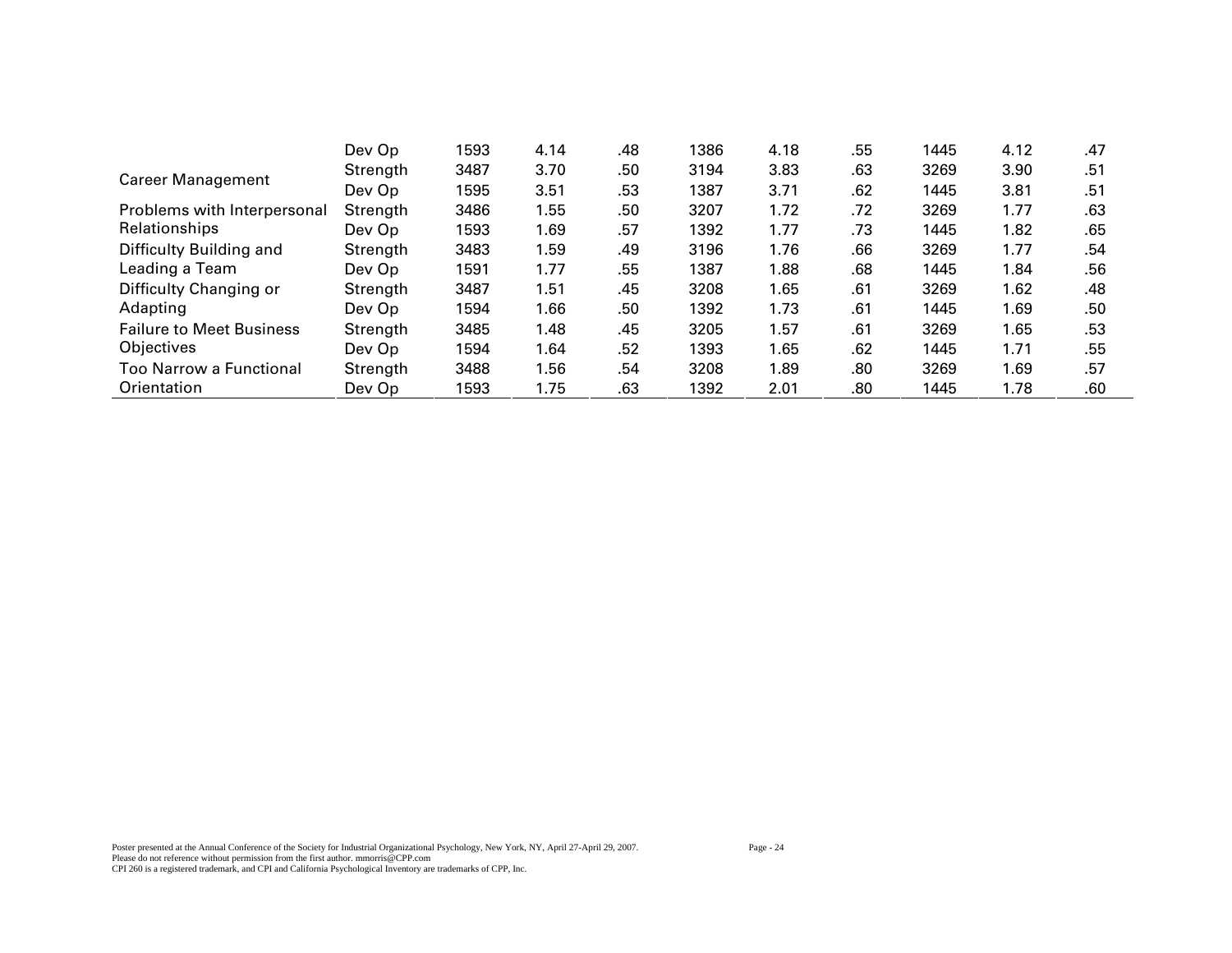|                                   |            | Self<br><b>Boss</b> |      |     |      |      |           |      | <b>Direct Report</b> |     |
|-----------------------------------|------------|---------------------|------|-----|------|------|-----------|------|----------------------|-----|
|                                   | <b>CRL</b> |                     |      |     |      |      |           |      |                      |     |
| Benchmarks <sup>®</sup> Scale     | Category   | N                   | Mean | SD  | N    | Mean | <b>SD</b> | N    | Mean                 | SD  |
| Resourcefulness                   | Strength   | 3041                | 4.06 | .39 | 2786 | 4.02 | .54       | 2844 | 4.16                 | .43 |
|                                   | Dev Op     | 1271                | 3.86 | .43 | 1106 | 3.98 | .53       | 1155 | 4.12                 | .42 |
| Doing Whatever It Takes           | Strength   | 3041                | 4.07 | .42 | 2784 | 4.05 | .55       | 2844 | 4.11                 | .46 |
|                                   | Dev Op     | 1271                | 3.81 | .48 | 1105 | 3.92 | .55       | 1155 | 4.01                 | .45 |
| Being a Quick Study               | Strength   | 3040                | 4.00 | .54 | 2784 | 4.19 | .58       | 2844 | 4.17                 | .47 |
|                                   | Dev Op     | 1271                | 3.83 | .58 | 1104 | 4.15 | .60       | 1155 | 4.14                 | .47 |
| Decisiveness                      | Strength   | 3040                | 3.95 | .53 | 2786 | 4.01 | .64       | 2844 | 4.05                 | .49 |
|                                   | Dev Op     | 1271                | 3.65 | .59 | 1104 | 3.88 | .65       | 1155 | 3.96                 | .49 |
| <b>Leading Employees</b>          | Strength   | 3036                | 3.89 | .42 | 2777 | 3.82 | .56       | 2844 | 3.87                 | .53 |
|                                   | Dev Op     | 1267                | 3.73 | .43 | 1099 | 3.76 | .56       | 1155 | 3.82                 | .50 |
| <b>Confronting Problem</b>        | Strength   | 3026                | 3.69 | .53 | 2756 | 3.68 | .67       | 2837 | 3.76                 | .54 |
| <b>Employees</b>                  | Dev Op     | 1263                | 3.42 | .55 | 1089 | 3.57 | .67       | 1154 | 3.66                 | .52 |
| <b>Participative Management</b>   | Strength   | 3040                | 3.92 | .44 | 2782 | 3.87 | .59       | 2844 | 3.90                 | .53 |
|                                   | Dev Op     | 1271                | 3.85 | .43 | 1102 | 3.89 | .57       | 1155 | 3.90                 | .50 |
| <b>Change Management</b>          | Strength   | 3037                | 3.93 | .40 | 2779 | 3.88 | .55       | 2844 | 3.95                 | .48 |
|                                   | Dev Op     | 1271                | 3.78 | .42 | 1101 | 3.84 | .55       | 1154 | 3.90                 | .45 |
| <b>Building and Mending</b>       | Strength   | 3040                | 3.91 | .42 | 2787 | 3.85 | .64       | 2844 | 3.91                 | .55 |
| Relationships                     | Dev Op     | 1271                | 3.78 | .44 | 1105 | 3.87 | .61       | 1155 | 3.90                 | .53 |
| <b>Compassion and Sensitivity</b> | Strength   | 3036                | 3.92 | .48 | 2765 | 3.98 | .55       | 2844 | 3.93                 | .53 |
|                                   | Dev Op     | 1271                | 3.86 | .48 | 1092 | 3.97 | .53       | 1154 | 3.91                 | .52 |
| Straightforwardness and           | Strength   | 3041                | 3.95 | .51 | 2787 | 3.95 | .68       | 2844 | 3.96                 | .56 |
| Composure                         | Dev Op     | 1271                | 3.82 | .51 | 1106 | 3.98 | .66       | 1155 | 3.97                 | .54 |
| <b>Balance Between Work and</b>   | Strength   | 3038                | 3.75 | .71 | 2763 | 4.01 | .66       | 2844 | 3.85                 | .62 |
| Personal Life                     | Dev Op     | 1270                | 3.60 | .75 | 1098 | 3.99 | .64       | 1155 | 3.83                 | .60 |
| Self-Awareness                    | Strength   | 3041                | 3.96 | .48 | 2787 | 3.85 | .72       | 2844 | 3.81                 | .59 |
|                                   | Dev Op     | 1271                | 3.89 | .50 | 1105 | 3.91 | .68       | 1155 | 3.82                 | .57 |
| <b>Putting People at Ease</b>     | Strength   | 3040                | 3.96 | .63 | 2788 | 4.09 | .75       | 2844 | 4.04                 | .68 |
|                                   | Dev Op     | 1271                | 3.77 | .67 | 1106 | 4.07 | .73       | 1155 | 4.02                 | .68 |
| <b>Differences Matter</b>         | Strength   | 3038                | 4.27 | .47 | 2777 | 4.24 | .56       | 2844 | 4.17                 | .48 |

Table 11 *Benchmarks® Ratings from Self, Boss, and Direct Reports by CRL Category (Decisiveness)* 

Poster presented at the Annual Conference of the Society for Industrial Organizational Psychology, New York, NY, April 27-April 29, 2007. Page - 25 Please do not reference without permission from the first author. mmorris@CPP.com CPI 260 is a registered trademark, and CPI and California Psychological Inventory are trademarks of CPP, Inc.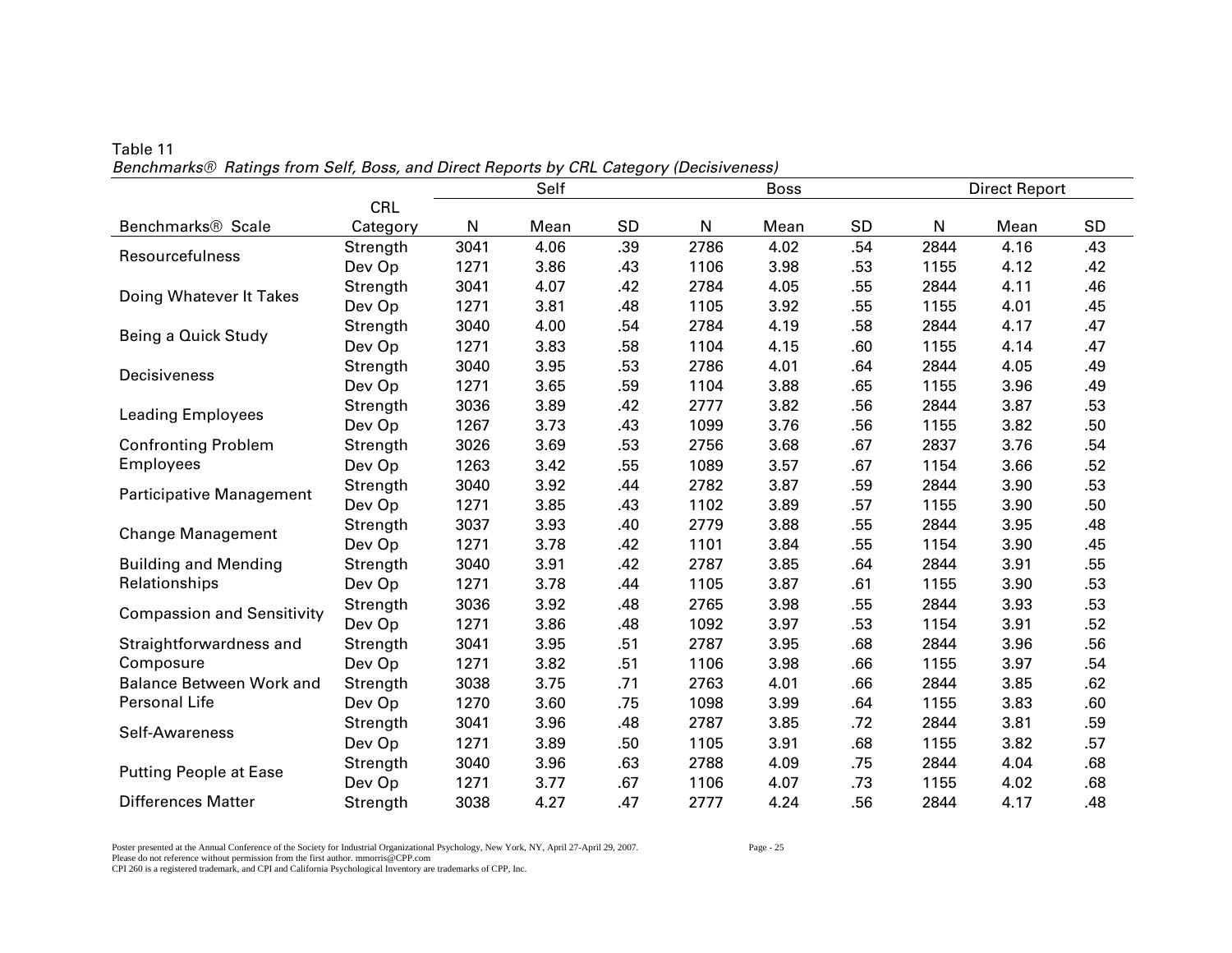|                                 | Dev Op   | 1269 | 4.15 | .49 | 1100 | 4.25 | .53 | 1154 | 4.16 | .46 |
|---------------------------------|----------|------|------|-----|------|------|-----|------|------|-----|
| <b>Career Management</b>        | Strength | 3037 | 3.69 | .50 | 2773 | 3.82 | .63 | 2844 | 3.89 | .51 |
|                                 | Dev Op   | 1271 | 3.46 | .52 | 1100 | 3.74 | .62 | 1154 | 3.82 | .51 |
| Problems with Interpersonal     | Strength | 3035 | 1.58 | .53 | 2784 | 1.75 | .74 | 2844 | 1.80 | .65 |
| Relationships                   | Dev Op   | 1270 | 1.62 | .52 | 1104 | 1.65 | .68 | 1154 | 1.75 | .62 |
| Difficulty Building and         | Strength | 3032 | 1.60 | .50 | 2775 | 1.78 | .66 | 2844 | 1.78 | .55 |
| Leading a Team                  | Dev Op   | 1269 | 1.78 | .54 | 1101 | 1.82 | .67 | 1154 | 1.82 | .54 |
| Difficulty Changing or          | Strength | 3037 | 1.52 | .46 | 2785 | 1.66 | .62 | 2844 | 1.63 | .49 |
| Adapting                        | Dev Op   | 1270 | 1.65 | .48 | 1104 | 1.67 | .59 | 1154 | 1.65 | .48 |
| <b>Failure to Meet Business</b> | Strength | 3035 | 1.49 | .46 | 2782 | 1.59 | .61 | 2844 | 1.66 | .54 |
| Objectives                      | Dev Op   | 1270 | 1.62 | .49 | 1105 | 1.56 | .57 | 1154 | 1.65 | .52 |
| Too Narrow a Functional         | Strength | 3037 | 1.56 | .54 | 2785 | 1.91 | .80 | 2844 | 1.70 | .58 |
| Orientation                     | Dev Op   | 1270 | 1.79 | .63 | 1104 | 1.96 | .78 | 1154 | 1.74 | .58 |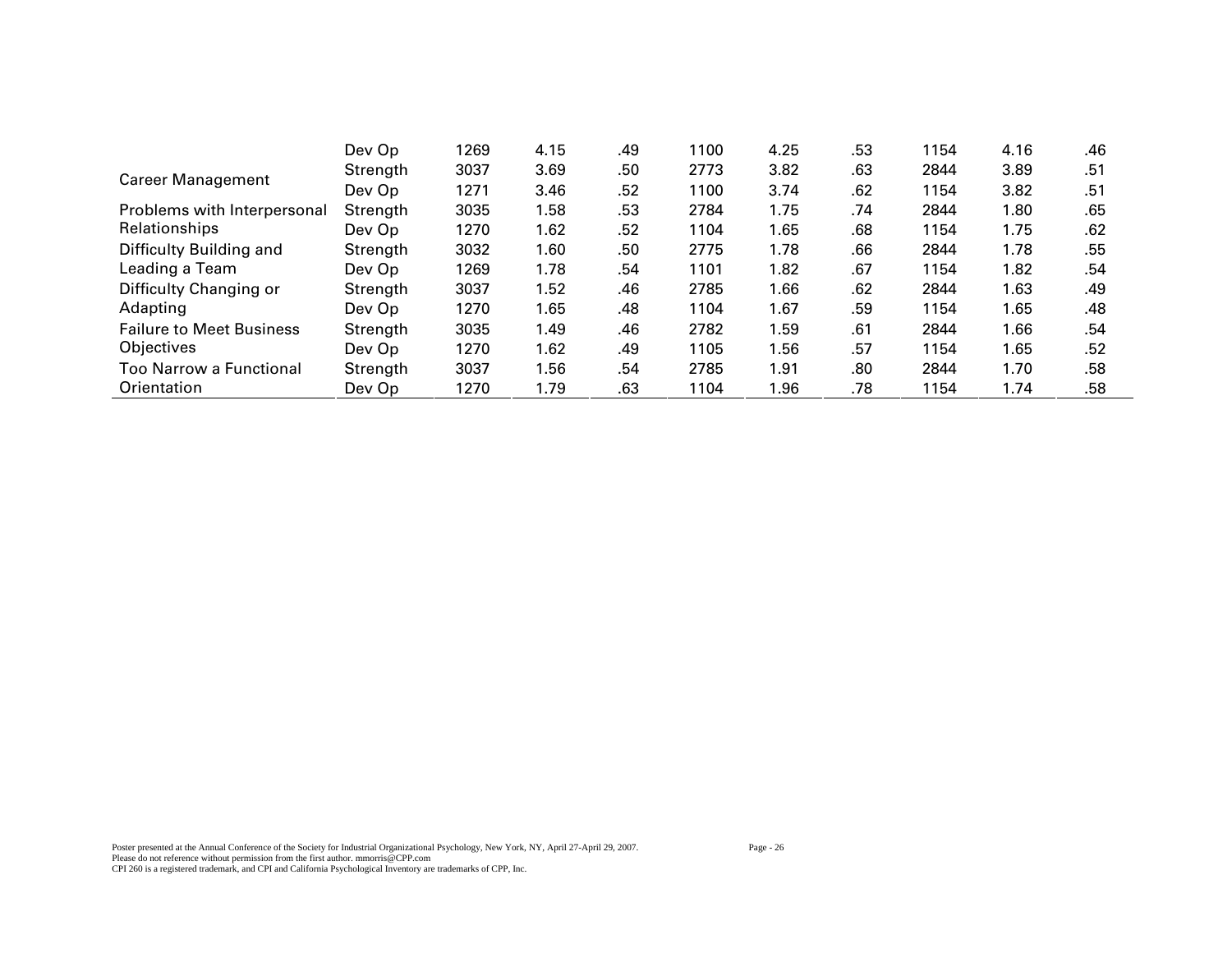|                                   |          | Self<br><b>Boss</b> |      |     |      |      |           |      | <b>Direct Report</b> |           |
|-----------------------------------|----------|---------------------|------|-----|------|------|-----------|------|----------------------|-----------|
|                                   | CRL      |                     |      |     |      |      |           |      |                      |           |
| Benchmarks <sup>®</sup> Scale     | Category | N                   | Mean | SD  | N    | Mean | <b>SD</b> | N    | Mean                 | <b>SD</b> |
| Resourcefulness                   | Strength | 3092                | 4.06 | .39 | 2846 | 4.02 | .54       | 2873 | 4.16                 | .42       |
|                                   | Dev Op   | 1119                | 3.97 | .43 | 948  | 3.92 | .56       | 1017 | 4.11                 | .46       |
| Doing Whatever It Takes           | Strength | 3092                | 4.05 | .43 | 2844 | 4.03 | .56       | 2873 | 4.10                 | .46       |
|                                   | Dev Op   | 1119                | 4.04 | .47 | 948  | 4.00 | .57       | 1017 | 4.09                 | .48       |
| Being a Quick Study               | Strength | 3091                | 3.98 | .54 | 2844 | 4.17 | .59       | 2873 | 4.16                 | .47       |
|                                   | Dev Op   | 1119                | 3.99 | .59 | 948  | 4.13 | .60       | 1017 | 4.15                 | .50       |
| Decisiveness                      | Strength | 3091                | 3.93 | .53 | 2846 | 3.99 | .64       | 2873 | 4.04                 | .49       |
|                                   | Dev Op   | 1119                | 3.88 | .60 | 948  | 3.97 | .62       | 1017 | 4.03                 | .50       |
| <b>Leading Employees</b>          | Strength | 3086                | 3.89 | .42 | 2835 | 3.83 | .56       | 2873 | 3.87                 | .51       |
|                                   | Dev Op   | 1116                | 3.80 | .44 | 944  | 3.70 | .58       | 1017 | 3.81                 | .55       |
| <b>Confronting Problem</b>        | Strength | 3079                | 3.69 | .54 | 2816 | 3.67 | .67       | 2866 | 3.75                 | .54       |
| <b>Employees</b>                  | Dev Op   | 1112                | 3.55 | .55 | 935  | 3.57 | .67       | 1017 | 3.70                 | .55       |
| <b>Participative Management</b>   | Strength | 3090                | 3.95 | .43 | 2842 | 3.90 | .58       | 2873 | 3.92                 | .51       |
|                                   | Dev Op   | 1119                | 3.80 | .45 | 947  | 3.73 | .62       | 1017 | 3.84                 | .54       |
| <b>Change Management</b>          | Strength | 3088                | 3.94 | .41 | 2836 | 3.90 | .55       | 2873 | 3.96                 | .47       |
|                                   | Dev Op   | 1117                | 3.83 | .42 | 946  | 3.76 | .56       | 1016 | 3.89                 | .49       |
| <b>Building and Mending</b>       | Strength | 3091                | 3.94 | .41 | 2847 | 3.88 | .62       | 2873 | 3.93                 | .54       |
| Relationships                     | Dev Op   | 1119                | 3.76 | .46 | 948  | 3.67 | .67       | 1017 | 3.81                 | .58       |
| <b>Compassion and Sensitivity</b> | Strength | 3088                | 3.95 | .47 | 2823 | 4.01 | .54       | 2873 | 3.95                 | .51       |
|                                   | Dev Op   | 1117                | 3.83 | .49 | 942  | 3.87 | .58       | 1016 | 3.86                 | .56       |
| Straightforwardness and           | Strength | 3092                | 3.98 | .49 | 2846 | 3.99 | .66       | 2873 | 3.99                 | .54       |
| Composure                         | Dev Op   | 1119                | 3.75 | .54 | 948  | 3.77 | .73       | 1017 | 3.84                 | .60       |
| <b>Balance Between Work and</b>   | Strength | 3089                | 3.80 | .69 | 2825 | 4.04 | .64       | 2873 | 3.88                 | .60       |
| Personal Life                     | Dev Op   | 1119                | 3.55 | .76 | 942  | 3.88 | .69       | 1017 | 3.78                 | .63       |
| Self-Awareness                    | Strength | 3092                | 3.98 | .49 | 2846 | 3.87 | .70       | 2873 | 3.83                 | .57       |
|                                   | Dev Op   | 1119                | 3.89 | .51 | 946  | 3.73 | .78       | 1017 | 3.74                 | .62       |
| <b>Putting People at Ease</b>     | Strength | 3092                | 4.03 | .61 | 2848 | 4.16 | .72       | 2873 | 4.09                 | .66       |
|                                   | Dev Op   | 1119                | 3.79 | .68 | 948  | 3.92 | .76       | 1017 | 3.94                 | .70       |
| <b>Differences Matter</b>         | Strength | 3089                | 4.29 | .47 | 2835 | 4.26 | .56       | 2873 | 4.19                 | .47       |

Table 12 *Benchmarks® Ratings from Self, Boss, and Direct Reports by CRL Category (Interpersonal Skill)* 

Poster presented at the Annual Conference of the Society for Industrial Organizational Psychology, New York, NY, April 27-April 29, 2007. Page - 27 Please do not reference without permission from the first author. mmorris@CPP.com CPI 260 is a registered trademark, and CPI and California Psychological Inventory are trademarks of CPP, Inc.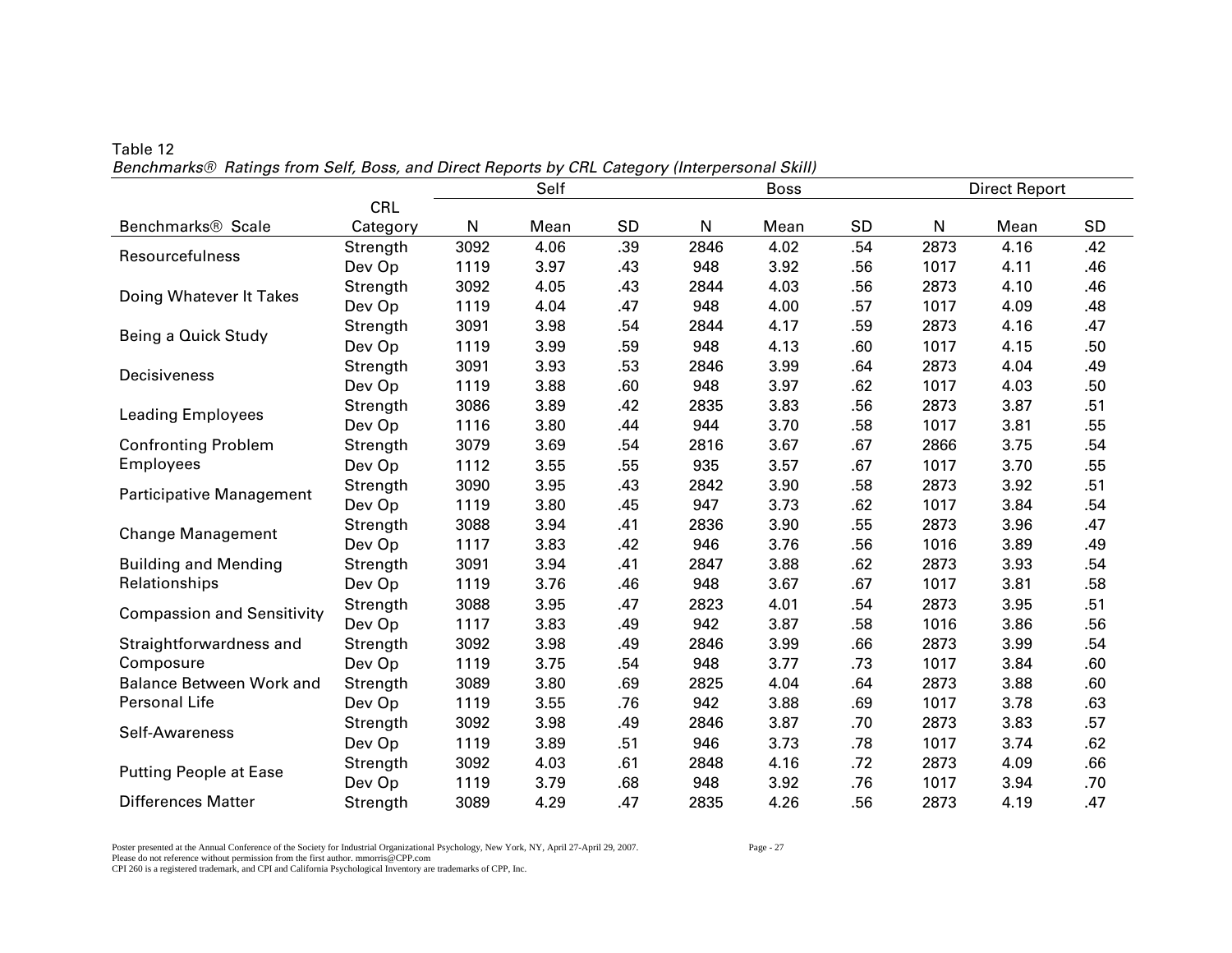|                                 | Dev Op   | 1117 | 4.19 | .49 | 943  | 4.14 | .58 | 1016 | 4.12 | .50 |
|---------------------------------|----------|------|------|-----|------|------|-----|------|------|-----|
| <b>Career Management</b>        | Strength | 3089 | 3.71 | .50 | 2835 | 3.83 | .62 | 2873 | 3.90 | .50 |
|                                 | Dev Op   | 1117 | 3.58 | .53 | 943  | 3.71 | .65 | 1016 | 3.82 | .54 |
| Problems with Interpersonal     | Strength | 3086 | 1.52 | .50 | 2844 | 1.69 | .70 | 2873 | 1.76 | .62 |
| Relationships                   | Dev Op   | 1117 | 1.81 | .61 | 947  | 1.94 | .80 | 1016 | 1.91 | .69 |
| Difficulty Building and         | Strength | 3082 | 1.58 | .50 | 2836 | 1.76 | .66 | 2873 | 1.77 | .54 |
| Leading a Team                  | Dev Op   | 1116 | 1.75 | .55 | 941  | 1.92 | .70 | 1016 | 1.85 | .56 |
| Difficulty Changing or          | Strength | 3087 | 1.49 | .44 | 2845 | 1.64 | .61 | 2873 | 1.62 | .47 |
| Adapting                        | Dev Op   | 1118 | 1.69 | .52 | 947  | 1.82 | .65 | 1016 | 1.73 | .52 |
| <b>Failure to Meet Business</b> | Strength | 3086 | 1.48 | .46 | 2843 | 1.58 | .61 | 2873 | 1.66 | .53 |
| Objectives                      | Dev Op   | 1117 | 1.62 | .51 | 946  | 1.70 | .67 | 1016 | 1.74 | .57 |
| Too Narrow a Functional         | Strength | 3088 | 1.56 | .54 | 2845 | 1.90 | .80 | 2873 | 1.71 | .57 |
| Orientation                     | Dev Op   | 1117 | 1.66 | .60 | 947  | 2.04 | .83 | 1016 | 1.77 | .63 |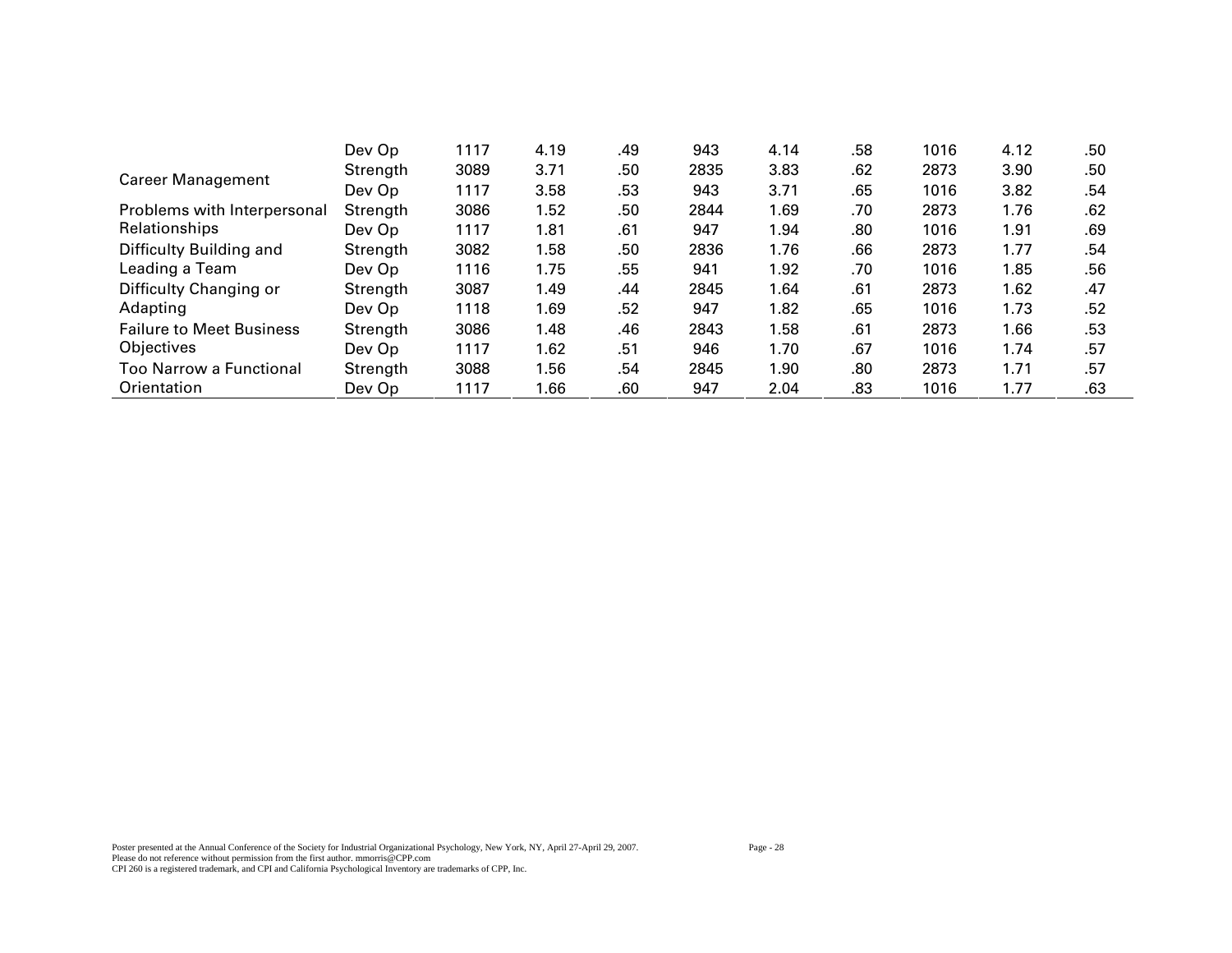|                                   |          | Self<br><b>Boss</b> |      |     |      |      |     | <b>Direct Report</b> |      |     |
|-----------------------------------|----------|---------------------|------|-----|------|------|-----|----------------------|------|-----|
|                                   | CRL      |                     |      |     |      |      |     |                      |      |     |
| Benchmarks <sup>®</sup> Scale     | Category | N                   | Mean | SD  | N    | Mean | SD  | ${\sf N}$            | Mean | SD  |
| Resourcefulness                   | Strength | 2766                | 4.06 | .40 | 2540 | 4.02 | .54 | 2577                 | 4.16 | .42 |
|                                   | Dev Op   | 616                 | 3.92 | .43 | 501  | 3.96 | .54 | 558                  | 4.11 | .44 |
| Doing Whatever It Takes           | Strength | 2766                | 4.07 | .43 | 2539 | 4.04 | .56 | 2577                 | 4.11 | .45 |
|                                   | Dev Op   | 616                 | 3.92 | .49 | 501  | 3.95 | .55 | 558                  | 4.05 | .47 |
| Being a Quick Study               | Strength | 2766                | 4.01 | .54 | 2538 | 4.19 | .58 | 2577                 | 4.16 | .47 |
|                                   | Dev Op   | 616                 | 3.85 | .59 | 500  | 4.10 | .62 | 558                  | 4.11 | .48 |
| Decisiveness                      | Strength | 2766                | 3.93 | .55 | 2540 | 4.00 | .63 | 2577                 | 4.05 | .49 |
|                                   | Dev Op   | 616                 | 3.77 | .62 | 500  | 3.91 | .65 | 558                  | 3.99 | .50 |
| <b>Leading Employees</b>          | Strength | 2762                | 3.90 | .43 | 2528 | 3.83 | .56 | 2577                 | 3.88 | .51 |
|                                   | Dev Op   | 615                 | 3.78 | .43 | 499  | 3.74 | .56 | 558                  | 3.82 | .52 |
| <b>Confronting Problem</b>        | Strength | 2755                | 3.67 | .54 | 2507 | 3.66 | .68 | 2571                 | 3.75 | .52 |
| <b>Employees</b>                  | Dev Op   | 616                 | 3.52 | .58 | 493  | 3.60 | .68 | 558                  | 3.69 | .56 |
| Participative Management          | Strength | 2766                | 3.95 | .44 | 2537 | 3.89 | .59 | 2577                 | 3.92 | .51 |
|                                   | Dev Op   | 616                 | 3.84 | .42 | 500  | 3.83 | .60 | 558                  | 3.87 | .52 |
| <b>Change Management</b>          | Strength | 2763                | 3.94 | .41 | 2530 | 3.90 | .56 | 2577                 | 3.96 | .46 |
|                                   | Dev Op   | 616                 | 3.81 | .41 | 499  | 3.81 | .56 | 557                  | 3.90 | .48 |
| <b>Building and Mending</b>       | Strength | 2766                | 3.93 | .42 | 2540 | 3.87 | .62 | 2577                 | 3.93 | .53 |
| Relationships                     | Dev Op   | 616                 | 3.78 | .44 | 500  | 3.79 | .63 | 558                  | 3.86 | .54 |
| <b>Compassion and Sensitivity</b> | Strength | 2762                | 3.96 | .47 | 2519 | 4.01 | .54 | 2577                 | 3.95 | .51 |
|                                   | Dev Op   | 616                 | 3.86 | .47 | 497  | 3.92 | .57 | 557                  | 3.89 | .53 |
| Straightforwardness and           | Strength | 2766                | 3.98 | .49 | 2539 | 3.97 | .68 | 2577                 | 3.98 | .54 |
| Composure                         | Dev Op   | 616                 | 3.78 | .55 | 501  | 3.91 | .70 | 558                  | 3.92 | .56 |
| <b>Balance Between Work and</b>   | Strength | 2764                | 3.78 | .70 | 2518 | 4.03 | .64 | 2577                 | 3.86 | .59 |
| Personal Life                     | Dev Op   | 616                 | 3.59 | .74 | 497  | 3.95 | .68 | 558                  | 3.82 | .62 |
| Self-Awareness                    | Strength | 2766                | 3.98 | .49 | 2539 | 3.86 | .72 | 2577                 | 3.82 | .57 |
|                                   | Dev Op   | 616                 | 3.94 | .48 | 500  | 3.83 | .73 | 558                  | 3.79 | .59 |
| <b>Putting People at Ease</b>     | Strength | 2766                | 4.02 | .61 | 2541 | 4.16 | .71 | 2577                 | 4.08 | .66 |
|                                   | Dev Op   | 615                 | 3.82 | .67 | 501  | 4.00 | .76 | 558                  | 3.98 | .67 |
| <b>Differences Matter</b>         | Strength | 2765                | 4.29 | .47 | 2530 | 4.26 | .55 | 2577                 | 4.19 | .47 |

Table 13 *Benchmarks® Ratings from Self, Boss, and Direct Reports by CRL Category (Understanding Others)* 

Poster presented at the Annual Conference of the Society for Industrial Organizational Psychology, New York, NY, April 27-April 29, 2007. Page - 29 Please do not reference without permission from the first author. mmorris@CPP.com CPI 260 is a registered trademark, and CPI and California Psychological Inventory are trademarks of CPP, Inc.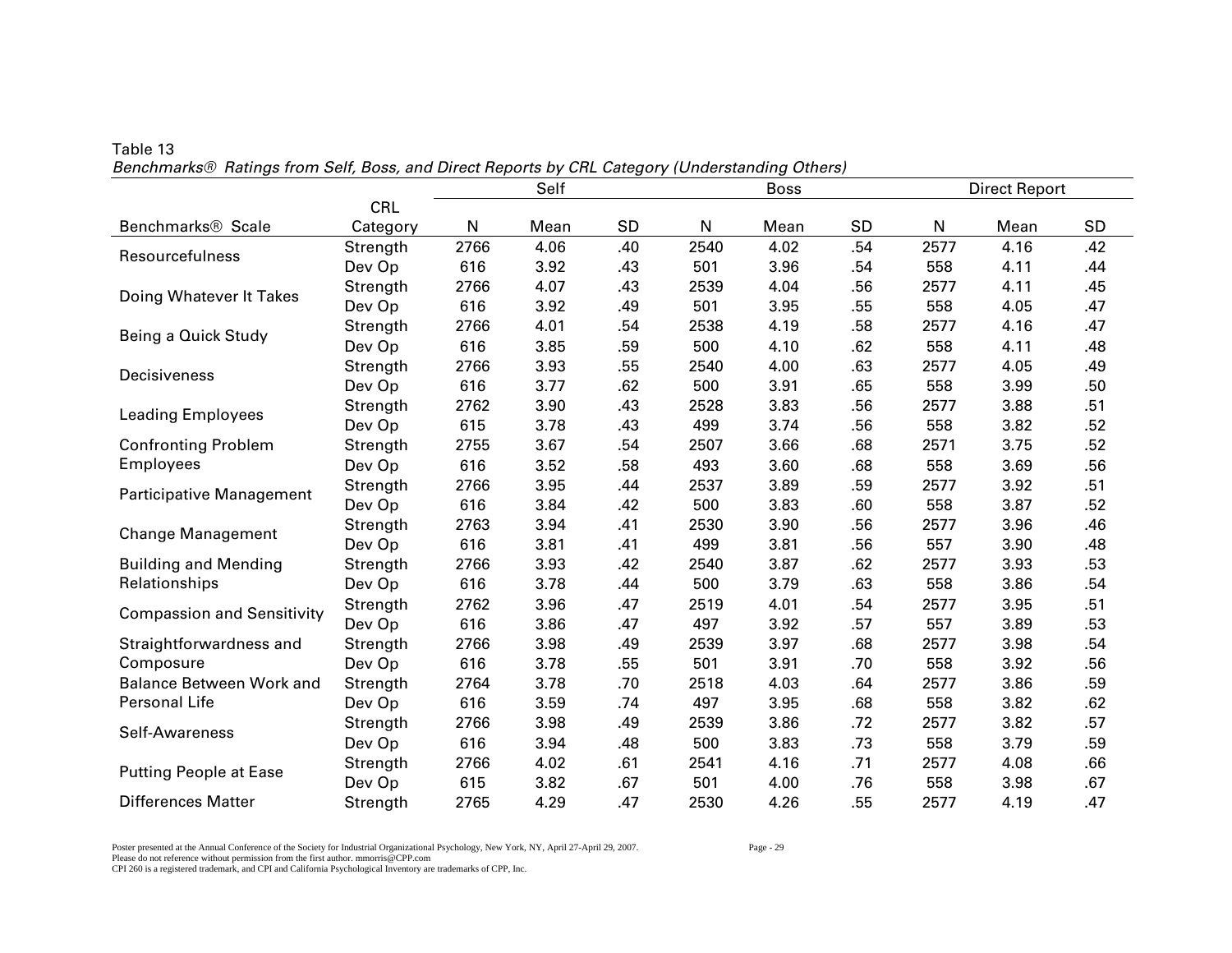|                                 | Dev Op   | 614  | 4.19 | .48 | 498  | 4.20 | .55 | 557  | 4.14 | .46 |
|---------------------------------|----------|------|------|-----|------|------|-----|------|------|-----|
| <b>Career Management</b>        | Strength | 2763 | 3.71 | .50 | 2526 | 3.82 | .63 | 2577 | 3.89 | .50 |
|                                 | Dev Op   | 616  | 3.55 | .54 | 499  | 3.74 | .66 | 557  | 3.83 | .53 |
| Problems with Interpersonal     | Strength | 2763 | 1.54 | .49 | 2537 | 1.70 | .71 | 2577 | 1.76 | .62 |
| Relationships                   | Dev Op   | 614  | 1.69 | .56 | 500  | 1.76 | .73 | 557  | 1.82 | .63 |
| Difficulty Building and         | Strength | 2760 | 1.59 | .49 | 2528 | 1.76 | .66 | 2577 | 1.77 | .52 |
| Leading a Team                  | Dev Op   | 614  | 1.77 | .56 | 499  | 1.86 | .69 | 557  | 1.81 | .54 |
| Difficulty Changing or          | Strength | 2764 | 1.51 | .44 | 2538 | 1.65 | .61 | 2577 | 1.62 | .47 |
| Adapting                        | Dev Op   | 615  | 1.66 | .50 | 500  | 1.71 | .62 | 557  | 1.67 | .48 |
| <b>Failure to Meet Business</b> | Strength | 2764 | 1.48 | .45 | 2537 | 1.58 | .61 | 2577 | 1.65 | .53 |
| Objectives                      | Dev Op   | 614  | 1.65 | .51 | 500  | 1.63 | .61 | 557  | 1.70 | .54 |
| <b>Too Narrow a Functional</b>  | Strength | 2764 | 1.56 | .55 | 2538 | 1.89 | .79 | 2577 | 1.69 | .56 |
| Orientation                     | Dev Op   | 615  | 1.71 | .62 | 500  | 1.95 | .81 | 557  | 1.74 | .57 |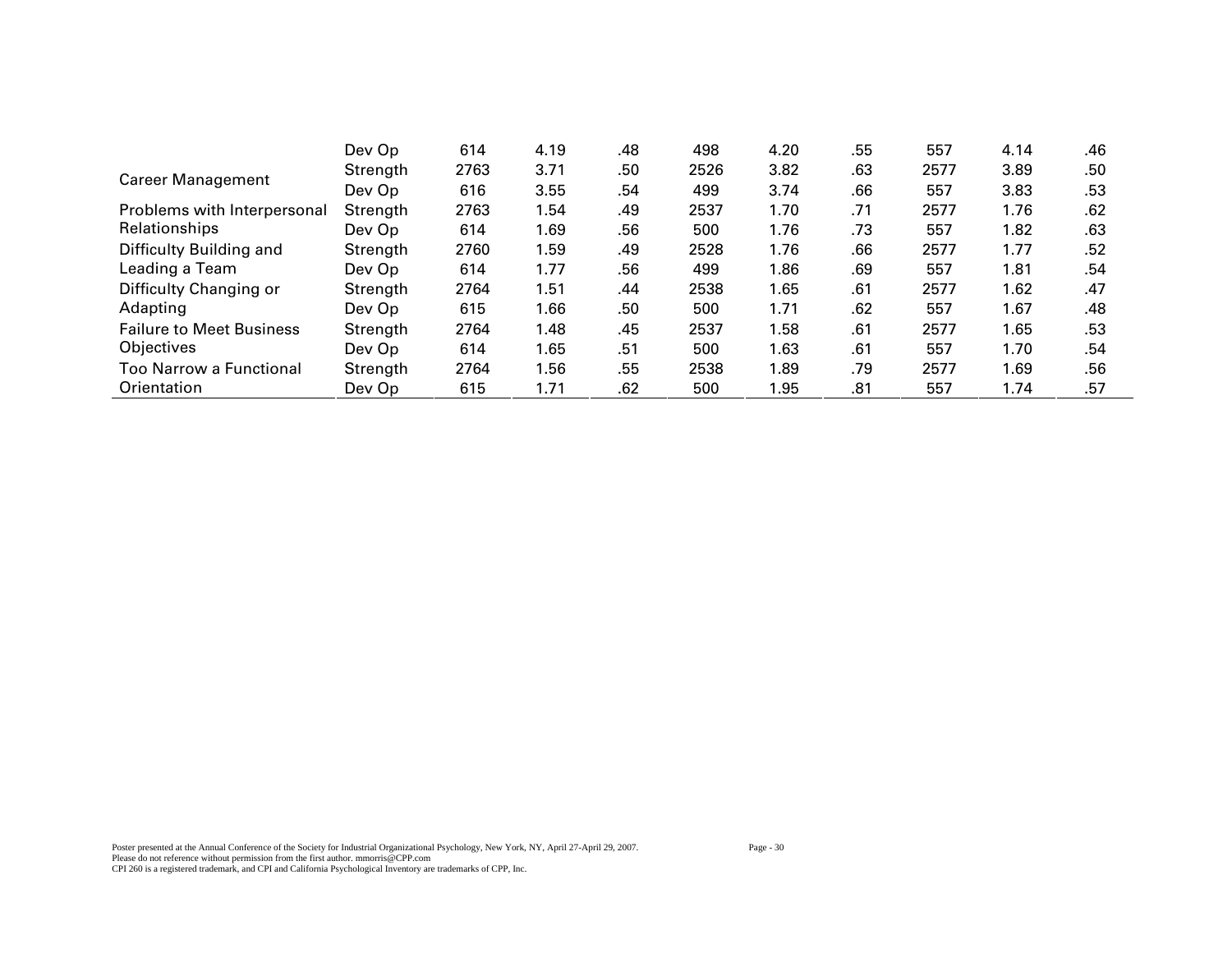|                                   |            |      | Self |     |      | <b>Boss</b> |           |      | <b>Direct Report</b> |           |
|-----------------------------------|------------|------|------|-----|------|-------------|-----------|------|----------------------|-----------|
|                                   | <b>CRL</b> |      |      |     |      |             |           |      |                      |           |
| Benchmarks <sup>®</sup> Scale     | Category   | N    | Mean | SD  | N    | Mean        | <b>SD</b> | N    | Mean                 | <b>SD</b> |
| Resourcefulness                   | Strength   | 2619 | 4.03 | .40 | 2414 | 4.02        | .54       | 2438 | 4.15                 | .42       |
|                                   | Dev Op     | 1276 | 3.99 | .43 | 1099 | 3.99        | .55       | 1165 | 4.13                 | .44       |
| Doing Whatever It Takes           | Strength   | 2619 | 4.04 | .44 | 2412 | 4.03        | .55       | 2438 | 4.10                 | .46       |
|                                   | Dev Op     | 1276 | 4.00 | .47 | 1098 | 4.00        | .57       | 1165 | 4.07                 | .47       |
| Being a Quick Study               | Strength   | 2618 | 3.99 | .54 | 2415 | 4.18        | .58       | 2438 | 4.16                 | .47       |
|                                   | Dev Op     | 1276 | 3.94 | .58 | 1095 | 4.15        | .60       | 1165 | 4.13                 | .49       |
| Decisiveness                      | Strength   | 2618 | 3.90 | .55 | 2414 | 3.97        | .63       | 2438 | 4.03                 | .49       |
|                                   | Dev Op     | 1276 | 3.85 | .59 | 1097 | 3.98        | .64       | 1165 | 4.01                 | .49       |
| <b>Leading Employees</b>          | Strength   | 2614 | 3.86 | .43 | 2402 | 3.82        | .56       | 2438 | 3.86                 | .51       |
|                                   | Dev Op     | 1272 | 3.83 | .44 | 1094 | 3.79        | .58       | 1165 | 3.84                 | .53       |
| <b>Confronting Problem</b>        | Strength   | 2606 | 3.63 | .54 | 2384 | 3.64        | .68       | 2431 | 3.72                 | .53       |
| <b>Employees</b>                  | Dev Op     | 1268 | 3.59 | .57 | 1083 | 3.65        | .67       | 1165 | 3.73                 | .54       |
| Participative Management          | Strength   | 2618 | 3.91 | .44 | 2411 | 3.90        | .58       | 2438 | 3.91                 | .51       |
|                                   | Dev Op     | 1275 | 3.90 | .46 | 1093 | 3.85        | .60       | 1165 | 3.88                 | .53       |
| <b>Change Management</b>          | Strength   | 2616 | 3.90 | .41 | 2405 | 3.89        | .55       | 2438 | 3.94                 | .47       |
|                                   | Dev Op     | 1273 | 3.88 | .43 | 1094 | 3.85        | .57       | 1164 | 3.92                 | .48       |
| <b>Building and Mending</b>       | Strength   | 2618 | 3.90 | .42 | 2415 | 3.87        | .63       | 2438 | 3.92                 | .54       |
| Relationships                     | Dev Op     | 1276 | 3.85 | .46 | 1098 | 3.82        | .64       | 1165 | 3.88                 | .56       |
| <b>Compassion and Sensitivity</b> | Strength   | 2615 | 3.92 | .47 | 2391 | 4.01        | .54       | 2438 | 3.94                 | .52       |
|                                   | Dev Op     | 1274 | 3.90 | .50 | 1086 | 3.95        | .56       | 1164 | 3.90                 | .54       |
| Straightforwardness and           | Strength   | 2619 | 3.96 | .50 | 2414 | 3.98        | .68       | 2438 | 3.98                 | .54       |
| Composure                         | Dev Op     | 1276 | 3.86 | .54 | 1099 | 3.93        | .69       | 1165 | 3.92                 | .57       |
| <b>Balance Between Work and</b>   | Strength   | 2618 | 3.76 | .70 | 2396 | 4.03        | .63       | 2438 | 3.86                 | .60       |
| Personal Life                     | Dev Op     | 1274 | 3.65 | .75 | 1091 | 3.96        | .68       | 1165 | 3.81                 | .62       |
| Self-Awareness                    | Strength   | 2619 | 3.95 | .49 | 2413 | 3.87        | .70       | 2438 | 3.81                 | .57       |
|                                   | Dev Op     | 1276 | 3.96 | .50 | 1098 | 3.87        | .71       | 1165 | 3.80                 | .60       |
| <b>Putting People at Ease</b>     | Strength   | 2619 | 3.96 | .62 | 2416 | 4.14        | .72       | 2438 | 4.08                 | .67       |
|                                   | Dev Op     | 1275 | 3.89 | .68 | 1099 | 4.04        | .76       | 1165 | 4.00                 | .69       |
| <b>Differences Matter</b>         | Strength   | 2616 | 4.27 | .48 | 2403 | 4.27        | .55       | 2438 | 4.19                 | .47       |

Table 14 *Benchmarks® Ratings from Self, Boss, and Direct Reports by CRL Category (Capacity for Collaboration)* 

Poster presented at the Annual Conference of the Society for Industrial Organizational Psychology, New York, NY, April 27-April 29, 2007. Page - 31 Please do not reference without permission from the first author. mmorris@CPP.com CPI 260 is a registered trademark, and CPI and California Psychological Inventory are trademarks of CPP, Inc.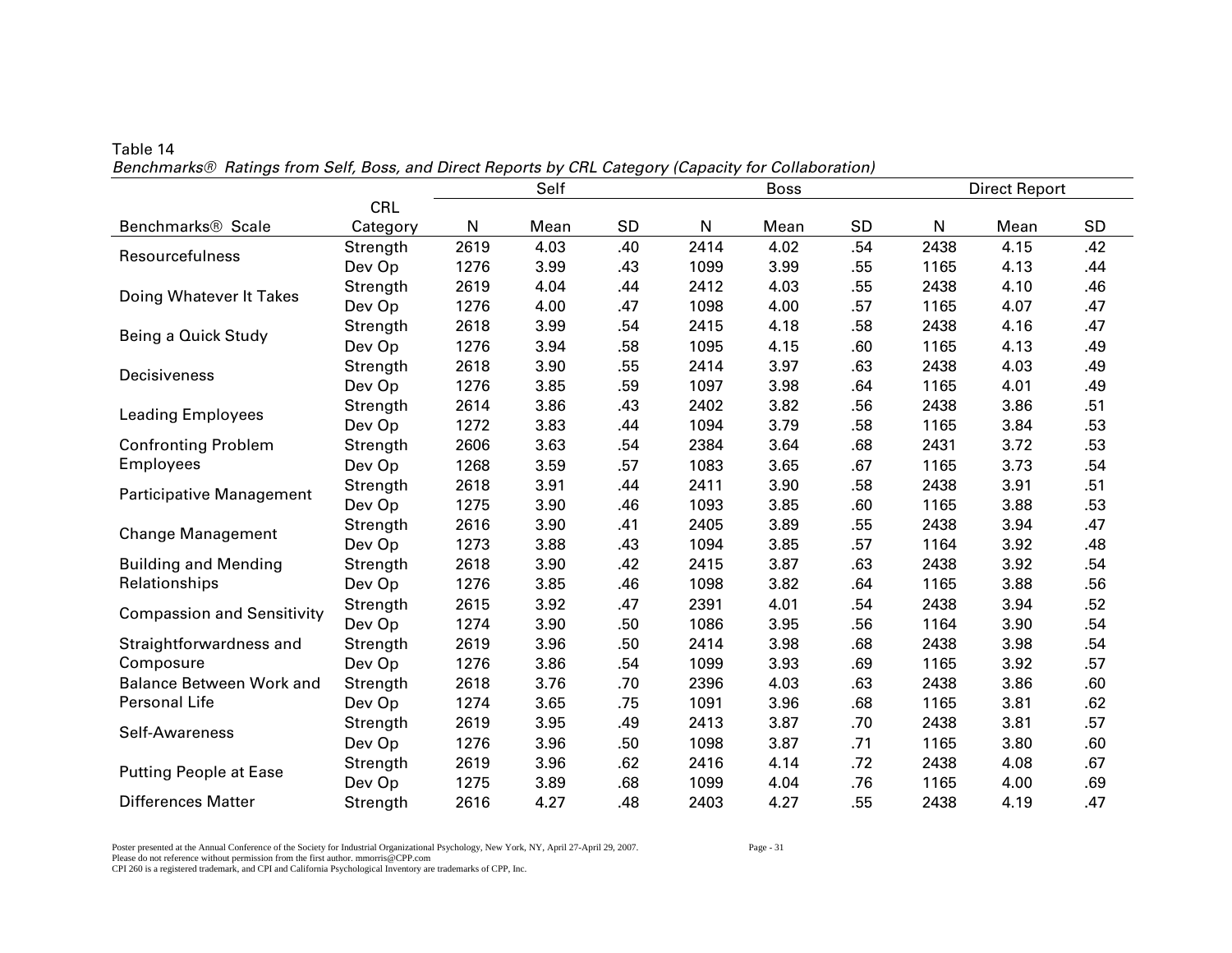|                                 | Dev Op   | 1273 | 4.22 | .49 | 1092 | 4.19 | .57 | 1164 | 4.14 | .48 |
|---------------------------------|----------|------|------|-----|------|------|-----|------|------|-----|
| <b>Career Management</b>        | Strength | 2616 | 3.66 | .50 | 2403 | 3.82 | .62 | 2438 | 3.88 | .50 |
|                                 | Dev Op   | 1275 | 3.63 | .54 | 1093 | 3.77 | .64 | 1164 | 3.86 | .52 |
| Problems with Interpersonal     | Strength | 2615 | 1.55 | .50 | 2412 | 1.70 | .70 | 2438 | 1.77 | .61 |
| Relationships                   | Dev Op   | 1274 | 1.65 | .55 | 1099 | 1.75 | .75 | 1164 | 1.83 | .67 |
| Difficulty Building and         | Strength | 2611 | 1.62 | .50 | 2403 | 1.77 | .66 | 2438 | 1.78 | .54 |
| Leading a Team                  | Dev Op   | 1273 | 1.68 | .53 | 1093 | 1.82 | .68 | 1164 | 1.82 | .56 |
| Difficulty Changing or          | Strength | 2616 | 1.53 | .45 | 2413 | 1.65 | .61 | 2438 | 1.63 | .48 |
| Adapting                        | Dev Op   | 1274 | 1.59 | .49 | 1099 | 1.68 | .61 | 1164 | 1.67 | .50 |
| <b>Failure to Meet Business</b> | Strength | 2615 | 1.49 | .46 | 2411 | 1.58 | .61 | 2438 | 1.65 | .53 |
| Objectives                      | Dev Op   | 1274 | 1.56 | .49 | 1099 | 1.58 | .60 | 1164 | 1.69 | .56 |
| Too Narrow a Functional         | Strength | 2617 | 1.59 | .55 | 2413 | 1.91 | .80 | 2438 | 1.70 | .58 |
| Orientation                     | Dev Op   | 1273 | 1.66 | .60 | 1099 | 1.94 | .82 | 1164 | 1.75 | .60 |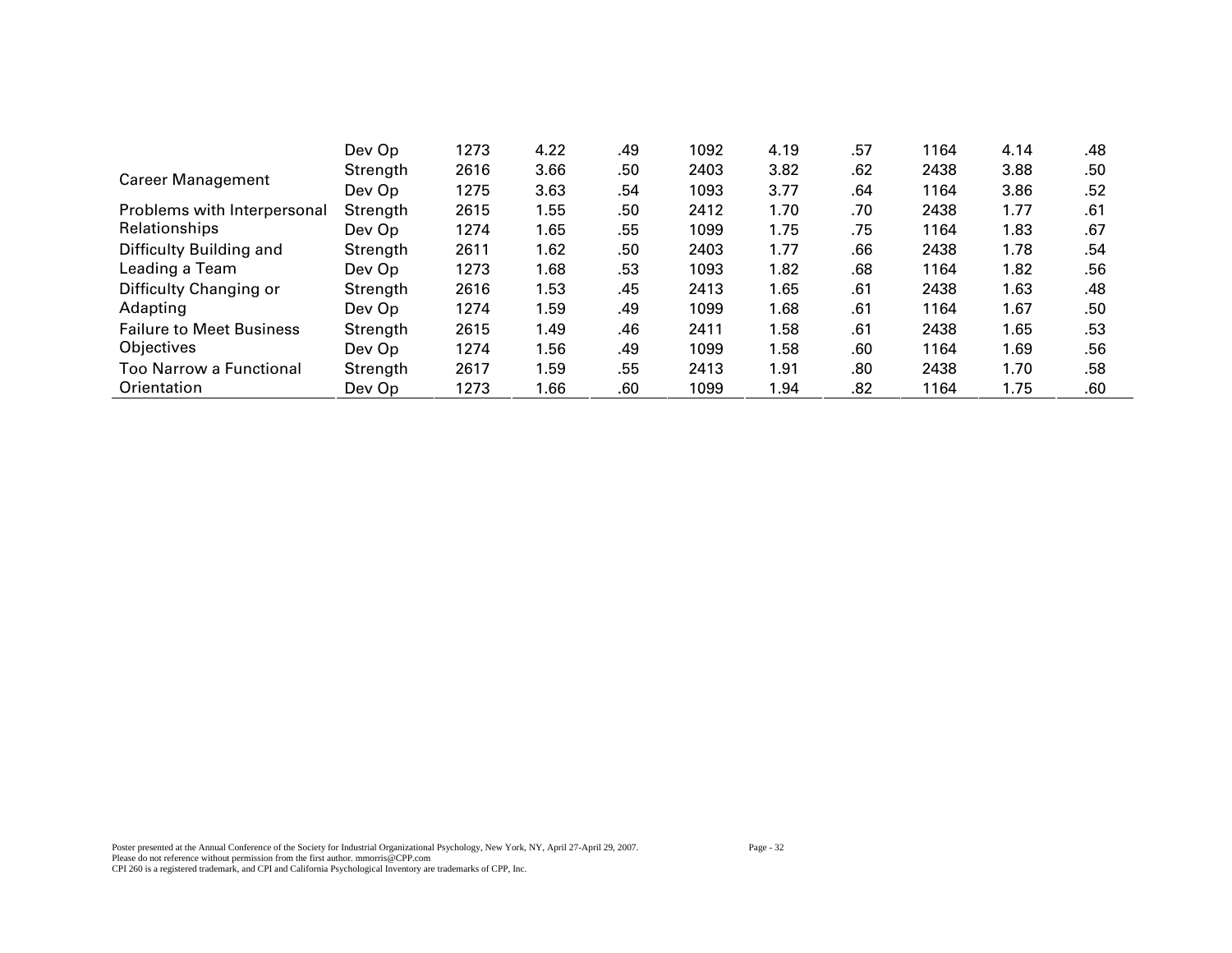| $\sim$ . The mainly non-completely and Direct hoperto by one category pronung rrith and rinoagir cthology |            |      | Self |     |      | <b>Boss</b> |           |      | <b>Direct Report</b> |     |
|-----------------------------------------------------------------------------------------------------------|------------|------|------|-----|------|-------------|-----------|------|----------------------|-----|
|                                                                                                           | <b>CRL</b> |      |      |     |      |             |           |      |                      |     |
| Benchmarks® Scale                                                                                         | Category   | N    | Mean | SD  | N    | Mean        | <b>SD</b> | N    | Mean                 | SD  |
| Resourcefulness                                                                                           | Strength   | 2964 | 4.06 | .40 | 2726 | 4.03        | .54       | 2788 | 4.16                 | .42 |
|                                                                                                           | Dev Op     | 1378 | 3.93 | .43 | 1196 | 3.95        | .54       | 1243 | 4.11                 | .45 |
| Doing Whatever It Takes                                                                                   | Strength   | 2964 | 4.06 | .43 | 2724 | 4.04        | .55       | 2788 | 4.10                 | .46 |
|                                                                                                           | Dev Op     | 1378 | 3.93 | .48 | 1195 | 3.97        | .57       | 1243 | 4.06                 | .47 |
| Being a Quick Study                                                                                       | Strength   | 2963 | 4.00 | .54 | 2724 | 4.18        | .59       | 2788 | 4.16                 | .47 |
|                                                                                                           | Dev Op     | 1378 | 3.91 | .58 | 1194 | 4.15        | .61       | 1243 | 4.14                 | .49 |
| Decisiveness                                                                                              | Strength   | 2963 | 3.94 | .53 | 2726 | 4.00        | .63       | 2788 | 4.05                 | .49 |
|                                                                                                           | Dev Op     | 1378 | 3.76 | .60 | 1195 | 3.93        | .65       | 1243 | 4.00                 | .50 |
| <b>Leading Employees</b>                                                                                  | Strength   | 2959 | 3.90 | .42 | 2715 | 3.83        | .55       | 2788 | 3.87                 | .52 |
|                                                                                                           | Dev Op     | 1374 | 3.76 | .44 | 1190 | 3.74        | .58       | 1243 | 3.83                 | .53 |
| <b>Confronting Problem</b>                                                                                | Strength   | 2949 | 3.69 | .54 | 2695 | 3.67        | .67       | 2781 | 3.76                 | .54 |
| <b>Employees</b>                                                                                          | Dev Op     | 1373 | 3.48 | .57 | 1181 | 3.58        | .66       | 1242 | 3.68                 | .54 |
| Participative Management                                                                                  | Strength   | 2963 | 3.93 | .43 | 2722 | 3.90        | .58       | 2788 | 3.91                 | .52 |
|                                                                                                           | Dev Op     | 1378 | 3.84 | .44 | 1194 | 3.82        | .60       | 1243 | 3.87                 | .53 |
| <b>Change Management</b>                                                                                  | Strength   | 2961 | 3.93 | .40 | 2716 | 3.89        | .55       | 2788 | 3.95                 | .48 |
|                                                                                                           | Dev Op     | 1377 | 3.81 | .42 | 1193 | 3.81        | .56       | 1242 | 3.91                 | .47 |
| <b>Building and Mending</b>                                                                               | Strength   | 2963 | 3.92 | .42 | 2727 | 3.87        | .63       | 2788 | 3.92                 | .54 |
| Relationships                                                                                             | Dev Op     | 1378 | 3.78 | .44 | 1195 | 3.79        | .65       | 1243 | 3.87                 | .56 |
| <b>Compassion and Sensitivity</b>                                                                         | Strength   | 2960 | 3.93 | .47 | 2702 | 4.00        | .53       | 2788 | 3.94                 | .52 |
|                                                                                                           | Dev Op     | 1377 | 3.86 | .49 | 1186 | 3.92        | .56       | 1242 | 3.89                 | .54 |
| Straightforwardness and                                                                                   | Strength   | 2964 | 3.98 | .49 | 2727 | 3.98        | .67       | 2788 | 3.98                 | .54 |
| Composure                                                                                                 | Dev Op     | 1378 | 3.78 | .53 | 1196 | 3.88        | .69       | 1243 | 3.90                 | .58 |
| <b>Balance Between Work and</b>                                                                           | Strength   | 2961 | 3.77 | .71 | 2707 | 4.02        | .65       | 2788 | 3.87                 | .60 |
| Personal Life                                                                                             | Dev Op     | 1378 | 3.59 | .75 | 1186 | 3.94        | .68       | 1243 | 3.80                 | .64 |
| Self-Awareness                                                                                            | Strength   | 2964 | 3.97 | .49 | 2726 | 3.87        | .71       | 2788 | 3.82                 | .58 |
|                                                                                                           | Dev Op     | 1378 | 3.92 | .49 | 1195 | 3.83        | .72       | 1243 | 3.79                 | .61 |
| <b>Putting People at Ease</b>                                                                             | Strength   | 2963 | 3.96 | .62 | 2728 | 4.11        | .73       | 2788 | 4.05                 | .67 |
|                                                                                                           | Dev Op     | 1378 | 3.84 | .68 | 1196 | 4.00        | .75       | 1243 | 3.99                 | .69 |

*Benchmarks® Ratings from Self, Boss, and Direct Reports by CRL Category (Working With and Through Others)* 

Poster presented at the Annual Conference of the Society for Industrial Organizational Psychology, New York, NY, April 27-April 29, 2007.<br>Please do not reference without permission from the first author. mmorris@CPP.com

Table 15

CPI 260 is a registered trademark, and CPI and California Psychological Inventory are trademarks of CPP, Inc.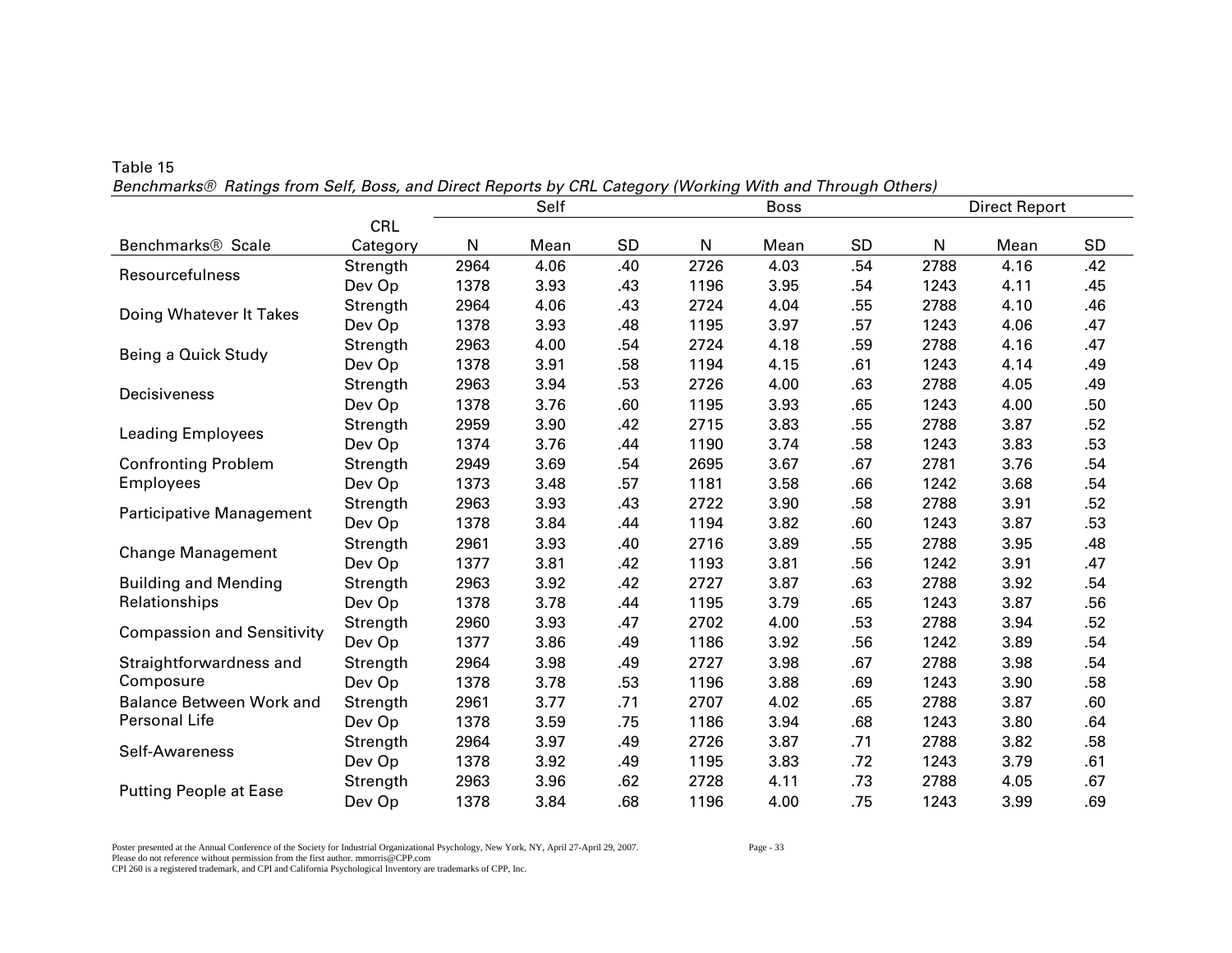| Differences Matter              | Strength | 2961 | 4.27 | .47 | 2715 | 4.25 | .55 | 2788 | 4.18 | .48 |
|---------------------------------|----------|------|------|-----|------|------|-----|------|------|-----|
|                                 | Dev Op   | 1377 | 4.17 | .48 | 1191 | 4.20 | .56 | 1242 | 4.15 | .48 |
| <b>Career Management</b>        | Strength | 2960 | 3.68 | .51 | 2713 | 3.82 | .63 | 2788 | 3.89 | .51 |
|                                 | Dev Op   | 1378 | 3.56 | .53 | 1189 | 3.75 | .63 | 1242 | 3.84 | .52 |
| Problems with Interpersonal     | Strength | 2960 | 1.54 | .51 | 2723 | 1.71 | .71 | 2788 | 1.78 | .63 |
| Relationships                   | Dev Op   | 1376 | 1.70 | .56 | 1195 | 1.79 | .75 | 1242 | 1.84 | .66 |
| Difficulty Building and         | Strength | 2957 | 1.58 | .50 | 2715 | 1.77 | .66 | 2788 | 1.78 | .54 |
| Leading a Team                  | Dev Op   | 1375 | 1.77 | .55 | 1191 | 1.86 | .69 | 1242 | 1.84 | .56 |
| Difficulty Changing or          | Strength | 2961 | 1.51 | .45 | 2724 | 1.64 | .61 | 2788 | 1.62 | .48 |
| Adapting                        | Dev Op   | 1377 | 1.66 | .50 | 1195 | 1.73 | .62 | 1242 | 1.69 | .50 |
| <b>Failure to Meet Business</b> | Strength | 2960 | 1.47 | .45 | 2722 | 1.57 | .60 | 2788 | 1.65 | .53 |
| Objectives                      | Dev Op   | 1376 | 1.63 | .51 | 1195 | 1.64 | .63 | 1242 | 1.72 | .57 |
| Too Narrow a Functional         | Strength | 2962 | 1.56 | .54 | 2724 | 1.90 | .80 | 2788 | 1.70 | .57 |
| Orientation                     | Dev Op   | 1376 | 1.72 | .62 | 1195 | 1.98 | .79 | 1242 | 1.77 | .61 |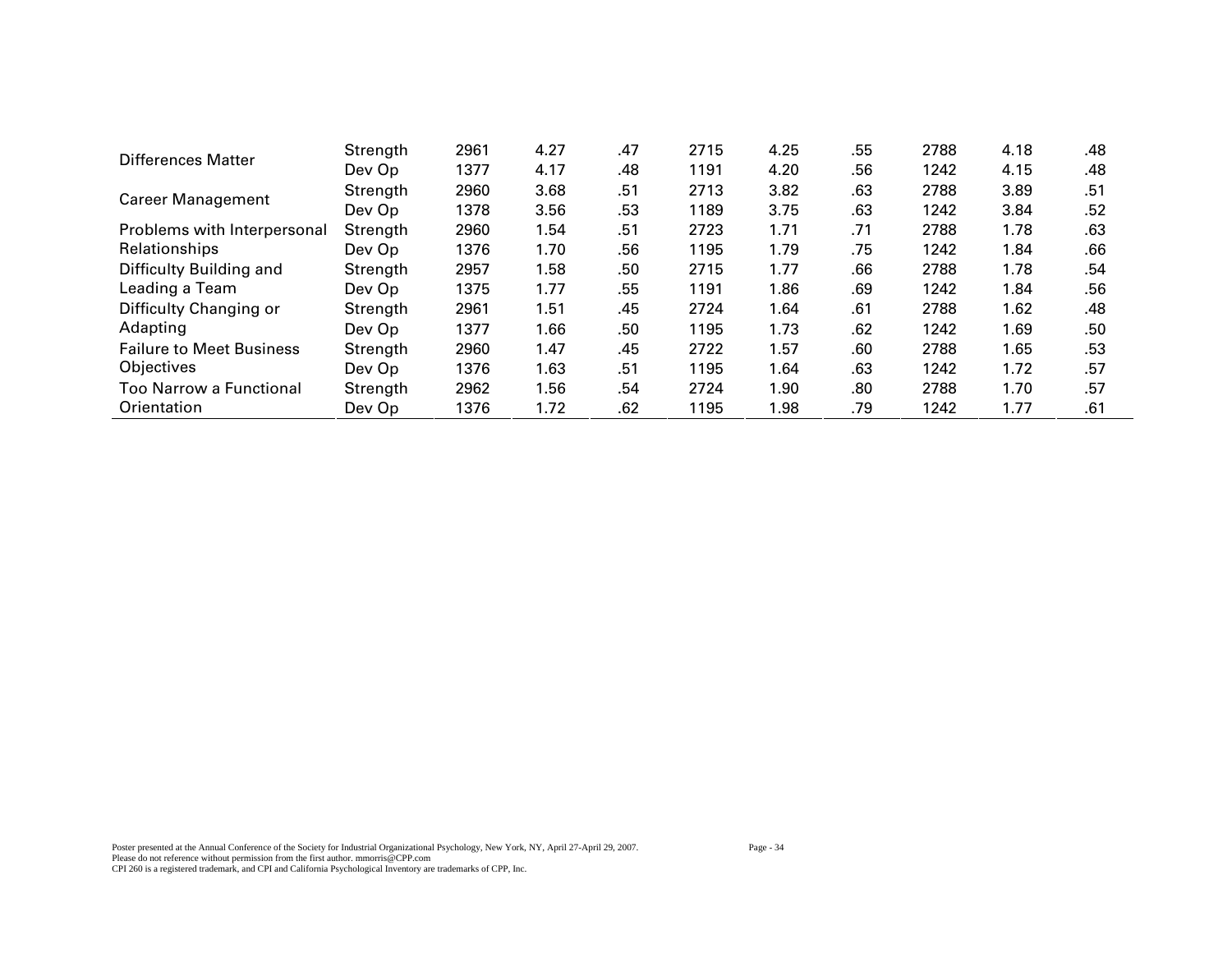|                                   |            | Self<br><b>Boss</b> |      |     |      |      |           |      | <b>Direct Report</b> |           |
|-----------------------------------|------------|---------------------|------|-----|------|------|-----------|------|----------------------|-----------|
|                                   | <b>CRL</b> |                     |      |     |      |      |           |      |                      |           |
| Benchmarks <sup>®</sup> Scale     | Category   | N                   | Mean | SD  | N    | Mean | <b>SD</b> | N    | Mean                 | <b>SD</b> |
| Resourcefulness                   | Strength   | 2476                | 4.03 | .39 | 2261 | 4.01 | .54       | 2302 | 4.14                 | .42       |
|                                   | Dev Op     | 1573                | 3.98 | .43 | 1386 | 4.00 | .56       | 1459 | 4.15                 | .43       |
| Doing Whatever It Takes           | Strength   | 2476                | 4.04 | .43 | 2259 | 4.03 | .56       | 2302 | 4.09                 | .46       |
|                                   | Dev Op     | 1573                | 3.95 | .47 | 1385 | 3.99 | .58       | 1459 | 4.07                 | .47       |
| Being a Quick Study               | Strength   | 2476                | 4.01 | .55 | 2262 | 4.19 | .59       | 2302 | 4.17                 | .47       |
|                                   | Dev Op     | 1573                | 3.91 | .57 | 1381 | 4.15 | .61       | 1459 | 4.15                 | .48       |
| Decisiveness                      | Strength   | 2476                | 3.89 | .55 | 2261 | 3.97 | .63       | 2302 | 4.03                 | .49       |
|                                   | Dev Op     | 1573                | 3.82 | .60 | 1384 | 3.97 | .66       | 1459 | 4.02                 | .50       |
| <b>Leading Employees</b>          | Strength   | 2473                | 3.85 | .42 | 2250 | 3.81 | .55       | 2302 | 3.85                 | .51       |
|                                   | Dev Op     | 1569                | 3.84 | .45 | 1378 | 3.80 | .59       | 1459 | 3.87                 | .53       |
| <b>Confronting Problem</b>        | Strength   | 2462                | 3.61 | .54 | 2234 | 3.62 | .68       | 2296 | 3.72                 | .52       |
| <b>Employees</b>                  | Dev Op     | 1568                | 3.60 | .58 | 1369 | 3.67 | .68       | 1458 | 3.77                 | .54       |
| <b>Participative Management</b>   | Strength   | 2476                | 3.89 | .43 | 2257 | 3.88 | .58       | 2302 | 3.89                 | .51       |
|                                   | Dev Op     | 1572                | 3.91 | .44 | 1381 | 3.88 | .59       | 1459 | 3.92                 | .52       |
| <b>Change Management</b>          | Strength   | 2474                | 3.90 | .41 | 2252 | 3.88 | .55       | 2302 | 3.93                 | .47       |
|                                   | Dev Op     | 1571                | 3.87 | .43 | 1380 | 3.86 | .58       | 1458 | 3.95                 | .48       |
| <b>Building and Mending</b>       | Strength   | 2476                | 3.89 | .42 | 2262 | 3.85 | .63       | 2302 | 3.90                 | .54       |
| Relationships                     | Dev Op     | 1573                | 3.87 | .45 | 1385 | 3.87 | .63       | 1459 | 3.92                 | .55       |
| <b>Compassion and Sensitivity</b> | Strength   | 2473                | 3.90 | .47 | 2240 | 3.99 | .54       | 2302 | 3.92                 | .52       |
|                                   | Dev Op     | 1571                | 3.91 | .49 | 1370 | 3.96 | .56       | 1458 | 3.94                 | .54       |
| Straightforwardness and           | Strength   | 2476                | 3.94 | .49 | 2261 | 3.95 | .68       | 2302 | 3.97                 | .55       |
| Composure                         | Dev Op     | 1573                | 3.89 | .53 | 1386 | 3.98 | .68       | 1459 | 3.98                 | .55       |
| <b>Balance Between Work and</b>   | Strength   | 2476                | 3.75 | .71 | 2240 | 4.02 | .64       | 2302 | 3.85                 | .61       |
| Personal Life                     | Dev Op     | 1571                | 3.64 | .74 | 1376 | 3.98 | .67       | 1459 | 3.85                 | .61       |
| Self-Awareness                    | Strength   | 2476                | 3.94 | .48 | 2260 | 3.84 | .72       | 2302 | 3.80                 | .57       |
|                                   | Dev Op     | 1573                | 3.96 | .49 | 1385 | 3.90 | .70       | 1459 | 3.84                 | .59       |
| <b>Putting People at Ease</b>     | Strength   | 2476                | 3.94 | .63 | 2263 | 4.12 | .72       | 2302 | 4.06                 | .68       |
|                                   | Dev Op     | 1572                | 3.89 | .67 | 1386 | 4.05 | .76       | 1459 | 4.02                 | .68       |
| <b>Differences Matter</b>         | Strength   | 2474                | 4.26 | .48 | 2252 | 4.26 | .55       | 2302 | 4.17                 | .48       |

Table 16 *Benchmarks® Ratings from Self, Boss, and Direct Reports by CRL Category (Creativity)* 

Poster presented at the Annual Conference of the Society for Industrial Organizational Psychology, New York, NY, April 27-April 29, 2007. Page - 35 Please do not reference without permission from the first author. mmorris@CPP.com CPI 260 is a registered trademark, and CPI and California Psychological Inventory are trademarks of CPP, Inc.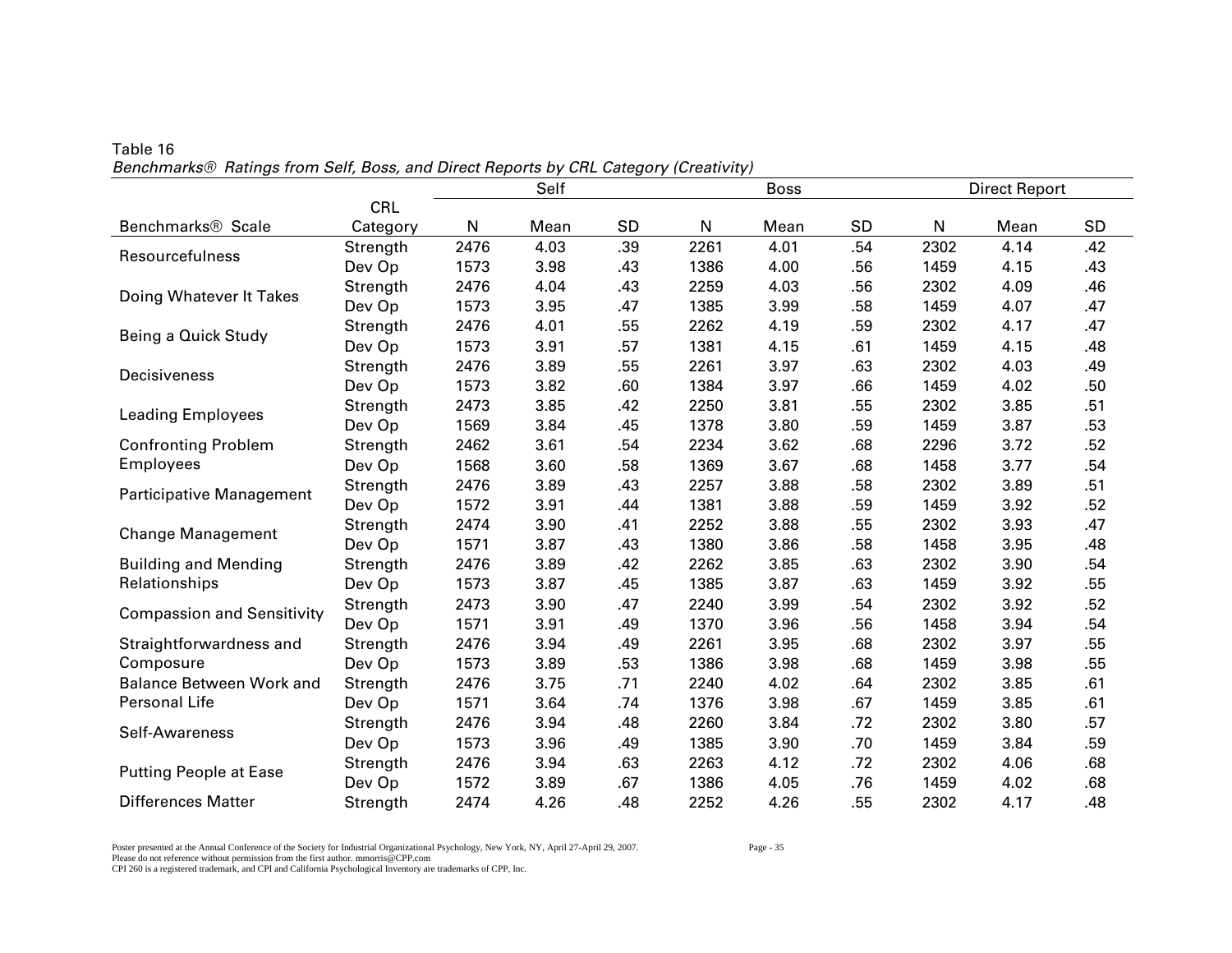|                                 | Dev Op   | 1570 | 4.22 | .49 | 1380 | 4.21 | .57 | 1458 | 4.17 | .47 |
|---------------------------------|----------|------|------|-----|------|------|-----|------|------|-----|
| <b>Career Management</b>        | Strength | 2475 | 3.65 | .51 | 2251 | 3.80 | .62 | 2302 | 3.87 | .50 |
|                                 | Dev Op   | 1572 | 3.61 | .54 | 1379 | 3.78 | .64 | 1458 | 3.88 | .53 |
| Problems with Interpersonal     | Strength | 2474 | 1.58 | .50 | 2259 | 1.73 | .72 | 2302 | 1.80 | .63 |
| Relationships                   | Dev Op   | 1571 | 1.60 | .55 | 1386 | 1.70 | .72 | 1458 | 1.76 | .65 |
| Difficulty Building and         | Strength | 2471 | 1.63 | .49 | 2251 | 1.79 | .66 | 2302 | 1.80 | .54 |
| Leading a Team                  | Dev Op   | 1570 | 1.68 | .54 | 1380 | 1.79 | .68 | 1458 | 1.78 | .55 |
| Difficulty Changing or          | Strength | 2475 | 1.54 | .44 | 2260 | 1.67 | .62 | 2302 | 1.65 | .48 |
| Adapting                        | Dev Op   | 1571 | 1.57 | .49 | 1386 | 1.65 | .60 | 1458 | 1.63 | .49 |
| <b>Failure to Meet Business</b> | Strength | 2474 | 1.50 | .44 | 2258 | 1.61 | .62 | 2302 | 1.68 | .53 |
| <b>Objectives</b>               | Dev Op   | 1571 | 1.55 | .50 | 1386 | 1.54 | .58 | 1458 | 1.64 | .54 |
| <b>Too Narrow a Functional</b>  | Strength | 2476 | 1.59 | .55 | 2260 | 1.92 | .80 | 2302 | 1.72 | .58 |
| Orientation                     | Dev Op   | 1571 | 1.67 | .61 | 1386 | 1.92 | .81 | 1458 | 1.71 | .59 |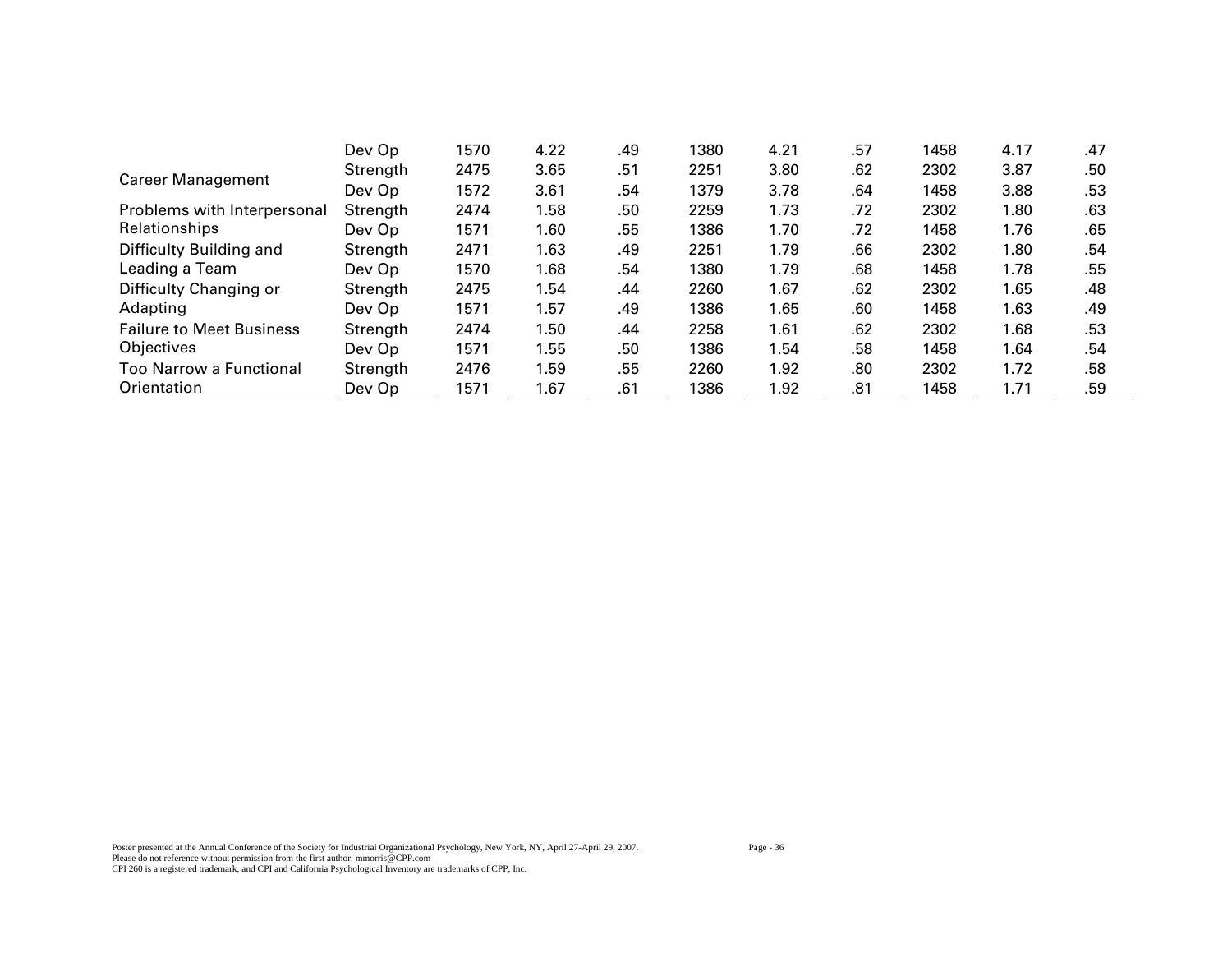|                                   |            | Self |      |     | <b>Boss</b> |      |           | <b>Direct Report</b> |      |     |
|-----------------------------------|------------|------|------|-----|-------------|------|-----------|----------------------|------|-----|
|                                   | <b>CRL</b> |      |      |     |             |      |           |                      |      |     |
| Benchmarks <sup>®</sup> Scale     | Category   | N    | Mean | SD  | N           | Mean | <b>SD</b> | ${\sf N}$            | Mean | SD  |
| Resourcefulness                   | Strength   | 3199 | 4.07 | .39 | 2930        | 4.01 | .55       | 2970                 | 4.16 | .42 |
|                                   | Dev Op     | 1888 | 3.92 | .42 | 1673        | 3.98 | .54       | 1745                 | 4.12 | .43 |
| Doing Whatever It Takes           | Strength   | 3199 | 4.09 | .42 | 2928        | 4.04 | .56       | 2970                 | 4.11 | .46 |
|                                   | Dev Op     | 1888 | 3.89 | .48 | 1672        | 3.96 | .56       | 1745                 | 4.04 | .46 |
| Being a Quick Study               | Strength   | 3198 | 4.01 | .54 | 2929        | 4.17 | .58       | 2970                 | 4.16 | .48 |
|                                   | Dev Op     | 1888 | 3.88 | .58 | 1670        | 4.16 | .62       | 1745                 | 4.15 | .47 |
| Decisiveness                      | Strength   | 3198 | 3.95 | .53 | 2930        | 4.00 | .63       | 2970                 | 4.05 | .49 |
|                                   | Dev Op     | 1888 | 3.75 | .60 | 1671        | 3.93 | .66       | 1745                 | 3.99 | .49 |
| <b>Leading Employees</b>          | Strength   | 3194 | 3.90 | .42 | 2920        | 3.82 | .56       | 2970                 | 3.87 | .52 |
|                                   | Dev Op     | 1884 | 3.77 | .43 | 1662        | 3.77 | .57       | 1745                 | 3.83 | .52 |
| <b>Confronting Problem</b>        | Strength   | 3185 | 3.68 | .53 | 2900        | 3.66 | .68       | 2963                 | 3.75 | .53 |
| <b>Employees</b>                  | Dev Op     | 1878 | 3.51 | .57 | 1648        | 3.61 | .67       | 1744                 | 3.70 | .53 |
| Participative Management          | Strength   | 3198 | 3.93 | .44 | 2928        | 3.87 | .59       | 2970                 | 3.91 | .52 |
|                                   | Dev Op     | 1887 | 3.84 | .43 | 1666        | 3.86 | .59       | 1745                 | 3.89 | .52 |
| <b>Change Management</b>          | Strength   | 3194 | 3.94 | .40 | 2921        | 3.88 | .55       | 2970                 | 3.96 | .47 |
|                                   | Dev Op     | 1887 | 3.81 | .42 | 1665        | 3.84 | .56       | 1744                 | 3.91 | .47 |
| <b>Building and Mending</b>       | Strength   | 3198 | 3.93 | .42 | 2931        | 3.86 | .63       | 2970                 | 3.92 | .54 |
| Relationships                     | Dev Op     | 1888 | 3.79 | .44 | 1672        | 3.82 | .64       | 1745                 | 3.88 | .54 |
| <b>Compassion and Sensitivity</b> | Strength   | 3194 | 3.94 | .47 | 2906        | 3.99 | .54       | 2970                 | 3.94 | .52 |
|                                   | Dev Op     | 1887 | 3.85 | .48 | 1654        | 3.94 | .55       | 1744                 | 3.90 | .53 |
| Straightforwardness and           | Strength   | 3199 | 3.96 | .50 | 2930        | 3.95 | .69       | 2970                 | 3.97 | .55 |
| Composure                         | Dev Op     | 1888 | 3.85 | .52 | 1673        | 3.96 | .68       | 1745                 | 3.95 | .55 |
| <b>Balance Between Work and</b>   | Strength   | 3196 | 3.76 | .70 | 2908        | 4.02 | .65       | 2970                 | 3.86 | .60 |
| Personal Life                     | Dev Op     | 1887 | 3.62 | .74 | 1660        | 3.96 | .66       | 1745                 | 3.82 | .62 |
|                                   | Strength   | 3199 | 3.97 | .49 | 2929        | 3.85 | .72       | 2970                 | 3.81 | .58 |
| Self-Awareness                    | Dev Op     | 1888 | 3.90 | .49 | 1672        | 3.87 | .71       | 1745                 | 3.81 | .58 |
|                                   | Strength   | 3199 | 4.02 | .61 | 2932        | 4.14 | .72       | 2970                 | 4.08 | .66 |
| <b>Putting People at Ease</b>     | Dev Op     | 1887 | 3.77 | .66 | 1673        | 4.00 | .76       | 1745                 | 3.99 | .69 |
| <b>Differences Matter</b>         | Strength   | 3196 | 4.29 | .47 | 2920        | 4.24 | .56       | 2970                 | 4.18 | .48 |

## Table 17 *Benchmarks® Ratings from Self, Boss, and Direct Reports by CRL Category (Handling Sensitive Problems)*

Poster presented at the Annual Conference of the Society for Industrial Organizational Psychology, New York, NY, April 27-April 29, 2007. Page - 37 Please do not reference without permission from the first author. mmorris@CPP.com CPI 260 is a registered trademark, and CPI and California Psychological Inventory are trademarks of CPP, Inc.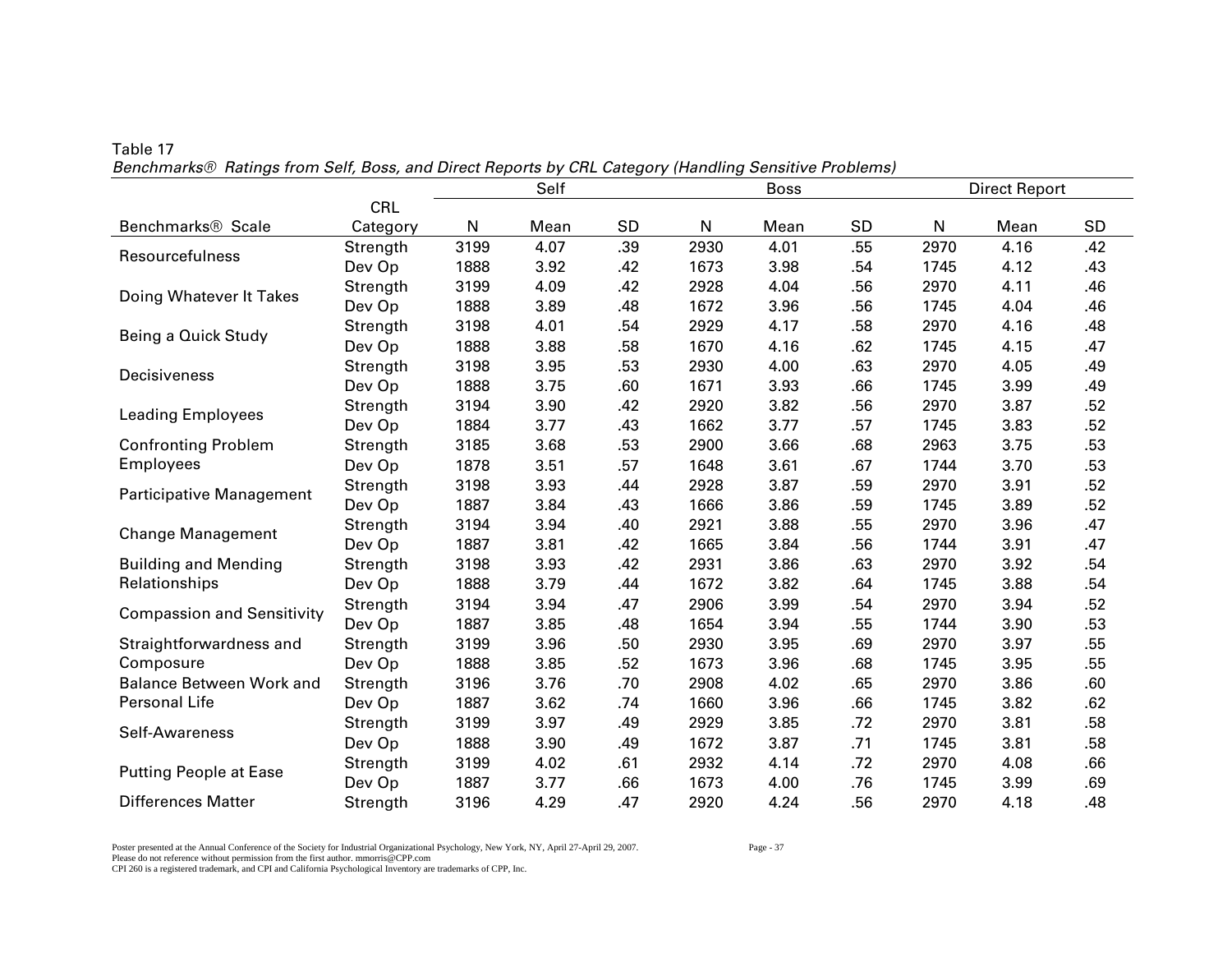|                                 | Dev Op   | 1884 | 4.17 | .48 | 1663 | 4.22 | .55 | 1744 | 4.15 | .47 |
|---------------------------------|----------|------|------|-----|------|------|-----|------|------|-----|
| <b>Career Management</b>        | Strength | 3194 | 3.72 | .50 | 2916 | 3.83 | .63 | 2970 | 3.89 | .50 |
|                                 | Dev Op   | 1888 | 3.51 | .52 | 1665 | 3.74 | .63 | 1744 | 3.84 | .51 |
| Problems with Interpersonal     | Strength | 3195 | 1.56 | .51 | 2929 | 1.74 | .72 | 2970 | 1.78 | .63 |
| Relationships                   | Dev Op   | 1884 | 1.65 | .55 | 1670 | 1.73 | .73 | 1744 | 1.79 | .64 |
| Difficulty Building and         | Strength | 3192 | 1.59 | .49 | 2918 | 1.78 | .66 | 2970 | 1.78 | .54 |
| Leading a Team                  | Dev Op   | 1882 | 1.75 | .55 | 1665 | 1.83 | .68 | 1744 | 1.82 | .55 |
| Difficulty Changing or          | Strength | 3196 | 1.51 | .45 | 2930 | 1.66 | .61 | 2970 | 1.63 | .48 |
| Adapting                        | Dev Op   | 1885 | 1.63 | .48 | 1670 | 1.69 | .61 | 1744 | 1.66 | .49 |
| <b>Failure to Meet Business</b> | Strength | 3195 | 1.49 | .47 | 2927 | 1.60 | .63 | 2970 | 1.67 | .54 |
| Objectives                      | Dev Op   | 1884 | 1.58 | .49 | 1671 | 1.57 | .59 | 1744 | 1.66 | .53 |
| Too Narrow a Functional         | Strength | 3196 | 1.55 | .54 | 2930 | 1.91 | .80 | 2970 | 1.71 | .58 |
| Orientation                     | Dev Op   | 1885 | 1.73 | .61 | 1670 | 1.96 | .79 | 1744 | 1.73 | .58 |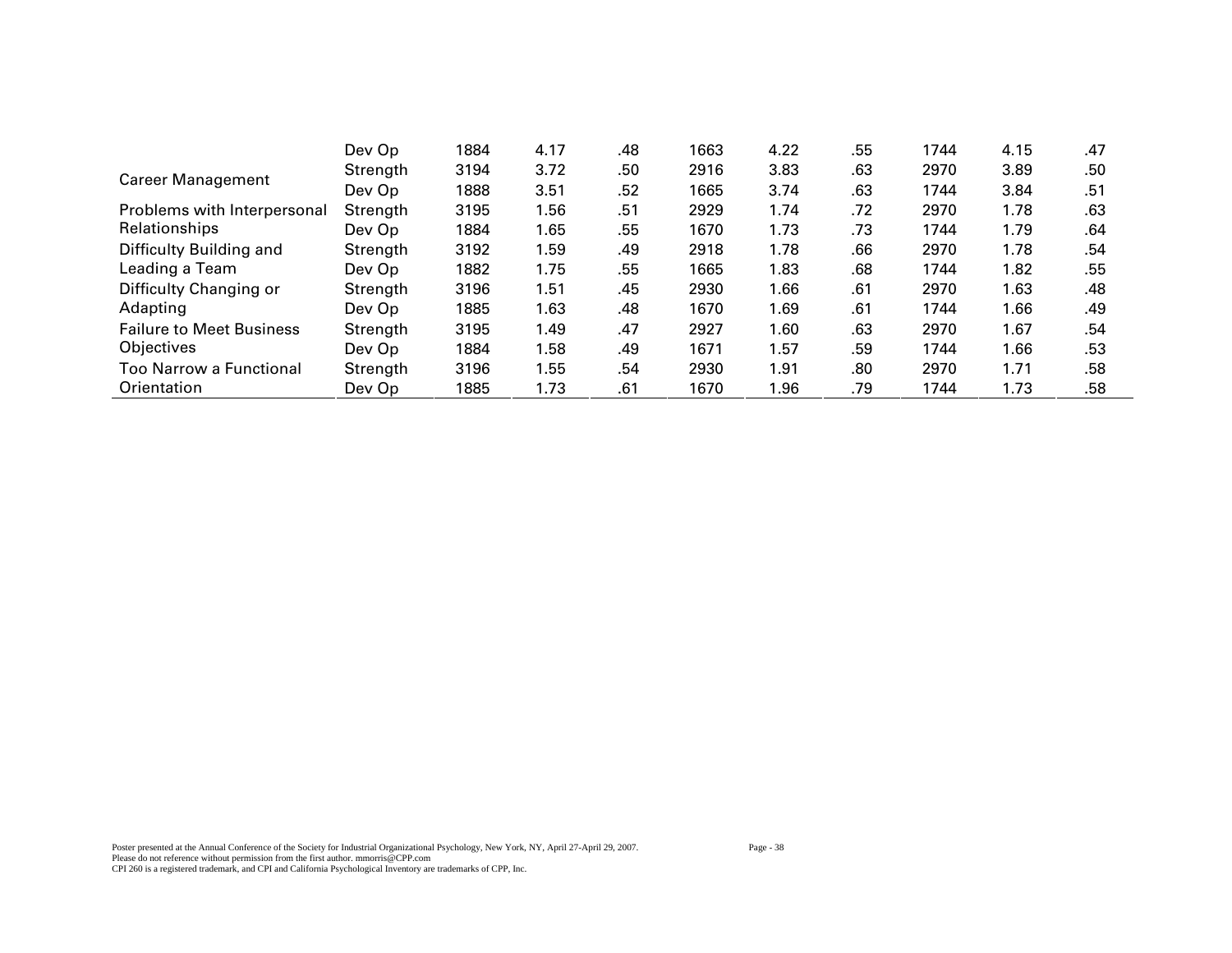|                                   |            | Self<br><b>Boss</b> |      |           |      |      |     |      | <b>Direct Report</b> |     |
|-----------------------------------|------------|---------------------|------|-----------|------|------|-----|------|----------------------|-----|
|                                   | <b>CRL</b> |                     |      |           |      |      |     |      |                      |     |
| Benchmarks <sup>®</sup> Scale     | Category   | N                   | Mean | <b>SD</b> | N    | Mean | SD  | N    | Mean                 | SD  |
| Resourcefulness                   | Strength   | 1914                | 3.98 | .40       | 1747 | 3.99 | .54 | 1777 | 4.11                 | .42 |
|                                   | Dev Op     | 924                 | 4.06 | .41       | 784  | 4.02 | .56 | 854  | 4.20                 | .41 |
| Doing Whatever It Takes           | Strength   | 1914                | 4.01 | .44       | 1744 | 4.01 | .56 | 1777 | 4.06                 | .45 |
|                                   | Dev Op     | 924                 | 4.05 | .45       | 784  | 4.06 | .55 | 854  | 4.14                 | .45 |
| Being a Quick Study               | Strength   | 1913                | 3.95 | .56       | 1746 | 4.16 | .60 | 1777 | 4.13                 | .47 |
|                                   | Dev Op     | 924                 | 3.99 | .54       | 782  | 4.18 | .60 | 854  | 4.19                 | .47 |
| Decisiveness                      | Strength   | 1913                | 3.86 | .56       | 1747 | 3.95 | .64 | 1777 | 4.00                 | .48 |
|                                   | Dev Op     | 924                 | 3.94 | .56       | 784  | 4.05 | .63 | 854  | 4.09                 | .48 |
| <b>Leading Employees</b>          | Strength   | 1912                | 3.84 | .42       | 1740 | 3.80 | .56 | 1777 | 3.83                 | .51 |
|                                   | Dev Op     | 921                 | 3.88 | .43       | 783  | 3.81 | .57 | 854  | 3.90                 | .51 |
| <b>Confronting Problem</b>        | Strength   | 1906                | 3.58 | .54       | 1726 | 3.61 | .67 | 1772 | 3.68                 | .53 |
| <b>Employees</b>                  | Dev Op     | 921                 | 3.69 | .56       | 774  | 3.70 | .69 | 854  | 3.82                 | .53 |
| <b>Participative Management</b>   | Strength   | 1913                | 3.89 | .43       | 1744 | 3.88 | .58 | 1777 | 3.89                 | .51 |
|                                   | Dev Op     | 924                 | 3.90 | .45       | 783  | 3.86 | .60 | 854  | 3.93                 | .51 |
| <b>Change Management</b>          | Strength   | 1913                | 3.88 | .40       | 1740 | 3.86 | .55 | 1777 | 3.91                 | .46 |
|                                   | Dev Op     | 923                 | 3.91 | .41       | 782  | 3.88 | .57 | 853  | 3.98                 | .45 |
| <b>Building and Mending</b>       | Strength   | 1913                | 3.87 | .42       | 1748 | 3.85 | .64 | 1777 | 3.89                 | .54 |
| Relationships                     | Dev Op     | 924                 | 3.89 | .43       | 784  | 3.85 | .64 | 854  | 3.94                 | .53 |
| <b>Compassion and Sensitivity</b> | Strength   | 1912                | 3.92 | .46       | 1734 | 3.99 | .54 | 1777 | 3.91                 | .52 |
|                                   | Dev Op     | 923                 | 3.89 | .49       | 779  | 3.96 | .55 | 853  | 3.95                 | .52 |
| Straightforwardness and           | Strength   | 1914                | 3.92 | .50       | 1747 | 3.96 | .69 | 1777 | 3.94                 | .55 |
| Composure                         | Dev Op     | 924                 | 3.94 | .53       | 784  | 3.98 | .68 | 854  | 4.00                 | .53 |
| <b>Balance Between Work and</b>   | Strength   | 1912                | 3.71 | .72       | 1733 | 4.01 | .64 | 1777 | 3.83                 | .61 |
| Personal Life                     | Dev Op     | 924                 | 3.72 | .73       | 781  | 4.01 | .66 | 854  | 3.89                 | .59 |
| Self-Awareness                    | Strength   | 1914                | 3.93 | .48       | 1748 | 3.86 | .72 | 1777 | 3.78                 | .58 |
|                                   | Dev Op     | 924                 | 3.98 | .50       | 783  | 3.88 | .71 | 854  | 3.86                 | .57 |
| <b>Putting People at Ease</b>     | Strength   | 1913                | 3.94 | .64       | 1748 | 4.12 | .74 | 1777 | 4.05                 | .68 |
|                                   | Dev Op     | 924                 | 3.91 | .65       | 784  | 4.05 | .76 | 854  | 4.05                 | .65 |
| <b>Differences Matter</b>         | Strength   | 1912                | 4.24 | .47       | 1739 | 4.26 | .56 | 1777 | 4.16                 | .48 |

Table 18 *Benchmarks® Ratings from Self, Boss, and Direct Reports by CRL Category (Action Orientation)* 

Poster presented at the Annual Conference of the Society for Industrial Organizational Psychology, New York, NY, April 27-April 29, 2007. Page - 39 Please do not reference without permission from the first author. mmorris@CPP.com CPI 260 is a registered trademark, and CPI and California Psychological Inventory are trademarks of CPP, Inc.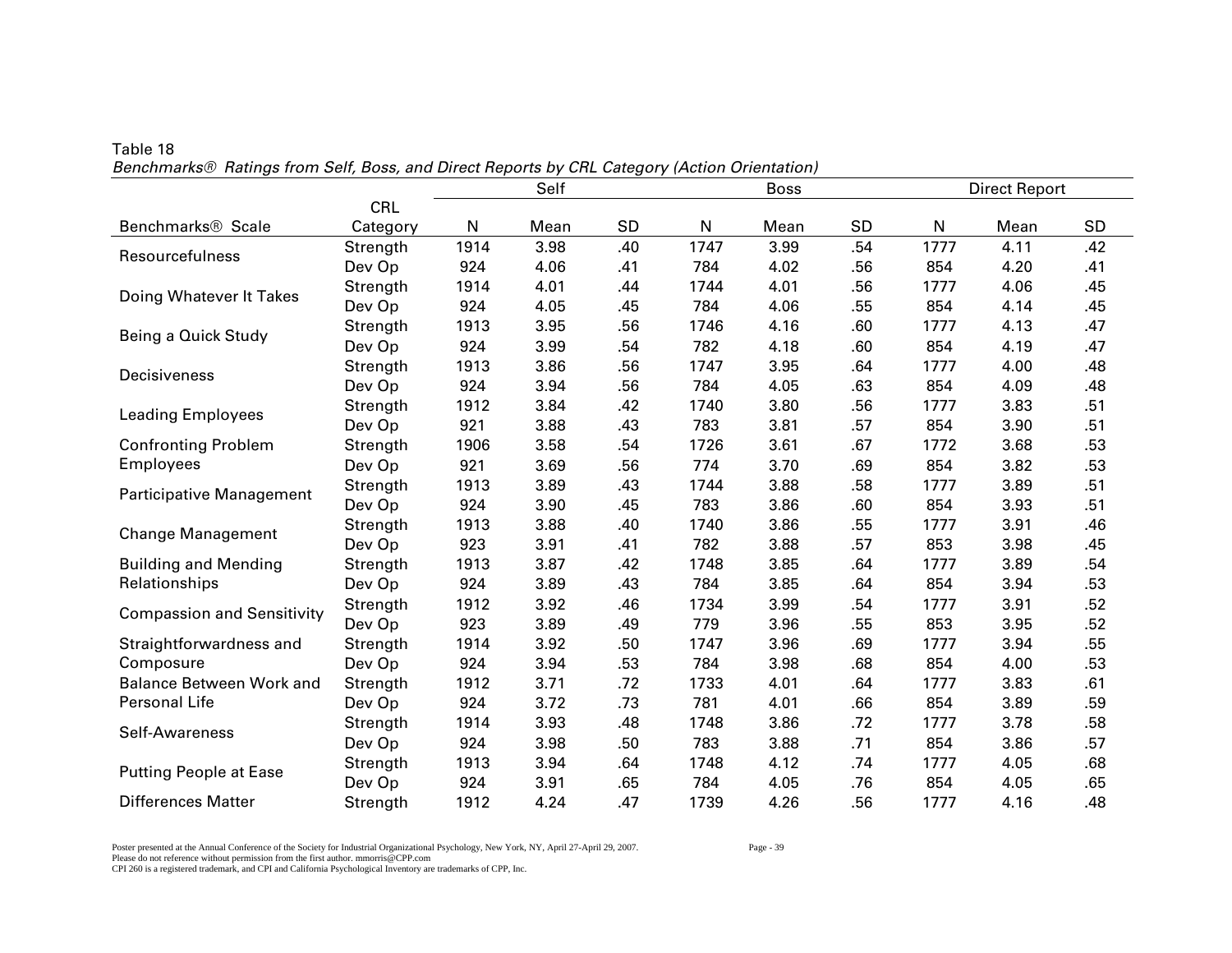|                                 | Dev Op   | 923  | 4.24 | .47 | 783  | 4.20 | .58 | 853  | 4.17 | .47 |
|---------------------------------|----------|------|------|-----|------|------|-----|------|------|-----|
| <b>Career Management</b>        | Strength | 1913 | 3.62 | .51 | 1741 | 3.80 | .63 | 1777 | 3.85 | .50 |
|                                 | Dev Op   | 923  | 3.67 | .52 | 781  | 3.82 | .62 | 853  | 3.92 | .50 |
| Problems with Interpersonal     | Strength | 1911 | 1.57 | .51 | 1744 | 1.72 | .71 | 1777 | 1.80 | .63 |
| Relationships                   | Dev Op   | 923  | 1.62 | .57 | 784  | 1.74 | .74 | 853  | 1.77 | .62 |
| Difficulty Building and         | Strength | 1910 | 1.65 | .52 | 1741 | 1.80 | .67 | 1777 | 1.82 | .54 |
| Leading a Team                  | Dev Op   | 923  | 1.64 | .53 | 784  | 1.77 | .68 | 853  | 1.74 | .53 |
| Difficulty Changing or          | Strength | 1911 | 1.57 | .47 | 1744 | 1.67 | .60 | 1777 | 1.66 | .48 |
| Adapting                        | Dev Op   | 923  | 1.53 | .48 | 784  | 1.65 | .62 | 853  | 1.60 | .46 |
| <b>Failure to Meet Business</b> | Strength | 1911 | 1.53 | .48 | 1743 | 1.60 | .62 | 1777 | 1.69 | .54 |
| Objectives                      | Dev Op   | 923  | 1.49 | .48 | 784  | 1.53 | .56 | 853  | 1.62 | .51 |
| <b>Too Narrow a Functional</b>  | Strength | 1912 | 1.63 | .57 | 1744 | 1.94 | .80 | 1777 | 1.75 | .58 |
| Orientation                     | Dev Op   | 923  | 1.57 | .56 | 784  | 1.86 | .79 | 853  | 1.66 | .56 |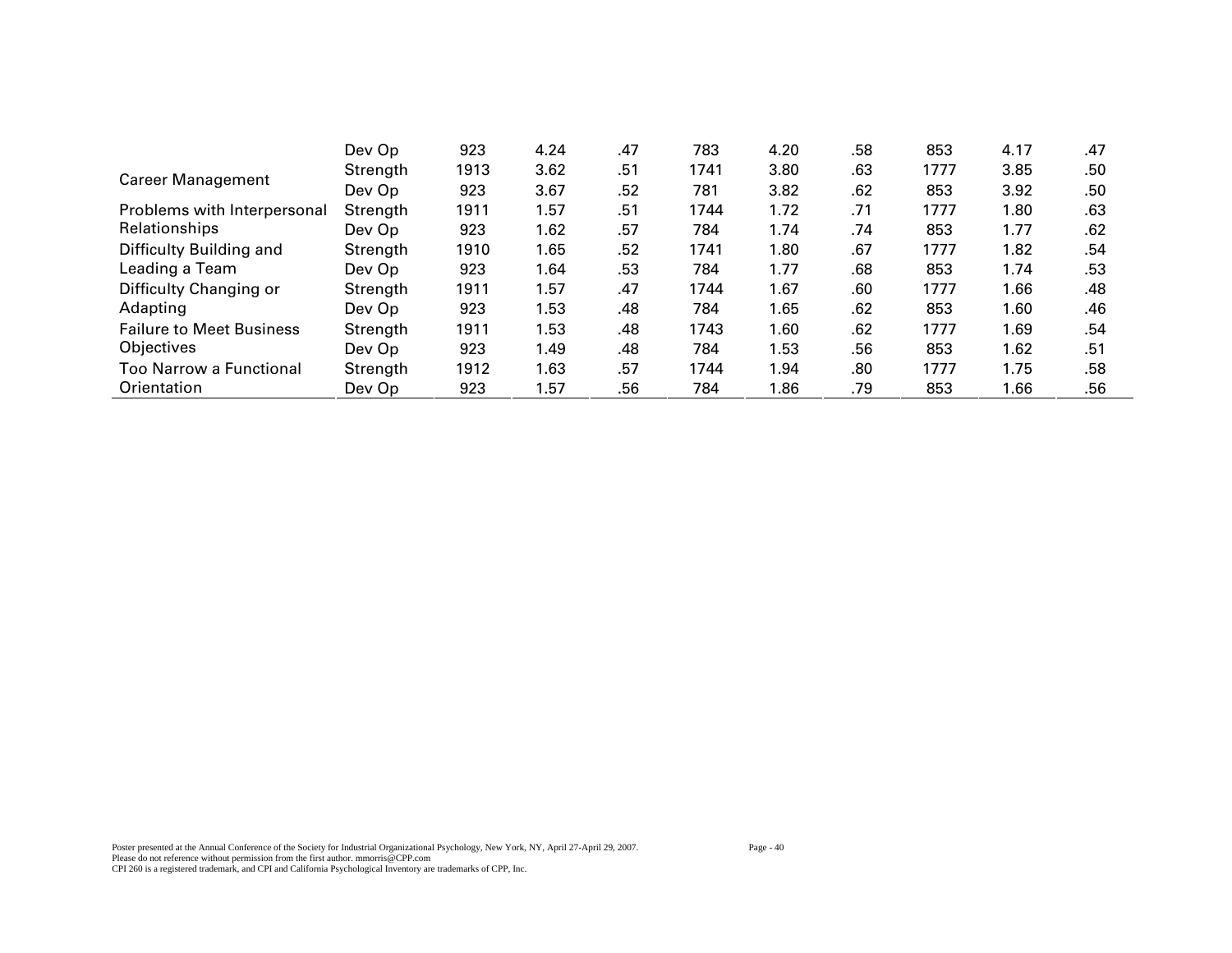|                                   |          | Self<br><b>Boss</b> |      |           |      |      |           | <b>Direct Report</b> |      |           |
|-----------------------------------|----------|---------------------|------|-----------|------|------|-----------|----------------------|------|-----------|
|                                   | CRL      |                     |      |           |      |      |           |                      |      |           |
| Benchmarks <sup>®</sup> Scale     | Category | N                   | Mean | <b>SD</b> | N    | Mean | <b>SD</b> | N                    | Mean | <b>SD</b> |
|                                   | Strength | 3685                | 4.07 | .39       | 3382 | 4.02 | .54       | 3449                 | 4.16 | .42       |
| Resourcefulness                   | Dev Op   | 1389                | 3.87 | .42       | 1208 | 3.95 | .54       | 1254                 | 4.10 | .43       |
| Doing Whatever It Takes           | Strength | 3685                | 4.09 | .42       | 3380 | 4.05 | .55       | 3449                 | 4.12 | .45       |
|                                   | Dev Op   | 1389                | 3.82 | .47       | 1207 | 3.92 | .57       | 1254                 | 4.01 | .47       |
| Being a Quick Study               | Strength | 3684                | 4.02 | .54       | 3380 | 4.19 | .58       | 3449                 | 4.17 | .47       |
|                                   | Dev Op   | 1389                | 3.82 | .59       | 1206 | 4.11 | .62       | 1254                 | 4.12 | .48       |
| Decisiveness                      | Strength | 3684                | 3.96 | .53       | 3382 | 4.01 | .63       | 3449                 | 4.06 | .49       |
|                                   | Dev Op   | 1389                | 3.64 | .59       | 1206 | 3.87 | .65       | 1254                 | 3.95 | .49       |
| <b>Leading Employees</b>          | Strength | 3680                | 3.90 | .42       | 3372 | 3.82 | .56       | 3449                 | 3.87 | .52       |
|                                   | Dev Op   | 1386                | 3.72 | .43       | 1197 | 3.75 | .57       | 1254                 | 3.82 | .52       |
| <b>Confronting Problem</b>        | Strength | 3669                | 3.69 | .53       | 3349 | 3.67 | .66       | 3443                 | 3.75 | .53       |
| <b>Employees</b>                  | Dev Op   | 1382                | 3.42 | .56       | 1186 | 3.56 | .69       | 1252                 | 3.67 | .53       |
| Participative Management          | Strength | 3684                | 3.92 | .44       | 3379 | 3.87 | .59       | 3449                 | 3.90 | .52       |
|                                   | Dev Op   | 1388                | 3.85 | .44       | 1202 | 3.87 | .58       | 1254                 | 3.89 | .51       |
| <b>Change Management</b>          | Strength | 3681                | 3.94 | .40       | 3373 | 3.88 | .55       | 3449                 | 3.95 | .47       |
|                                   | Dev Op   | 1388                | 3.77 | .43       | 1200 | 3.83 | .57       | 1253                 | 3.90 | .47       |
| <b>Building and Mending</b>       | Strength | 3684                | 3.91 | .42       | 3383 | 3.84 | .63       | 3449                 | 3.91 | .54       |
| Relationships                     | Dev Op   | 1389                | 3.79 | .44       | 1207 | 3.86 | .63       | 1254                 | 3.89 | .54       |
| <b>Compassion and Sensitivity</b> | Strength | 3681                | 3.92 | .48       | 3356 | 3.98 | .54       | 3449                 | 3.93 | .52       |
|                                   | Dev Op   | 1388                | 3.87 | .48       | 1191 | 3.97 | .55       | 1253                 | 3.91 | .53       |
| Straightforwardness and           | Strength | 3685                | 3.96 | .50       | 3383 | 3.95 | .68       | 3449                 | 3.97 | .55       |
| Composure                         | Dev Op   | 1389                | 3.79 | .52       | 1207 | 3.96 | .68       | 1254                 | 3.94 | .55       |
| <b>Balance Between Work and</b>   | Strength | 3682                | 3.76 | .71       | 3359 | 4.01 | .65       | 3449                 | 3.86 | .61       |
| Personal Life                     | Dev Op   | 1388                | 3.56 | .74       | 1196 | 3.97 | .65       | 1254                 | 3.81 | .62       |
| Self-Awareness                    | Strength | 3685                | 3.96 | .48       | 3381 | 3.84 | .72       | 3449                 | 3.81 | .58       |
|                                   | Dev Op   | 1389                | 3.90 | .51       | 1207 | 3.89 | .70       | 1254                 | 3.82 | .58       |
|                                   | Strength | 3684                | 3.96 | .63       | 3384 | 4.09 | .74       | 3449                 | 4.05 | .67       |
| <b>Putting People at Ease</b>     | Dev Op   | 1389                | 3.84 | .67       | 1208 | 4.08 | .73       | 1254                 | 4.03 | .69       |
| <b>Differences Matter</b>         | Strength | 3681                | 4.27 | .47       | 3371 | 4.23 | .56       | 3449                 | 4.17 | .48       |

Table 19 *Benchmarks® Ratings from Self, Boss, and Direct Reports by CRL Category (Self-Confidence)* 

Poster presented at the Annual Conference of the Society for Industrial Organizational Psychology, New York, NY, April 27-April 29, 2007. Page - 41 Please do not reference without permission from the first author. mmorris@CPP.com CPI 260 is a registered trademark, and CPI and California Psychological Inventory are trademarks of CPP, Inc.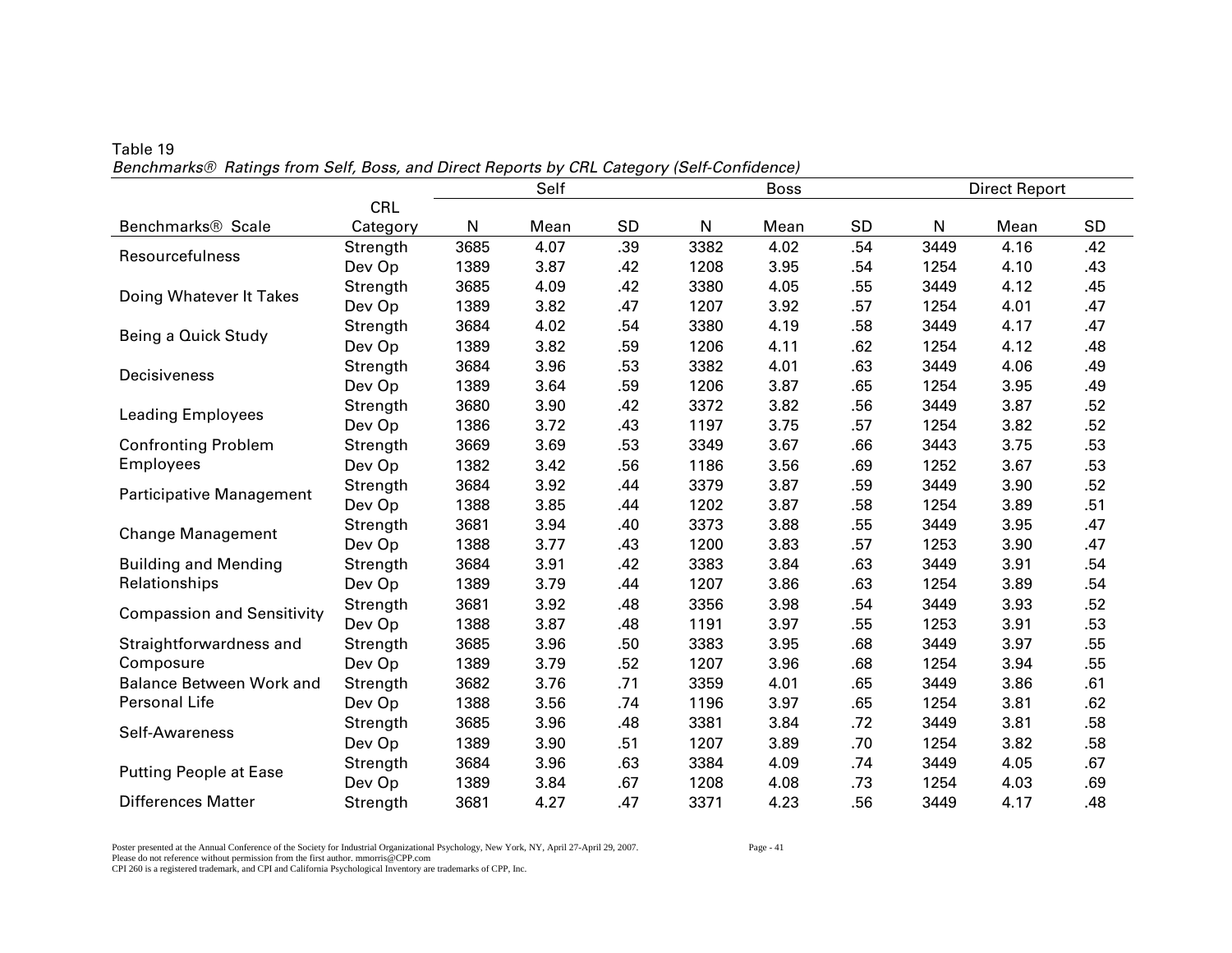|                                 | Dev Op   | 1386 | 4.16 | .49 | 1199 | 4.24 | .55 | 1253 | 4.16 | .47 |
|---------------------------------|----------|------|------|-----|------|------|-----|------|------|-----|
| <b>Career Management</b>        | Strength | 3680 | 3.69 | .50 | 3367 | 3.81 | .63 | 3449 | 3.89 | .50 |
|                                 | Dev Op   | 1389 | 3.50 | .53 | 1201 | 3.75 | .63 | 1253 | 3.83 | .52 |
| Problems with Interpersonal     | Strength | 3680 | 1.57 | .52 | 3380 | 1.75 | .73 | 3449 | 1.80 | .64 |
| Relationships                   | Dev Op   | 1387 | 1.65 | .55 | 1206 | 1.67 | .69 | 1253 | 1.76 | .63 |
| Difficulty Building and         | Strength | 3677 | 1.59 | .50 | 3370 | 1.78 | .66 | 3449 | 1.78 | .54 |
| Leading a Team                  | Dev Op   | 1385 | 1.80 | .55 | 1200 | 1.84 | .69 | 1253 | 1.82 | .55 |
| Difficulty Changing or          | Strength | 3681 | 1.51 | .45 | 3381 | 1.67 | .62 | 3449 | 1.63 | .48 |
| Adapting                        | Dev Op   | 1387 | 1.67 | .49 | 1206 | 1.69 | .60 | 1253 | 1.67 | .49 |
| <b>Failure to Meet Business</b> | Strength | 3679 | 1.48 | .46 | 3378 | 1.59 | .61 | 3449 | 1.66 | .53 |
| Objectives                      | Dev Op   | 1387 | 1.65 | .51 | 1207 | 1.60 | .61 | 1253 | 1.68 | .54 |
| <b>Too Narrow a Functional</b>  | Strength | 3682 | 1.55 | .54 | 3381 | 1.91 | .80 | 3449 | 1.70 | .57 |
| Orientation                     | Dev Op   | 1386 | 1.81 | .63 | 1206 | 1.98 | .80 | 1253 | 1.77 | .60 |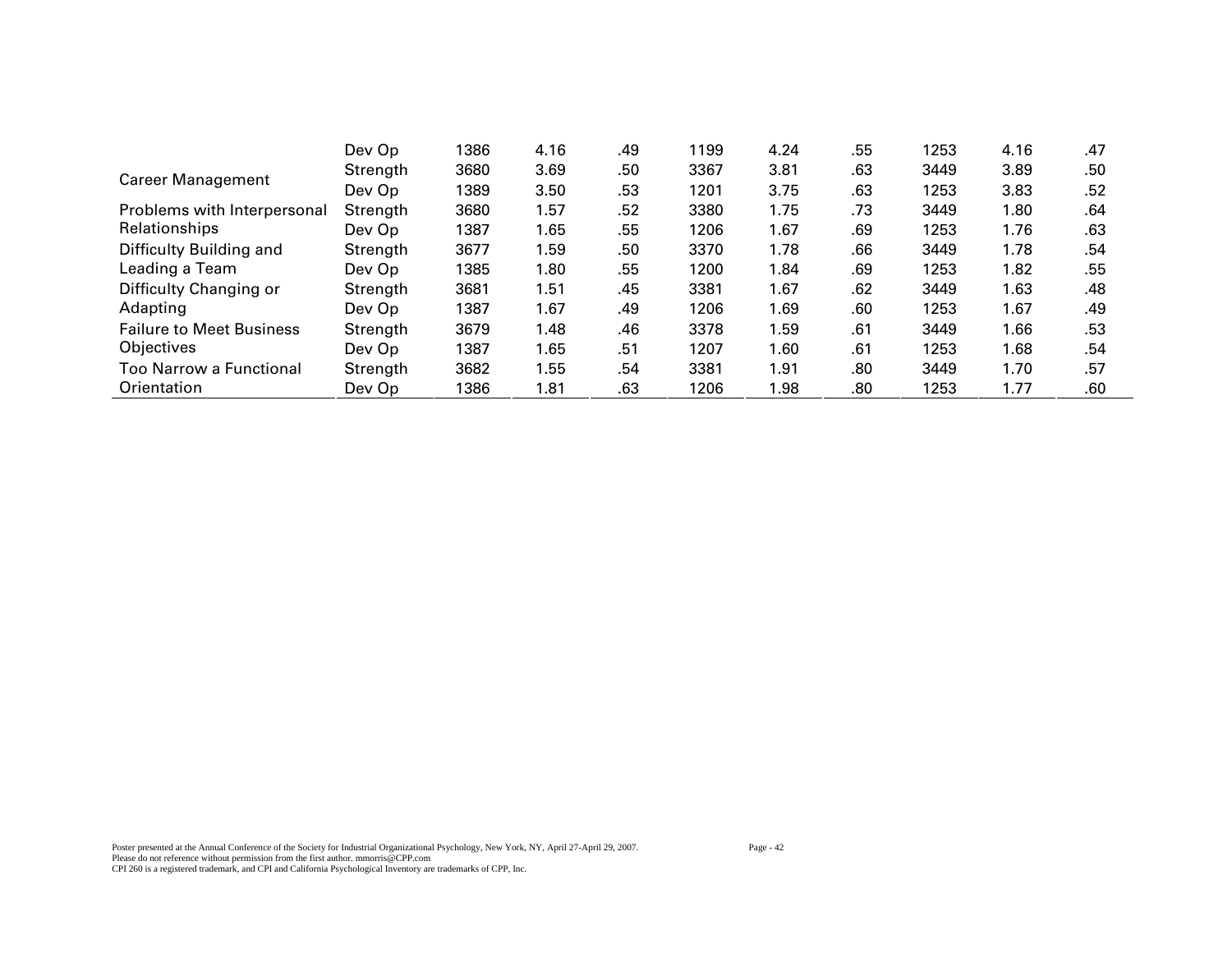|                                                                                                                                                                                                                                                                                                                                                                                                                                                                                                                                                                                                                                                                                                                                                                                                                                                                                                                                                                                                                                                                                                                                                                                                                                                                                                                                                                                                                                                                                                                                                                                                                                                                                                                                                                                                                      |            |      | Self |     |      | <b>Boss</b> |     | <b>Direct Report</b> |      |     |
|----------------------------------------------------------------------------------------------------------------------------------------------------------------------------------------------------------------------------------------------------------------------------------------------------------------------------------------------------------------------------------------------------------------------------------------------------------------------------------------------------------------------------------------------------------------------------------------------------------------------------------------------------------------------------------------------------------------------------------------------------------------------------------------------------------------------------------------------------------------------------------------------------------------------------------------------------------------------------------------------------------------------------------------------------------------------------------------------------------------------------------------------------------------------------------------------------------------------------------------------------------------------------------------------------------------------------------------------------------------------------------------------------------------------------------------------------------------------------------------------------------------------------------------------------------------------------------------------------------------------------------------------------------------------------------------------------------------------------------------------------------------------------------------------------------------------|------------|------|------|-----|------|-------------|-----|----------------------|------|-----|
|                                                                                                                                                                                                                                                                                                                                                                                                                                                                                                                                                                                                                                                                                                                                                                                                                                                                                                                                                                                                                                                                                                                                                                                                                                                                                                                                                                                                                                                                                                                                                                                                                                                                                                                                                                                                                      | <b>CRL</b> |      |      |     |      |             |     |                      |      |     |
| Benchmarks <sup>®</sup> Scale                                                                                                                                                                                                                                                                                                                                                                                                                                                                                                                                                                                                                                                                                                                                                                                                                                                                                                                                                                                                                                                                                                                                                                                                                                                                                                                                                                                                                                                                                                                                                                                                                                                                                                                                                                                        | Category   | N    | Mean | SD  | N    | Mean        | SD  | ${\sf N}$            | Mean | SD  |
|                                                                                                                                                                                                                                                                                                                                                                                                                                                                                                                                                                                                                                                                                                                                                                                                                                                                                                                                                                                                                                                                                                                                                                                                                                                                                                                                                                                                                                                                                                                                                                                                                                                                                                                                                                                                                      | Strength   | 1933 | 3.99 | .40 | 1753 | 3.99        | .53 | 1789                 | 4.12 | .42 |
|                                                                                                                                                                                                                                                                                                                                                                                                                                                                                                                                                                                                                                                                                                                                                                                                                                                                                                                                                                                                                                                                                                                                                                                                                                                                                                                                                                                                                                                                                                                                                                                                                                                                                                                                                                                                                      | Dev Op     | 1890 | 4.04 | .41 | 1688 | 4.01        | .56 | 1762                 | 4.17 | .44 |
|                                                                                                                                                                                                                                                                                                                                                                                                                                                                                                                                                                                                                                                                                                                                                                                                                                                                                                                                                                                                                                                                                                                                                                                                                                                                                                                                                                                                                                                                                                                                                                                                                                                                                                                                                                                                                      | Strength   | 1933 | 4.00 | .44 | 1751 | 4.00        | .56 | 1789                 | 4.07 | .45 |
|                                                                                                                                                                                                                                                                                                                                                                                                                                                                                                                                                                                                                                                                                                                                                                                                                                                                                                                                                                                                                                                                                                                                                                                                                                                                                                                                                                                                                                                                                                                                                                                                                                                                                                                                                                                                                      | Dev Op     | 1890 | 4.01 | .46 | 1688 | 4.03        | .56 | 1762                 | 4.10 | .48 |
|                                                                                                                                                                                                                                                                                                                                                                                                                                                                                                                                                                                                                                                                                                                                                                                                                                                                                                                                                                                                                                                                                                                                                                                                                                                                                                                                                                                                                                                                                                                                                                                                                                                                                                                                                                                                                      | Strength   | 1933 | 3.95 | .56 | 1752 | 4.16        | .60 | 1789                 | 4.14 | .47 |
| Dev Op<br>1889<br>3.97<br>1683<br>4.18<br>.55<br>.60<br>1762<br>4.17<br>1933<br>3.84<br>.56<br>3.93<br>1753<br>.66<br>1789<br>4.01<br>Strength<br>3.90<br>.57<br>1687<br>4.02<br>.63<br>Dev Op<br>1889<br>1762<br>4.04<br>3.82<br>3.79<br>.56<br>1932<br>.42<br>1748<br>1789<br>3.82<br>Strength<br>1883<br>3.87<br>.43<br>1680<br>3.81<br>3.88<br>Dev Op<br>.58<br>1762<br>3.62<br>.66<br>3.69<br>1924<br>3.59<br>.54<br>1735<br>1782<br>Strength<br>Dev Op<br>1880<br>3.66<br>.56<br>1665<br>3.66<br>3.77<br>.69<br>1761<br>1933<br>3.88<br>.43<br>3.87<br>3.87<br>1749<br>.58<br>1789<br>Strength<br>1889<br>3.92<br>.43<br>3.87<br>.59<br>3.92<br>Dev Op<br>1685<br>1762<br>3.87<br>1745<br>3.86<br>3.91<br>1932<br>.41<br>.54<br>1789<br>Strength<br>3.87<br>Dev Op<br>1888<br>3.90<br>.41<br>1684<br>.57<br>1761<br>3.96<br>3.87<br>3.85<br>.62<br>3.89<br>1933<br>.42<br>1753<br>1789<br>Strength<br>Dev Op<br>1889<br>3.89<br>1687<br>3.85<br>.64<br>.42<br>1762<br>3.93<br>3.89<br>.47<br>3.98<br>3.91<br>1932<br>1738<br>.55<br>1789<br>Strength<br>1887<br>3.90<br>.48<br>1676<br>3.97<br>.55<br>3.94<br>Dev Op<br>1761<br>3.92<br>1753<br>3.94<br>.68<br>3.94<br>1933<br>.49<br>1789<br>Strength<br>Dev Op<br>3.97<br>1890<br>3.93<br>.51<br>1688<br>.68<br>1762<br>3.99<br>3.71<br>.71<br>4.00<br>.65<br>3.84<br>1931<br>1741<br>1789<br>Strength<br>Dev Op<br>1888<br>3.70<br>.72<br>1676<br>3.98<br>.66<br>1762<br>3.86<br>3.92<br>.49<br>3.85<br>3.78<br>1933<br>1753<br>.70<br>1789<br>Strength<br>3.96<br>1686<br>3.86<br>.72<br>3.84<br>1890<br>.49<br>1762<br>Dev Op<br>3.93<br>1753<br>4.12<br>.72<br>4.04<br>1933<br>.64<br>1789<br>Strength<br>Dev Op<br>1890<br>3.90<br>1688<br>4.05<br>.76<br>1762<br>4.04<br>.64<br>4.24<br>4.25<br>.56<br>Strength<br>1931<br>.48<br>1745<br>1789<br>4.16 | .49        |      |      |     |      |             |     |                      |      |     |
| Resourcefulness<br>Doing Whatever It Takes<br>Being a Quick Study<br>Decisiveness<br><b>Change Management</b><br><b>Compassion and Sensitivity</b><br>Self-Awareness<br><b>Putting People at Ease</b>                                                                                                                                                                                                                                                                                                                                                                                                                                                                                                                                                                                                                                                                                                                                                                                                                                                                                                                                                                                                                                                                                                                                                                                                                                                                                                                                                                                                                                                                                                                                                                                                                |            |      |      |     |      |             |     |                      |      | .49 |
|                                                                                                                                                                                                                                                                                                                                                                                                                                                                                                                                                                                                                                                                                                                                                                                                                                                                                                                                                                                                                                                                                                                                                                                                                                                                                                                                                                                                                                                                                                                                                                                                                                                                                                                                                                                                                      |            |      |      |     |      |             |     |                      |      | .50 |
|                                                                                                                                                                                                                                                                                                                                                                                                                                                                                                                                                                                                                                                                                                                                                                                                                                                                                                                                                                                                                                                                                                                                                                                                                                                                                                                                                                                                                                                                                                                                                                                                                                                                                                                                                                                                                      |            |      |      |     |      |             |     |                      |      | .51 |
| <b>Leading Employees</b>                                                                                                                                                                                                                                                                                                                                                                                                                                                                                                                                                                                                                                                                                                                                                                                                                                                                                                                                                                                                                                                                                                                                                                                                                                                                                                                                                                                                                                                                                                                                                                                                                                                                                                                                                                                             |            |      |      |     |      |             |     |                      |      | .53 |
| <b>Confronting Problem</b>                                                                                                                                                                                                                                                                                                                                                                                                                                                                                                                                                                                                                                                                                                                                                                                                                                                                                                                                                                                                                                                                                                                                                                                                                                                                                                                                                                                                                                                                                                                                                                                                                                                                                                                                                                                           |            |      |      |     |      |             |     |                      |      | .53 |
| <b>Employees</b>                                                                                                                                                                                                                                                                                                                                                                                                                                                                                                                                                                                                                                                                                                                                                                                                                                                                                                                                                                                                                                                                                                                                                                                                                                                                                                                                                                                                                                                                                                                                                                                                                                                                                                                                                                                                     |            |      |      |     |      |             |     |                      |      | .56 |
|                                                                                                                                                                                                                                                                                                                                                                                                                                                                                                                                                                                                                                                                                                                                                                                                                                                                                                                                                                                                                                                                                                                                                                                                                                                                                                                                                                                                                                                                                                                                                                                                                                                                                                                                                                                                                      |            |      |      |     |      |             |     |                      |      | .51 |
| Participative Management                                                                                                                                                                                                                                                                                                                                                                                                                                                                                                                                                                                                                                                                                                                                                                                                                                                                                                                                                                                                                                                                                                                                                                                                                                                                                                                                                                                                                                                                                                                                                                                                                                                                                                                                                                                             |            |      |      |     |      |             |     |                      |      | .53 |
|                                                                                                                                                                                                                                                                                                                                                                                                                                                                                                                                                                                                                                                                                                                                                                                                                                                                                                                                                                                                                                                                                                                                                                                                                                                                                                                                                                                                                                                                                                                                                                                                                                                                                                                                                                                                                      |            |      |      |     |      |             |     |                      |      | .47 |
|                                                                                                                                                                                                                                                                                                                                                                                                                                                                                                                                                                                                                                                                                                                                                                                                                                                                                                                                                                                                                                                                                                                                                                                                                                                                                                                                                                                                                                                                                                                                                                                                                                                                                                                                                                                                                      |            |      |      |     |      |             |     |                      |      | .48 |
| <b>Building and Mending</b>                                                                                                                                                                                                                                                                                                                                                                                                                                                                                                                                                                                                                                                                                                                                                                                                                                                                                                                                                                                                                                                                                                                                                                                                                                                                                                                                                                                                                                                                                                                                                                                                                                                                                                                                                                                          |            |      |      |     |      |             |     |                      |      | .54 |
| Relationships                                                                                                                                                                                                                                                                                                                                                                                                                                                                                                                                                                                                                                                                                                                                                                                                                                                                                                                                                                                                                                                                                                                                                                                                                                                                                                                                                                                                                                                                                                                                                                                                                                                                                                                                                                                                        |            |      |      |     |      |             |     |                      |      | .55 |
|                                                                                                                                                                                                                                                                                                                                                                                                                                                                                                                                                                                                                                                                                                                                                                                                                                                                                                                                                                                                                                                                                                                                                                                                                                                                                                                                                                                                                                                                                                                                                                                                                                                                                                                                                                                                                      |            |      |      |     |      |             |     |                      |      | .51 |
|                                                                                                                                                                                                                                                                                                                                                                                                                                                                                                                                                                                                                                                                                                                                                                                                                                                                                                                                                                                                                                                                                                                                                                                                                                                                                                                                                                                                                                                                                                                                                                                                                                                                                                                                                                                                                      |            |      |      |     |      |             |     |                      |      | .54 |
| Straightforwardness and                                                                                                                                                                                                                                                                                                                                                                                                                                                                                                                                                                                                                                                                                                                                                                                                                                                                                                                                                                                                                                                                                                                                                                                                                                                                                                                                                                                                                                                                                                                                                                                                                                                                                                                                                                                              |            |      |      |     |      |             |     |                      |      | .54 |
| Composure                                                                                                                                                                                                                                                                                                                                                                                                                                                                                                                                                                                                                                                                                                                                                                                                                                                                                                                                                                                                                                                                                                                                                                                                                                                                                                                                                                                                                                                                                                                                                                                                                                                                                                                                                                                                            |            |      |      |     |      |             |     |                      |      | .55 |
| <b>Balance Between Work and</b>                                                                                                                                                                                                                                                                                                                                                                                                                                                                                                                                                                                                                                                                                                                                                                                                                                                                                                                                                                                                                                                                                                                                                                                                                                                                                                                                                                                                                                                                                                                                                                                                                                                                                                                                                                                      |            |      |      |     |      |             |     |                      |      | .61 |
| Personal Life                                                                                                                                                                                                                                                                                                                                                                                                                                                                                                                                                                                                                                                                                                                                                                                                                                                                                                                                                                                                                                                                                                                                                                                                                                                                                                                                                                                                                                                                                                                                                                                                                                                                                                                                                                                                        |            |      |      |     |      |             |     |                      |      | .61 |
|                                                                                                                                                                                                                                                                                                                                                                                                                                                                                                                                                                                                                                                                                                                                                                                                                                                                                                                                                                                                                                                                                                                                                                                                                                                                                                                                                                                                                                                                                                                                                                                                                                                                                                                                                                                                                      |            |      |      |     |      |             |     |                      |      | .57 |
|                                                                                                                                                                                                                                                                                                                                                                                                                                                                                                                                                                                                                                                                                                                                                                                                                                                                                                                                                                                                                                                                                                                                                                                                                                                                                                                                                                                                                                                                                                                                                                                                                                                                                                                                                                                                                      |            |      |      |     |      |             |     |                      |      | .58 |
|                                                                                                                                                                                                                                                                                                                                                                                                                                                                                                                                                                                                                                                                                                                                                                                                                                                                                                                                                                                                                                                                                                                                                                                                                                                                                                                                                                                                                                                                                                                                                                                                                                                                                                                                                                                                                      |            |      |      |     |      |             |     |                      |      | .68 |
|                                                                                                                                                                                                                                                                                                                                                                                                                                                                                                                                                                                                                                                                                                                                                                                                                                                                                                                                                                                                                                                                                                                                                                                                                                                                                                                                                                                                                                                                                                                                                                                                                                                                                                                                                                                                                      |            |      |      |     |      |             |     |                      |      | .67 |
| <b>Differences Matter</b>                                                                                                                                                                                                                                                                                                                                                                                                                                                                                                                                                                                                                                                                                                                                                                                                                                                                                                                                                                                                                                                                                                                                                                                                                                                                                                                                                                                                                                                                                                                                                                                                                                                                                                                                                                                            |            |      |      |     |      |             |     |                      |      | .47 |

Table 20 *Benchmarks® Ratings from Self, Boss, and Direct Reports by CRL Category (Managing Change)* 

Poster presented at the Annual Conference of the Society for Industrial Organizational Psychology, New York, NY, April 27-April 29, 2007. Page - 43 Please do not reference without permission from the first author. mmorris@CPP.com CPI 260 is a registered trademark, and CPI and California Psychological Inventory are trademarks of CPP, Inc.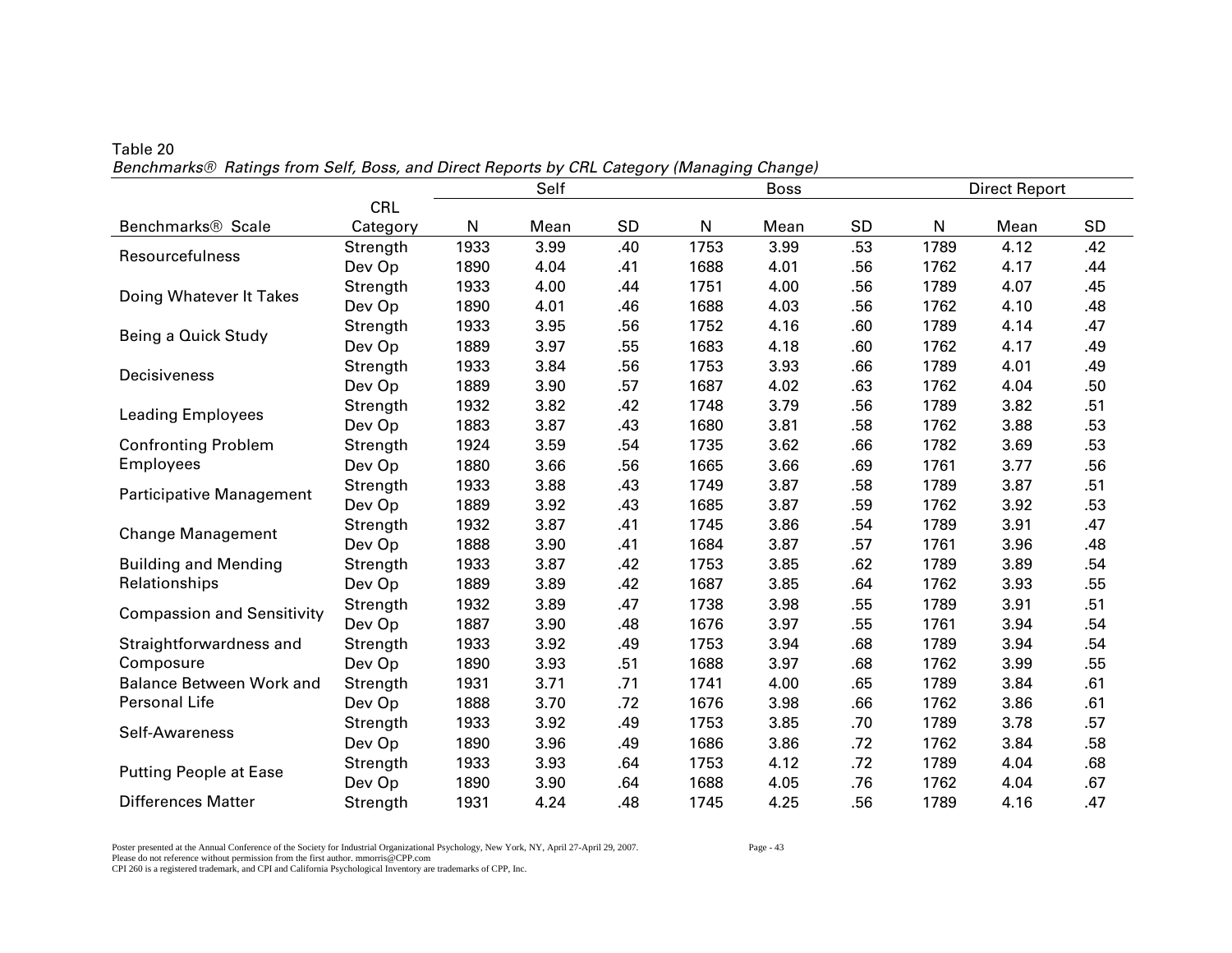|                                 | Dev Op   | 1887 | 4.24 | .47 | 1683 | 4.22 | .56 | 1761 | 4.17 | .48 |
|---------------------------------|----------|------|------|-----|------|------|-----|------|------|-----|
| <b>Career Management</b>        | Strength | 1931 | 3.63 | .51 | 1742 | 3.79 | .62 | 1789 | 3.85 | .50 |
|                                 | Dev Op   | 1888 | 3.65 | .52 | 1682 | 3.79 | .63 | 1761 | 3.89 | .52 |
| Problems with Interpersonal     | Strength | 1932 | 1.59 | .51 | 1748 | 1.71 | .69 | 1789 | 1.81 | .63 |
| Relationships                   | Dev Op   | 1885 | 1.59 | .54 | 1688 | 1.73 | .73 | 1761 | 1.76 | .63 |
| Difficulty Building and         | Strength | 1929 | 1.67 | .52 | 1745 | 1.80 | .65 | 1789 | 1.82 | .54 |
| Leading a Team                  | Dev Op   | 1884 | 1.64 | .52 | 1682 | 1.80 | .68 | 1761 | 1.77 | .56 |
| Difficulty Changing or          | Strength | 1932 | 1.56 | .47 | 1748 | 1.67 | .60 | 1789 | 1.66 | .48 |
| Adapting                        | Dev Op   | 1886 | 1.54 | .47 | 1688 | 1.66 | .62 | 1761 | 1.63 | .49 |
| <b>Failure to Meet Business</b> | Strength | 1931 | 1.53 | .47 | 1748 | 1.61 | .61 | 1789 | 1.70 | .53 |
| Objectives                      | Dev Op   | 1885 | 1.50 | .47 | 1688 | 1.55 | .58 | 1761 | 1.64 | .54 |
| Too Narrow a Functional         | Strength | 1931 | 1.63 | .57 | 1748 | 1.93 | .78 | 1789 | 1.75 | .59 |
| Orientation                     | Dev Op   | 1886 | 1.60 | .57 | 1688 | 1.90 | .81 | 1761 | 1.69 | .59 |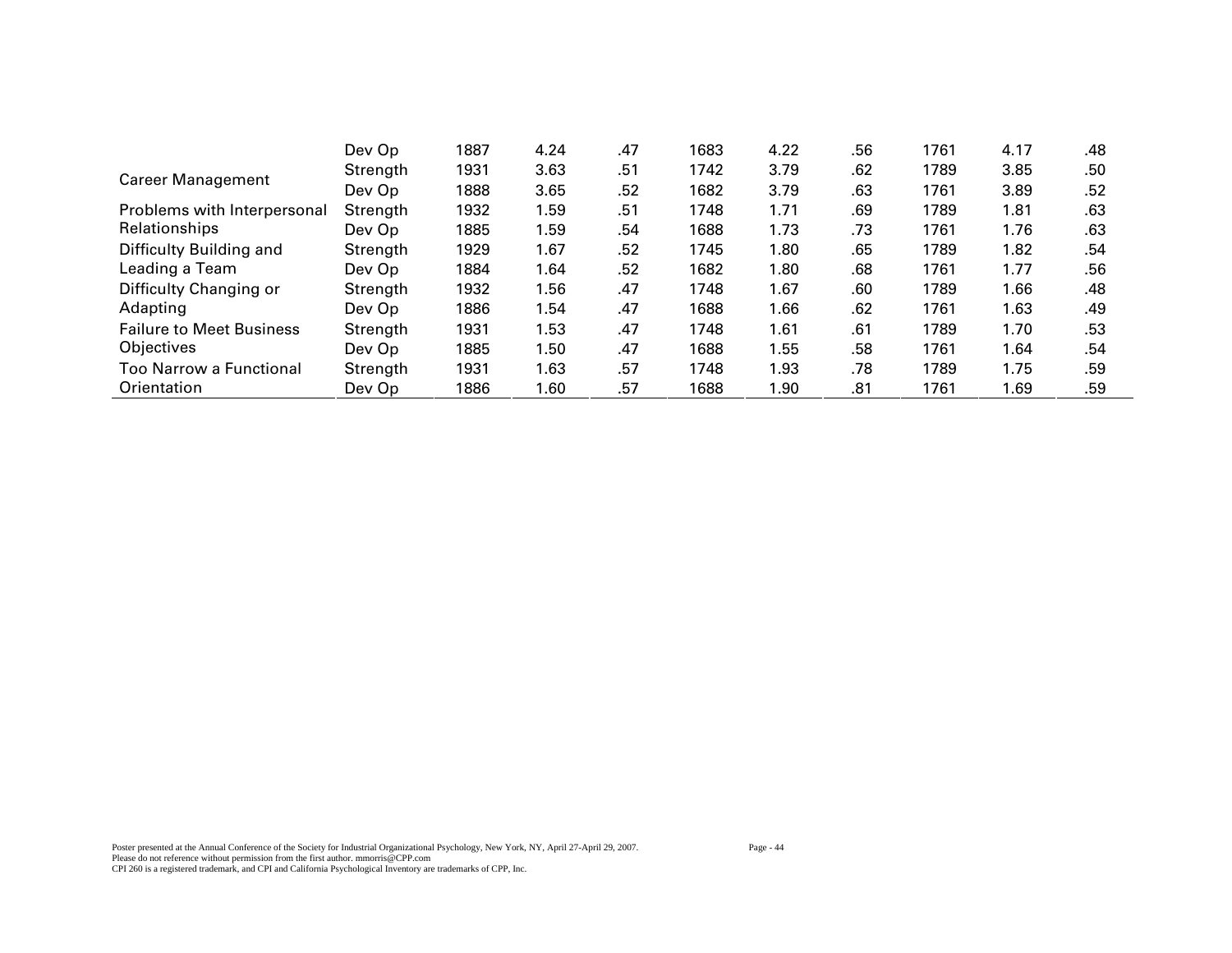|                                                                                                                                                                                                                                                                                                                                                                                                                     |            | Self<br><b>Boss</b> |      |     |      |      |           | <b>Direct Report</b> |      |     |  |
|---------------------------------------------------------------------------------------------------------------------------------------------------------------------------------------------------------------------------------------------------------------------------------------------------------------------------------------------------------------------------------------------------------------------|------------|---------------------|------|-----|------|------|-----------|----------------------|------|-----|--|
|                                                                                                                                                                                                                                                                                                                                                                                                                     | <b>CRL</b> |                     |      |     |      |      |           |                      |      |     |  |
| Benchmarks <sup>®</sup> Scale                                                                                                                                                                                                                                                                                                                                                                                       | Category   | N                   | Mean | SD  | N    | Mean | <b>SD</b> | N                    | Mean | SD  |  |
|                                                                                                                                                                                                                                                                                                                                                                                                                     | Strength   | 3417                | 4.07 | .39 | 3130 | 4.00 | .55       | 3179                 | 4.15 | .43 |  |
|                                                                                                                                                                                                                                                                                                                                                                                                                     | Dev Op     | 1279                | 3.86 | .43 | 1113 | 3.98 | .53       | 1163                 | 4.12 | .42 |  |
|                                                                                                                                                                                                                                                                                                                                                                                                                     | Strength   | 3417                | 4.09 | .42 | 3128 | 4.04 | .56       | 3179                 | 4.11 | .47 |  |
|                                                                                                                                                                                                                                                                                                                                                                                                                     | Dev Op     | 1279                | 3.82 | .48 | 1112 | 3.93 | .56       | 1163                 | 4.02 | .45 |  |
| Resourcefulness<br>Doing Whatever It Takes<br>Being a Quick Study<br>Decisiveness<br><b>Leading Employees</b><br><b>Confronting Problem</b><br>Employees<br>Participative Management<br><b>Change Management</b><br><b>Building and Mending</b><br>Relationships<br><b>Compassion and Sensitivity</b><br>Straightforwardness and<br>Composure<br><b>Balance Between Work and</b><br>Personal Life<br>Self-Awareness | Strength   | 3416                | 4.01 | .54 | 3128 | 4.17 | .59       | 3179                 | 4.16 | .48 |  |
|                                                                                                                                                                                                                                                                                                                                                                                                                     | Dev Op     | 1279                | 3.83 | .58 | 1111 | 4.15 | .60       | 1163                 | 4.14 | .47 |  |
|                                                                                                                                                                                                                                                                                                                                                                                                                     | Strength   | 3416                | 3.96 | .53 | 3130 | 4.00 | .63       | 3179                 | 4.05 | .49 |  |
|                                                                                                                                                                                                                                                                                                                                                                                                                     | Dev Op     | 1279                | 3.65 | .59 | 1111 | 3.89 | .65       | 1163                 | 3.96 | .50 |  |
|                                                                                                                                                                                                                                                                                                                                                                                                                     | Strength   | 3412                | 3.90 | .43 | 3120 | 3.81 | .57       | 3179                 | 3.87 | .53 |  |
|                                                                                                                                                                                                                                                                                                                                                                                                                     | Dev Op     | 1275                | 3.73 | .43 | 1106 | 3.77 | .56       | 1163                 | 3.82 | .50 |  |
|                                                                                                                                                                                                                                                                                                                                                                                                                     | Strength   | 3401                | 3.69 | .54 | 3097 | 3.66 | .67       | 3173                 | 3.75 | .54 |  |
|                                                                                                                                                                                                                                                                                                                                                                                                                     | Dev Op     | 1271                | 3.42 | .55 | 1096 | 3.58 | .68       | 1162                 | 3.66 | .52 |  |
|                                                                                                                                                                                                                                                                                                                                                                                                                     | Strength   | 3415                | 3.93 | .44 | 3126 | 3.86 | .59       | 3179                 | 3.90 | .52 |  |
|                                                                                                                                                                                                                                                                                                                                                                                                                     | Dev Op     | 1279                | 3.85 | .43 | 1109 | 3.89 | .57       | 1163                 | 3.90 | .51 |  |
|                                                                                                                                                                                                                                                                                                                                                                                                                     | Strength   | 3411                | 3.94 | .40 | 3120 | 3.87 | .56       | 3179                 | 3.95 | .48 |  |
|                                                                                                                                                                                                                                                                                                                                                                                                                     | Dev Op     | 1279                | 3.78 | .42 | 1108 | 3.84 | .56       | 1162                 | 3.91 | .45 |  |
|                                                                                                                                                                                                                                                                                                                                                                                                                     | Strength   | 3416                | 3.92 | .42 | 3131 | 3.84 | .64       | 3179                 | 3.91 | .55 |  |
|                                                                                                                                                                                                                                                                                                                                                                                                                     | Dev Op     | 1279                | 3.78 | .44 | 1112 | 3.88 | .61       | 1163                 | 3.90 | .53 |  |
|                                                                                                                                                                                                                                                                                                                                                                                                                     | Strength   | 3411                | 3.93 | .48 | 3107 | 3.98 | .55       | 3179                 | 3.94 | .53 |  |
|                                                                                                                                                                                                                                                                                                                                                                                                                     | Dev Op     | 1279                | 3.86 | .48 | 1099 | 3.98 | .54       | 1162                 | 3.92 | .52 |  |
|                                                                                                                                                                                                                                                                                                                                                                                                                     | Strength   | 3417                | 3.95 | .51 | 3130 | 3.94 | .69       | 3179                 | 3.96 | .56 |  |
|                                                                                                                                                                                                                                                                                                                                                                                                                     | Dev Op     | 1279                | 3.83 | .51 | 1113 | 3.99 | .67       | 1163                 | 3.97 | .54 |  |
|                                                                                                                                                                                                                                                                                                                                                                                                                     | Strength   | 3414                | 3.76 | .70 | 3107 | 4.01 | .65       | 3179                 | 3.85 | .61 |  |
|                                                                                                                                                                                                                                                                                                                                                                                                                     | Dev Op     | 1278                | 3.60 | .75 | 1105 | 4.00 | .64       | 1163                 | 3.83 | .60 |  |
|                                                                                                                                                                                                                                                                                                                                                                                                                     | Strength   | 3417                | 3.97 | .49 | 3129 | 3.83 | .73       | 3179                 | 3.81 | .59 |  |
|                                                                                                                                                                                                                                                                                                                                                                                                                     | Dev Op     | 1279                | 3.89 | .50 | 1112 | 3.92 | .68       | 1163                 | 3.82 | .57 |  |
|                                                                                                                                                                                                                                                                                                                                                                                                                     | Strength   | 3417                | 4.01 | .61 | 3132 | 4.11 | .73       | 3179                 | 4.06 | .67 |  |
| <b>Putting People at Ease</b>                                                                                                                                                                                                                                                                                                                                                                                       | Dev Op     | 1279                | 3.77 | .67 | 1113 | 4.07 | .73       | 1163                 | 4.02 | .68 |  |
| <b>Differences Matter</b>                                                                                                                                                                                                                                                                                                                                                                                           | Strength   | 3413                | 4.28 | .47 | 3117 | 4.23 | .57       | 3179                 | 4.17 | .48 |  |

Table 21 *Benchmarks® Ratings from Self, Boss, and Direct Reports by CRL Category (Influence)* 

Poster presented at the Annual Conference of the Society for Industrial Organizational Psychology, New York, NY, April 27-April 29, 2007. Page - 45 Please do not reference without permission from the first author. mmorris@CPP.com CPI 260 is a registered trademark, and CPI and California Psychological Inventory are trademarks of CPP, Inc.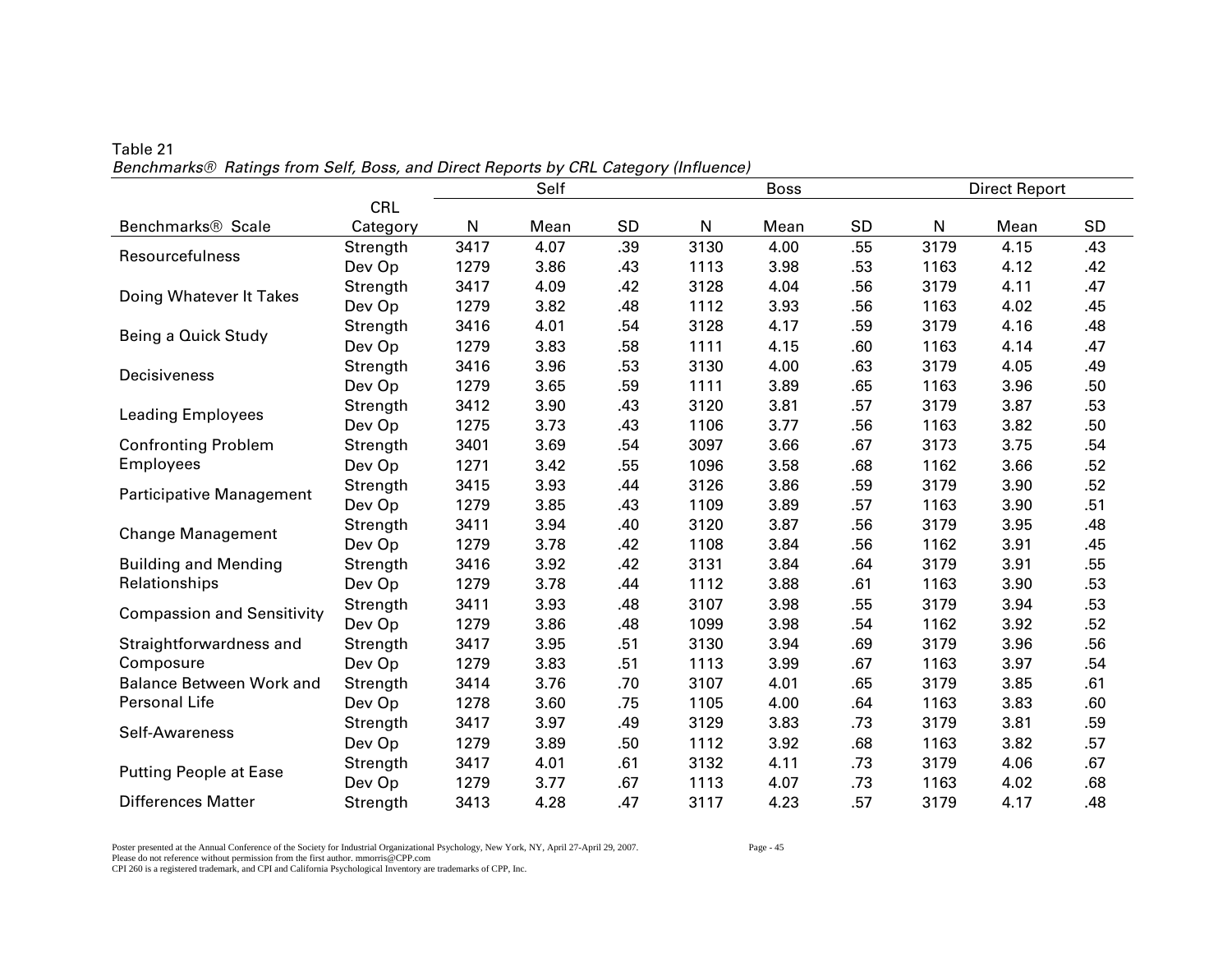|                                 | Dev Op   | 1277 | 4.15 | .49 | 1107 | 4.25 | .53 | 1162 | 4.16 | .46 |
|---------------------------------|----------|------|------|-----|------|------|-----|------|------|-----|
| <b>Career Management</b>        | Strength | 3412 | 3.72 | .50 | 3116 | 3.81 | .63 | 3179 | 3.89 | .51 |
|                                 | Dev Op   | 1279 | 3.46 | .52 | 1107 | 3.75 | .62 | 1162 | 3.83 | .51 |
| Problems with Interpersonal     | Strength | 3410 | 1.58 | .53 | 3128 | 1.76 | .74 | 3179 | 1.80 | .64 |
| Relationships                   | Dev Op   | 1278 | 1.62 | .52 | 1111 | 1.65 | .68 | 1162 | 1.75 | .62 |
| Difficulty Building and         | Strength | 3406 | 1.59 | .50 | 3117 | 1.79 | .67 | 3179 | 1.78 | .55 |
| Leading a Team                  | Dev Op   | 1277 | 1.78 | .54 | 1108 | 1.82 | .67 | 1162 | 1.81 | .54 |
| Difficulty Changing or          | Strength | 3412 | 1.52 | .46 | 3129 | 1.68 | .63 | 3179 | 1.64 | .48 |
| Adapting                        | Dev Op   | 1278 | 1.65 | .48 | 1111 | 1.67 | .59 | 1162 | 1.65 | .48 |
| <b>Failure to Meet Business</b> | Strength | 3410 | 1.49 | .47 | 3126 | 1.61 | .63 | 3179 | 1.68 | .54 |
| Objectives                      | Dev Op   | 1278 | 1.62 | .49 | 1112 | 1.56 | .57 | 1162 | 1.65 | .52 |
| Too Narrow a Functional         | Strength | 3412 | 1.56 | .54 | 3129 | 1.92 | .81 | 3179 | 1.72 | .59 |
| Orientation                     | Dev Op   | 1278 | 1.79 | .63 | 1111 | 1.96 | .78 | 1162 | 1.74 | .58 |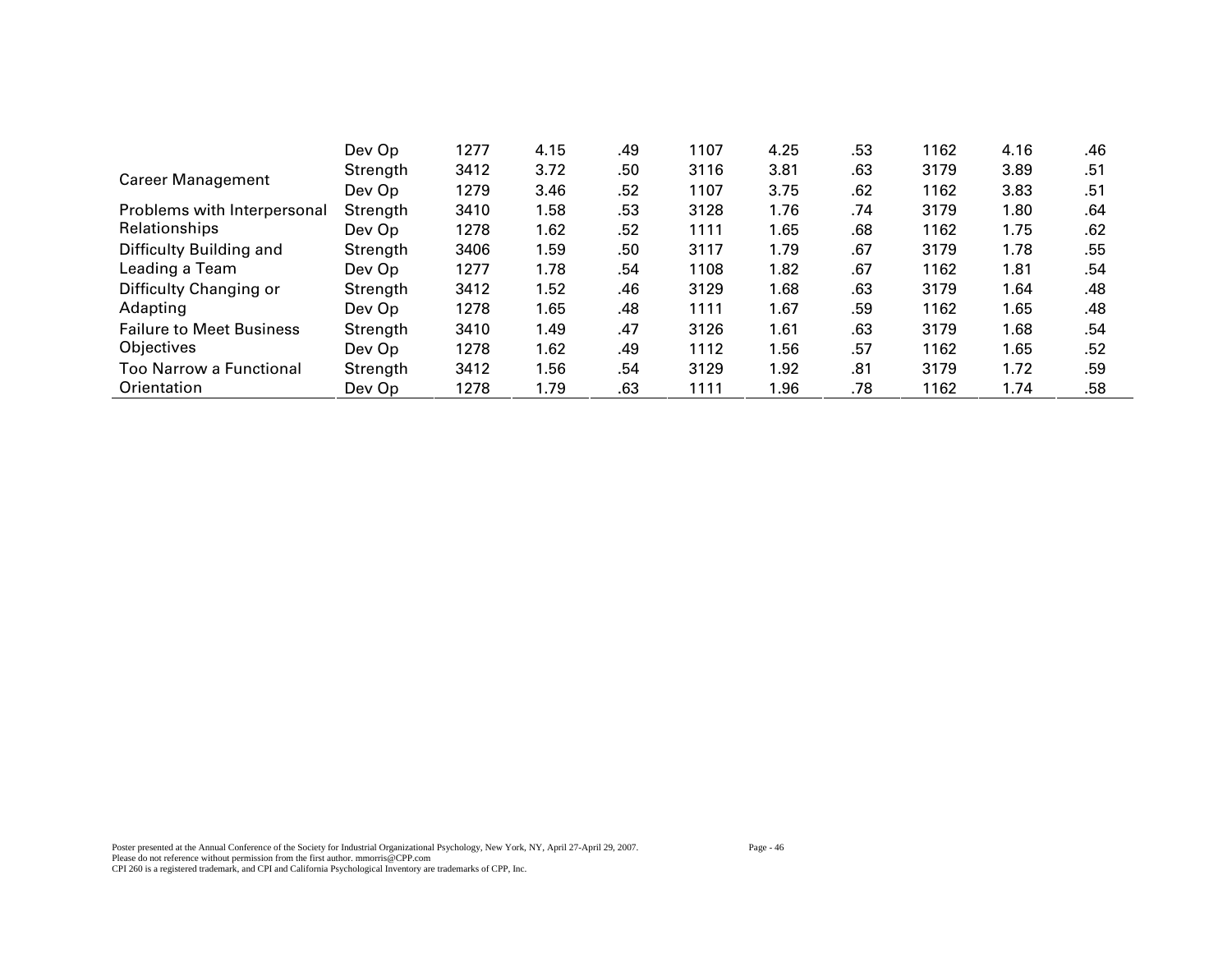|                               |            |      | Self |           |      | <b>Boss</b> |           |              | <b>Direct Report</b> |     |  |
|-------------------------------|------------|------|------|-----------|------|-------------|-----------|--------------|----------------------|-----|--|
|                               | <b>CRL</b> |      |      |           |      |             |           |              |                      |     |  |
| Benchmarks <sup>®</sup> Scale | Category   | N    | Mean | <b>SD</b> | N    | Mean        | <b>SD</b> | $\mathsf{N}$ | Mean                 | SD  |  |
| Resourcefulness               | Strength   | 3409 | 4.05 | .40       | 3121 | 3.99        | .54       | 3165         | 4.15                 | .42 |  |
|                               | Dev Op     | 1075 | 3.93 | .44       | 926  | 4.01        | .55       | 976          | 4.15                 | .43 |  |
| Doing Whatever It Takes       | Strength   | 3409 | 4.07 | .43       | 3119 | 4.03        | .55       | 3165         | 4.10                 | .46 |  |
|                               | Dev Op     | 1075 | 3.90 | .49       | 925  | 3.98        | .58       | 976          | 4.07                 | .46 |  |
| Being a Quick Study           | Strength   | 3408 | 4.01 | .55       | 3120 | 4.16        | .59       | 3165         | 4.16                 | .48 |  |
|                               | Dev Op     | 1075 | 3.87 | .59       | 925  | 4.18        | .61       | 976          | 4.16                 | .47 |  |
| Decisiveness                  | Strength   | 3408 | 3.93 | .55       | 3121 | 3.99        | .63       | 3165         | 4.04                 | .49 |  |
|                               | Dev Op     | 1075 | 3.74 | .60       | 925  | 3.94        | .66       | 976          | 4.01                 | .50 |  |
| <b>Leading Employees</b>      | Strength   | 3404 | 3.88 | .43       | 3108 | 3.80        | .55       | 3165         | 3.85                 | .52 |  |
|                               | Dev Op     | 1072 | 3.79 | .43       | 921  | 3.80        | .59       | 976          | 3.86                 | .53 |  |
| <b>Confronting Problem</b>    | Strength   | 3394 | 3.66 | .54       | 3087 | 3.64        | .66       | 3159         | 3.74                 | .53 |  |
| <b>Employees</b>              | Dev Op     | 1070 | 3.52 | .57       | 913  | 3.65        | .70       | 975          | 3.73                 | .54 |  |
| Participative Management      | Strength   | 3408 | 3.91 | .44       | 3119 | 3.85        | .58       | 3165         | 3.89                 | .52 |  |
|                               | Dev Op     | 1075 | 3.87 | .43       | 924  | 3.91        | .60       | 976          | 3.92                 | .52 |  |
| <b>Change Management</b>      | Strength   | 3405 | 3.92 | .41       | 3113 | 3.86        | .54       | 3165         | 3.94                 | .47 |  |
|                               | Dev Op     | 1075 | 3.83 | .43       | 922  | 3.87        | .59       | 975          | 3.94                 | .47 |  |
| <b>Building and Mending</b>   | Strength   | 3408 | 3.90 | .43       | 3122 | 3.83        | .63       | 3165         | 3.90                 | .55 |  |
| Relationships                 | Dev Op     | 1075 | 3.84 | .44       | 926  | 3.87        | .65       | 976          | 3.93                 | .54 |  |
| Compassion and                | Strength   | 3405 | 3.92 | .48       | 3094 | 3.97        | .54       | 3165         | 3.92                 | .52 |  |
| Sensitivity                   | Dev Op     | 1075 | 3.90 | .48       | 917  | 3.98        | .56       | 975          | 3.94                 | .54 |  |
| Straightforwardness and       | Strength   | 3409 | 3.94 | .51       | 3121 | 3.93        | .68       | 3165         | 3.95                 | .56 |  |
| Composure                     | Dev Op     | 1075 | 3.86 | .52       | 926  | 3.98        | .71       | 976          | 3.98                 | .55 |  |
| <b>Balance Between Work</b>   | Strength   | 3407 | 3.77 | .70       | 3103 | 4.01        | .64       | 3165         | 3.85                 | .60 |  |
| and Personal Life             | Dev Op     | 1074 | 3.55 | .76       | 918  | 3.94        | .69       | 976          | 3.81                 | .63 |  |
| Self-Awareness                | Strength   | 3409 | 3.96 | .49       | 3120 | 3.82        | .71       | 3165         | 3.80                 | .58 |  |
|                               | Dev Op     | 1075 | 3.93 | .51       | 925  | 3.93        | .73       | 976          | 3.84                 | .58 |  |
|                               | Strength   | 3409 | 3.98 | .62       | 3123 | 4.11        | .73       | 3165         | 4.05                 | .67 |  |
| <b>Putting People at Ease</b> | Dev Op     | 1074 | 3.83 | .68       | 926  | 4.04        | .75       | 976          | 4.03                 | .68 |  |
| <b>Differences Matter</b>     | Strength   | 3406 | 4.27 | .48       | 3111 | 4.23        | .56       | 3165         | 4.17                 | .48 |  |

Table 22 *Benchmarks® Ratings from Self, Boss, and Direct Reports by CRL Category (Comfort with Visibility)* 

Poster presented at the Annual Conference of the Society for Industrial Organizational Psychology, New York, NY, April 27-April 29, 2007. Page - 47 Please do not reference without permission from the first author. mmorris@CPP.com CPI 260 is a registered trademark, and CPI and California Psychological Inventory are trademarks of CPP, Inc.